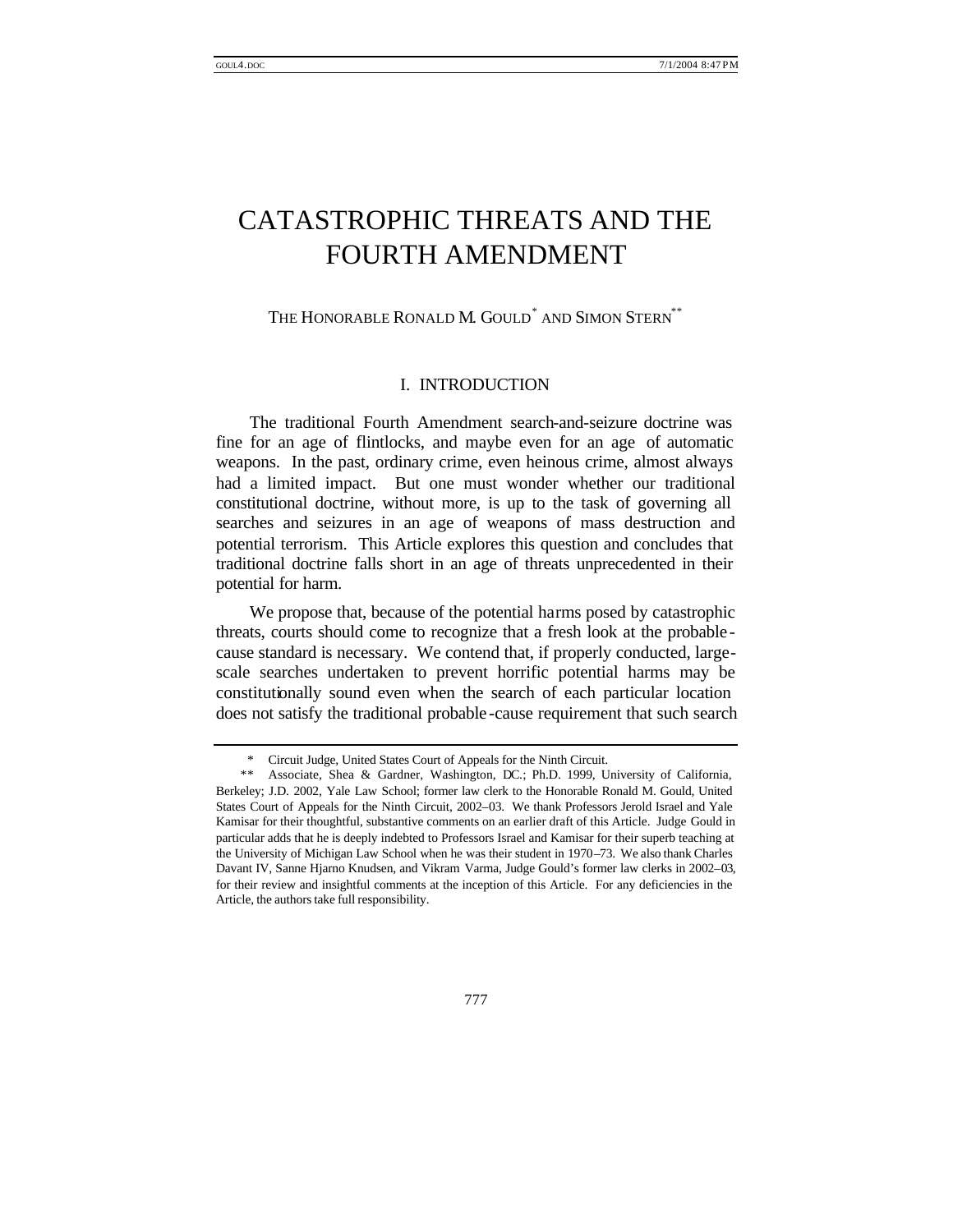have a "fair probability"<sup>1</sup> or a "substantial chance"<sup>2</sup> of yielding the object sought. As we discuss at more length below, established Fourth Amendment doctrine requires "individualized suspicion" 3 for each person or place to be searched. We argue, however, that even where that element is lacking, the government's search for a weapon of mass destruction $4$  may be permissible if the Supreme Court's "special needs" exception to the probable-cause requirement is extended. Specifically, such a search should be permissible if (1) the search is justified by special needs that go beyond routine police functions; (2) the search program is reasonably designed to be as effective as is practical with the aim of preventing or minimizing harm to the public; (3) the procedure will give law enforcement constrained discretion in executing the search, and the search is not discriminatory in application; and (4) weighing the total circumstances, the balance between the governmental and societal need to search, weighed against the infringed-upon privacy of individuals, favors search.

4. Though we have framed our hypothetical to describe the threat of an atomic bomb, the same principles would apply to any government effort to inhibit the deployment of chemical, biological, radiological, or other weapons capable of causing mass destruction and loss of life. Some may think the need for police to search for catastrophic weapons too remote to warrant reexamination of applicable legal doctrine. Few informed persons today, however, could think this exercise totally unnecessary. Joseph S. Nye, Jr., dean of Harvard's Kennedy School of Government, has recently pointed out that "[t]errorism itself is nothing new, but the 'democratization of technology' over the past decades has been making terrorists more lethal and more agile, and the trend is likely to continue." Joseph S. Nye, Jr., *U.S. Power and Strategy After Iraq*, FOREIGN AFF., July–Aug. 2003, at 60, 62. In support of this observation, Nye notes that "in September 2002, the Bush administration issued a new national security strategy, declaring that 'we are menaced less by fleets and armies than by catastrophic technologies falling into the hands of the embittered few." *Id.* at 61 (quoting Release, President George W. Bush, Foreword, National Security Strategy of the United States, *at* http://www.state.gov/r/pa/ei/wh (last visited Apr. 6, 2004)). This theme has more recently been seconded by U.S. Secretary of State Colin Powell, who has suggested that "terrorism —potentially linked to the proliferation of weapons of mass destruction (WMD)—now represents the greatest threat to American lives." Colin L. Powell, *A Strategy of Partnerships*, FOREIGN AFF., Jan.–Feb. 2004, at 22, 22. In February 2004, George J. Tenet, director of Central Intelligence, testified before the U.S. Senate that "[i]n addition to Al Qaeda, more than 24 terrorist groups are pursuing chemical, biological, and radiological and nuclear weapons." Douglas Jehl, *Tenet Says Dangers to U.S. Are at Least as Great as a Year Ago*, N.Y. TIMES, Feb. 25, 2004, at A15. Such concerns are only intensified by recent fears of nuclear proliferation that have been evoked by revelations about the network developed by Abdul Qadeer Kahn, a key developer of Pakistan's nuclear bomb, to transfer nuclear-weapons technology secretly to other countries, including Libya and North Korea. *See, e.g.*, David Rohde & Amy Waldman, *Pakistani Leader Suspected Moves by Atomic Expert*, N.Y.TIMES, Feb. 10, 2004, at A1. Further, Ayman al-Zawaheri, reportedly a leading al-Qaida planner and tactician, allegedly told an interviewer that al-Qaida had purchased a suitcase nuclear bomb. *See* Pamela Hess, *Experts Doubt Al-Qaida Nuclear Claim*, UNITED PRESS INT'L, Mar. 22, 2004.

<sup>1.</sup> Illinois v. Gates, 462 U.S. 213, 238 (1983).

<sup>2</sup>*. Id.* at 243 n.13.

<sup>3.</sup> Bd. of Educ. v. Earls, 536 U.S. 822, 829 (2002). For further discussion of this requirement, also sometimes called "particularized suspicion," see *infra* text accompanying notes 149–204.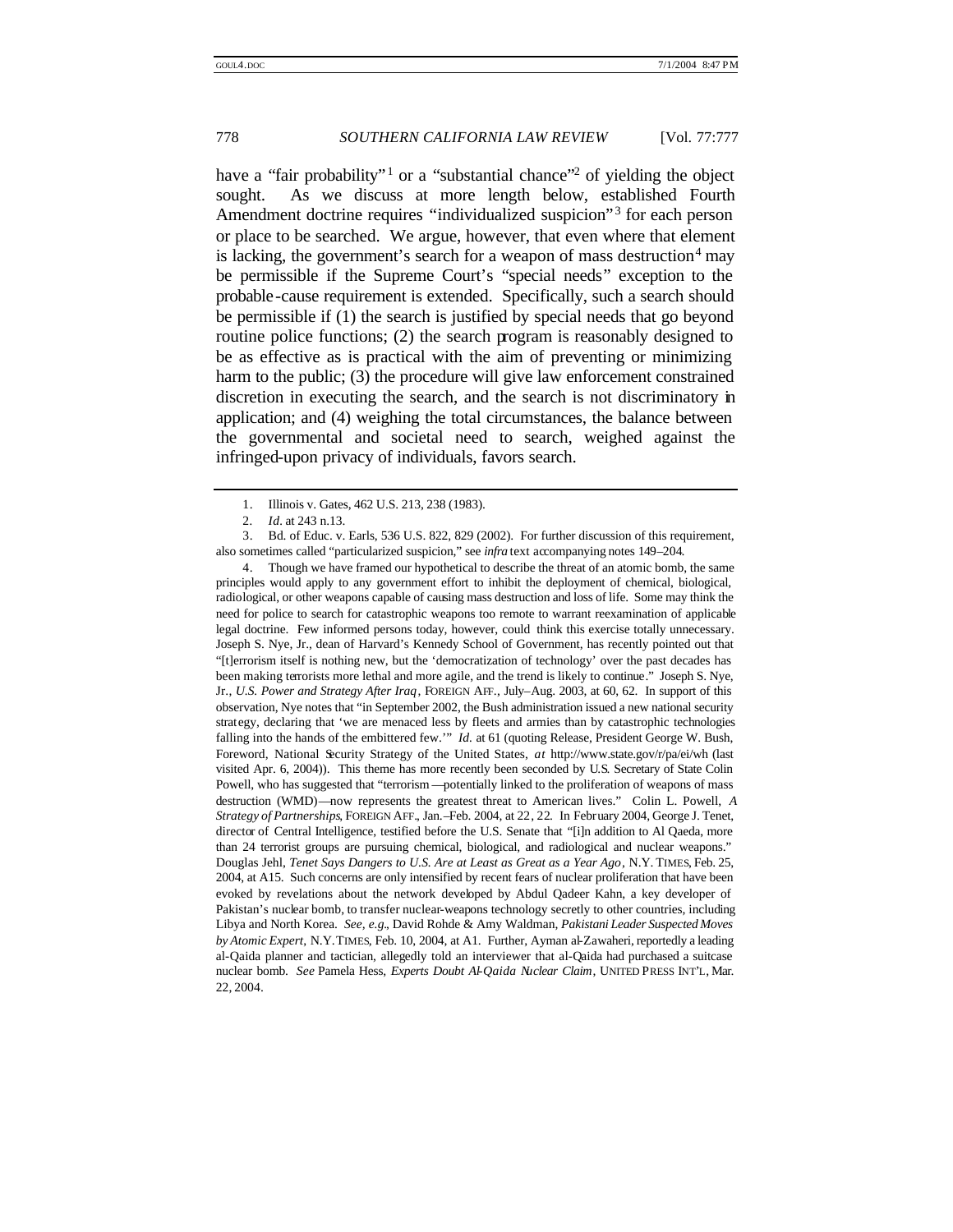\* \* \*

To explore this idea, we present the following hypothetical: The government has received a credible report from a reliable source stating that an atomic bomb, no larger than a suitcase, has been smuggled into a major city.<sup>5</sup> The bomb could kill tens or hundreds of thousands of residents, and the vicinity around the blast could be rendered uninhabitable for many years. The report is confirmed by sensors disclosing a track of radiation consistent with atomic weaponry within an area that includes 100 separate homes and no other structures. Unfortunately, the sensors cannot precisely identify the bomb's location, perhaps because of the limitations of the sensors, because of shielding technology, or because the bomb was moved. Besides alerting government officials to the presence of the bomb, the source of the information has warned them of a planned date and time for the bomb's detonation. The deadline does not allow time for investigation of the inhabitants of each home in the area, or of whether a bomb may have been planted in one of the homes without the inhabitants' knowledge. Nor does the deadline permit evacuation of the populace. Determined to prevent the disaster if possible, and unable to find any way to focus the search more narrowly, authorities decide to search all 100 premises within the area immediately without a warrant and without warning to residents.<sup>6</sup> Within twenty hours, all the homes are searched, and the bomb is discovered, seized, and neutralized. <sup>7</sup>

<sup>5.</sup> Anyone who finds it inconceivable that a criminal might conspire to detonate an atomic bomb in one of America's cities should consider that mass destruction and loss of life might also follow a destructive use of other weapons of mass destruction; a biological attack using anthrax is only one such example. See, e.g., Richard Danzig, Academics and Bioterrorists: New Thinking About the New Terror, 24 Cardozo L. Rev. 1497, 1500 (2003) ("[I]f you released aerosolized anthrax from a high building out over an urban area, something between two and fifty pounds could cause potentially somewhere between 10,000 and 1,000,000 deaths. "). One need not credit worst-case scenarios to see that a legal analysis of cause needed to search for weapons of mass destruction may inform policies, procedures, and protocols relating to any such search. And if there is confusion about what the law requires, there will also be confusion about when a search will be permissible if such a dire occasion were to arise.

<sup>6.</sup> The officials in our hypothetical do not seek consent to search from any homeowner involved. They are concerned that any culpable homeowner, if consent were requested, might have a chance to deploy the weapon, might alert another homeowner about the pending search, or might take other steps to frustrate the interdiction effort.

<sup>7.</sup> To maintain the focus, we have not added complications, such as the discovery of evidence of other crimes. If, during the search, police saw evidence of another crime in plain view and later sought to prosecute the offender for that crime, a more difficult issue would be presented than we pose here. But such an issue, although important, is ancillary to the core issue we address—namely, whether a preventive search for an atomic bomb can be sustained.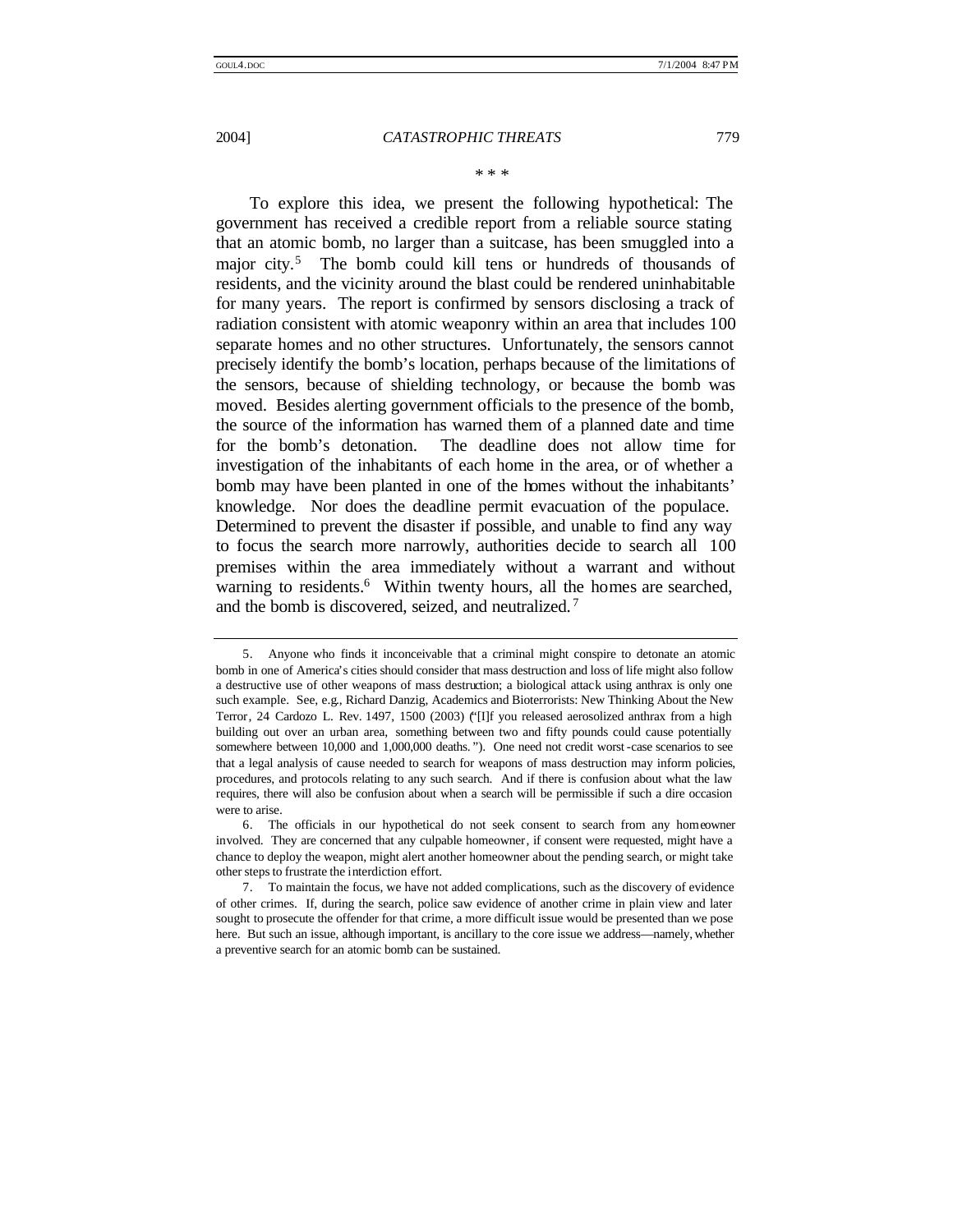The occupants of the home where the bomb was found are charged with possession of a weapon of mass destruction,<sup>8</sup> conspiracy to commit mass murder, and conspiracy to commit terrorist acts, and the government plans to bring them to trial. Before trial in their criminal case, the defendants seek to exclude the evidence of the bomb at their home, and any other evidence stemming from its discovery, as the fruits of an illegal search.<sup>9</sup> They say it is better for even the most dangerous terrorists to go free than to permit the government's unreproached constitutional blunder.<sup>10</sup> Confident in their views of the Fourth Amendment and the exclusionary rule, they take the offensive on cable talk shows and start to negotiate with a publisher for book rights.

In a civil suit, the owners of the other ninety-nine homes assert that the government lacked probable cause to believe that a bomb could be found at any one of their homes, and they sue the government for conducting an invasive, unconstitutional search of their homes. The plaintiffs issue a press release saying that they are grateful that the explosion was prevented, but that they still want at least nominal damages, as well as declaratory and injunctive relief, to set future standards if this issue were to reoccur. They also start to negotiate with a publisher for book rights.

\* \* \*

Our hypothetical raises the question whether there is constitutionally justifiable cause to conduct a search, even though probable cause for the search is lacking under traditional Fourth Amendment standards. We present an extreme case to focus on the problem of whether a search for a hidden atomic bomb, or similar catastrophic device, will be justifiable,

<sup>8.</sup> 18 U.S.C. § 831(a)(1) (2000) (prohibit ing "transactions involving nuclear materials"). See also the U.S. SENTENCING GUIDELINES MANUAL § 2M6.1 (2003), as well as the following related statutory provisions: 18 U.S.C. §§ 175, 175b, 229, 831, 842(p)(2), 1993(a)(2), (a)(3), (b); 42 U.S.C. §§ 2077(b), 2122, 2131 (2000).

<sup>9.</sup> The defendants could make this argument only if the bomb were found in their own home. If the weapon were concealed in the home of another person who is not charged, and police seized the evidence without probable cause and without the homeowner's consent, that homeowner might prevail in a suit alleging Fourth Amendment violations under 42 U.S.C. § 1983, but the evidence could be used when prosecuting the criminal, because

<sup>&</sup>quot;[the] house of any one is not a castle or privilege but for himself, and shall not extend to protect . . . the goods of any other which are brought and conveyed into his house . . . for the privilege of his house extends only to him and his family, and to his own proper goods."

Steagald v. United States, 451 U.S. 204, 219 (1981) (quoting Semayne's Case, 77 Eng. Rep. 194, 198 (K.B. 1604)).

<sup>10</sup>*. Cf.* People v. Defore, 150 N.E. 585, 587 (N.Y. 1926) (Cardozo, J.) (discussing the exclusionary rule as it was articulated by the Supreme Court between 1914 and 1925, but refusing to adopt the doctrine under which "[t]he criminal is to go free because the constable has blundered").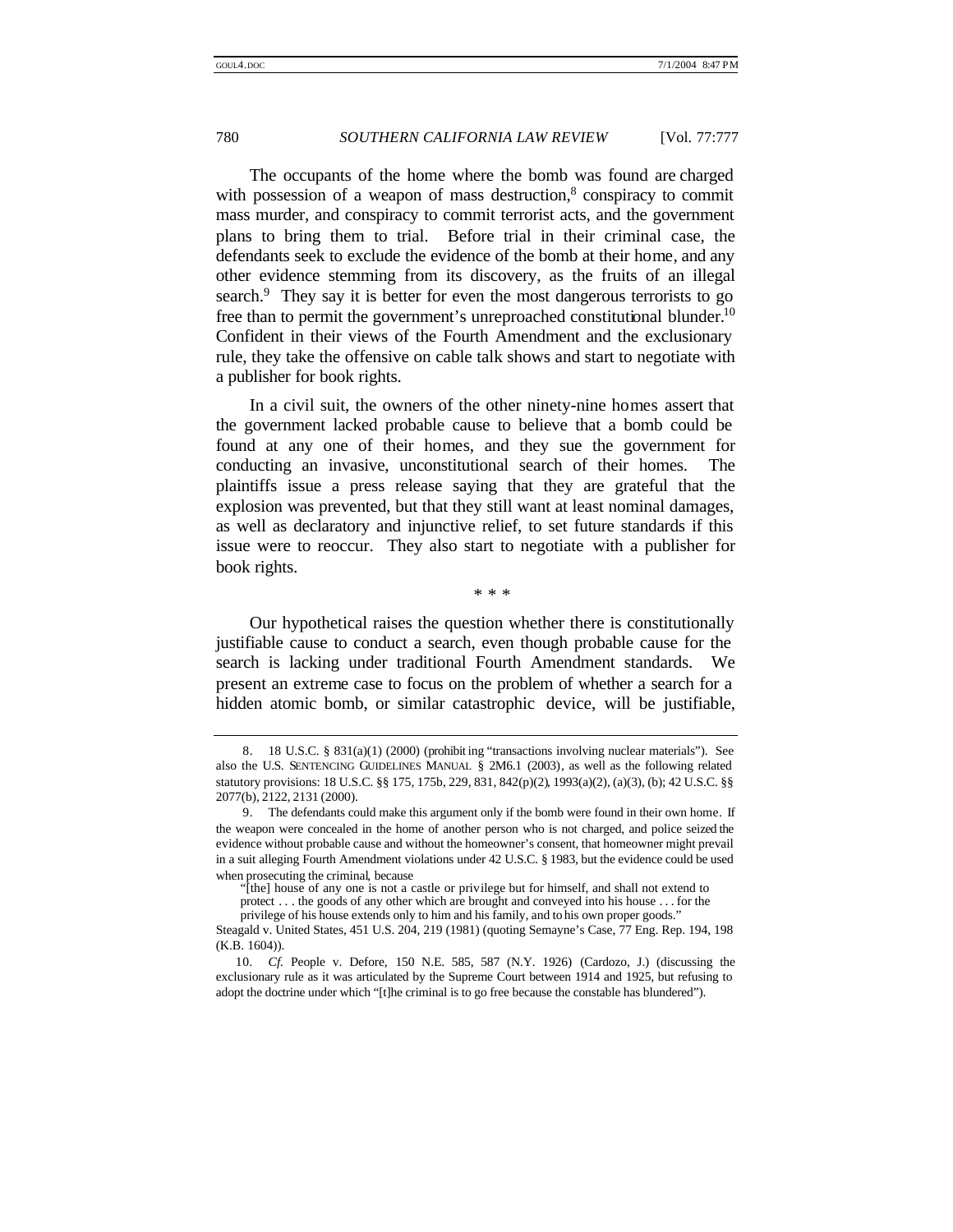even if it cannot be satisfactorily explained under the traditional probable cause standard, which requires at least a "fair probability,"<sup>11</sup> if not a "more probable than not" assessment, $12$  that the search will lead to discovery of its object. If the search is permissible, then any evidence of wrongdoing revealed should not be excluded from use during a prosecution, and the officers conducting the search should not have civil liability for offending federal rights in violation of 42 U.S.C. § 1983.<sup>13</sup> But under what doctrine or theory could a court uphold a search on the precise facts assumed, which do not show individualized suspicion relating to any particular home? A consensus on a basis for upholding or rejecting our hypothetical search could have implications for other searches involving less extreme circumstances.

It might be objected, at this point, that the hypothetical does not justify any reconsideration of the probable -cause doctrine. Those who are concerned about any erosion of that doctrine might argue that when faced with such an imminent and catastrophic threat, law-enforcement officers should search for the bomb and not worry about prosecuting the guilty parties, so that the exclusionary rule would not come into play. Justice Thurgood Marshall, in a thoughtfully crafted dissent in *New York v. Quarles*, 14 raised a similar argument concerning the right against selfincrimination. The majority opinion established a "public safety" exception to the *Miranda* rule, so that if bystanders were at risk, police officers might ask a suspect where he or she had concealed his or her weapon, and the answer would be admissible in court. Justice Marshall would have permitted the safety measures, but would have made the answer inadmissible: "If a bomb is about to explode or the public is

<sup>11.</sup> Illinois v. Gates, 462 U.S. 213, 238 (1983).

<sup>12.</sup> For a discussion of cases and commentaries showing that "probable" cause does not mean "more probable than not," see 2 WAYNE R. LAFAVE, SEARCH AND SEIZURE : A TREATISE ON THE FOURTH AMENDMENT § 3.2(e), at 62–82 (3d ed. 1996). For further discussion of probabilistic aspects of probable cause, see *infra* text accompanying notes 39–120.

<sup>13.</sup> If the search is determined to be unconstitutional, then our law generally has not distinguished between precluding law enforcement's later use of the fruits of the invalid search for prosecutorial purposes and imposing potential liability on the offending police officers conducting the search. If the search is unconstitutional, invalidation of the search will permit a homeowner, if prosecuted in a related criminal case, to invoke the exclusionary rule. *See* Mapp v. Ohio, 367 U.S. 643 (1961). A constitutionally invalid search also will potentially subject law enforcement to liability for the constitutional violation, either through an action against state officials under 42 U.S.C. § 1983 or through an action against federal officials under *Bivens v. Six Unknown Named Agents*, 403 U.S. 388 (1971). Liability of participating officials may follow an unconstitutional search absent qualified immunity, which is given only when the offended constitutional principle and its application are not "clearly established." Saucier v. Katz, 533 U.S. 194, 201–02 (2001).

<sup>14.</sup> New York v. Quarles, 467 U.S. 649 (1984).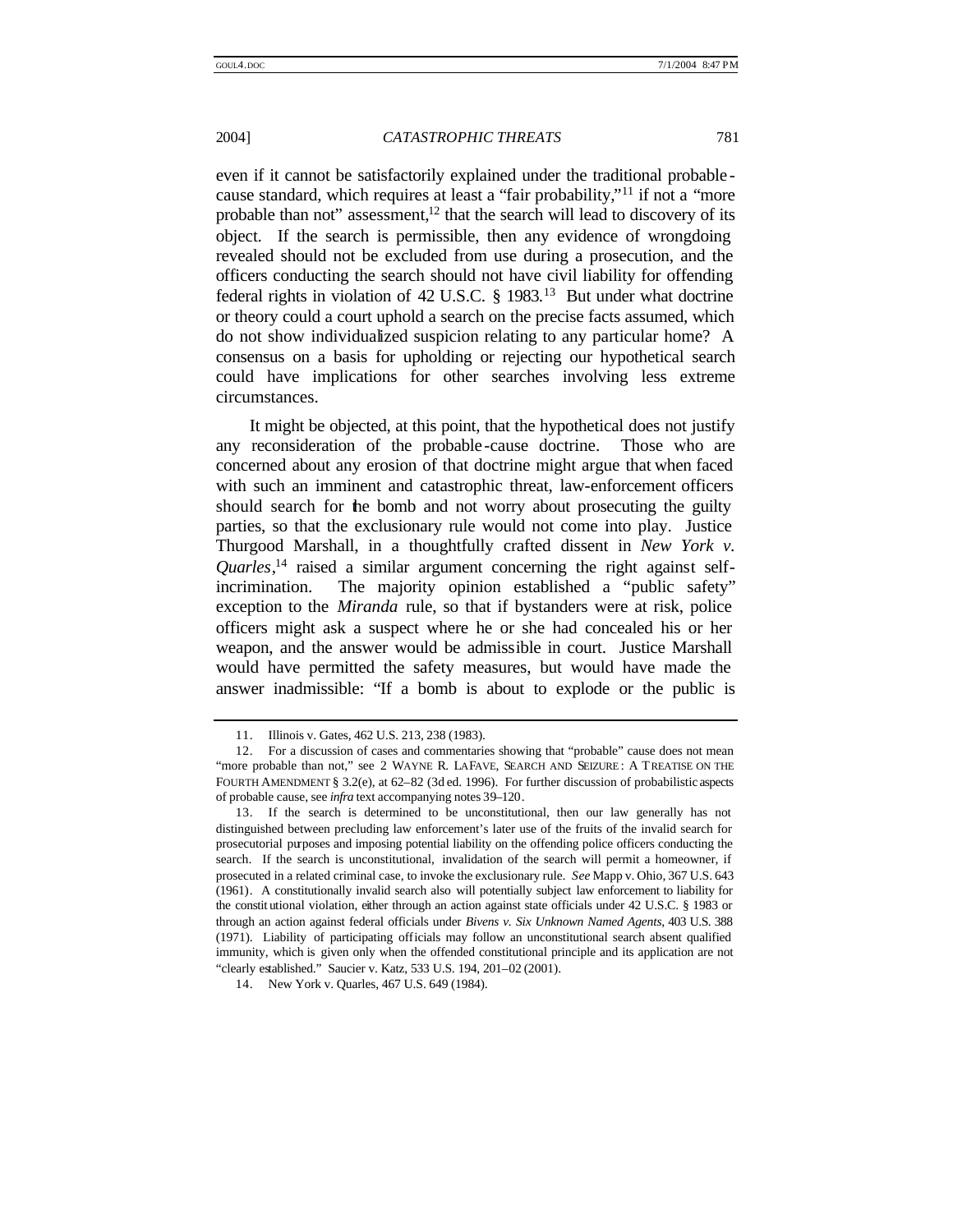otherwise imminently imperiled, the police are free to interrogate suspects without advising them of their constitutional rights.... [But] the Fifth Amendment forbids . . . the introduction of coerced statements at trial."<sup>15</sup>

We do not recommend adopting the approach of Justice Marshall's dissent in *Quarles*, that safety measures may be adopted freely while evidence is excluded. First, questioning without the *Miranda* warning is not, by itself, a constitutional violation: It becomes a violation only when the coerced statements are introduced at trial.<sup>16</sup> But as we have noted, a search without probable cause is a Fourth Amendment violation whether or not the evidence is used at trial. Second, putting aside that distinction, we would be troubled if law-enforcement officers felt free to interrogate suspects and search their homes without regard for fundamental rights, so long as none of the evidence that emerges is used at trial. That approach, we fear, would breed disrespect for law. Judge Henry Friendly made a similar observation almost forty years ago when he argued that,

[f]rom a constitutional standpoint, it is not a satisfactory answer to say that in cases [where there is a compelling need for information] the police may interrogate if they are willing to forego use at trial of admissions or physical evidence obtained in the course of their efforts at restoration or prevention.... Here, as in the case of the Fourth Amendment, exclusion is only a remedy in aid of a right; no one would suggest that the police may engage in unbridled searches if they will dispense with use of the provable fruits.<sup>17</sup>

Due concern about the possibility of "unbridled searches" may explain the Court's divided opinion in *Chavez v. Martinez*, which held that when a suspect is wounded and awaiting medical care, questioning him or her without a *Miranda* warning does not violate the right against selfincrimination if he or she is never prosecuted.<sup>18</sup> Justice John Paul Stevens, in dissent, attacked the interrogation as "the functional equivalent of an attempt to obtain an involuntary confession from a prisoner by torturous methods." <sup>19</sup> For such reasons, if the conduct is unconstitutional, we do not wish to encourage the police to search on the assumption that the evidence will be suppressed. There should be no search unless it can be permitted under a proper application of the probable -cause doctrine that takes modern

<sup>15</sup>*. Id*. at 686 (Marshall, J., dissenting) (citation omitted).

<sup>16</sup>*. See, e.g*., Chavez v. Martinez, 538 U.S. 760 (2003) (plurality opinion).

<sup>17.</sup> Henry J. Friendly, *The Bill of Rights as a Code of Criminal Procedure*, 53 CAL. L. REV. 929, 949 (1965) (footnotes omitted), *reprinted in* HENRY J. FRIENDLY, BENCHMARKS 235, 258 (1967).

<sup>18</sup>*. See Chavez*, 538 U.S. at 769–70.

<sup>19</sup>*. Id.* at 783 (Stevens, J., concurring in part and dissenting in part).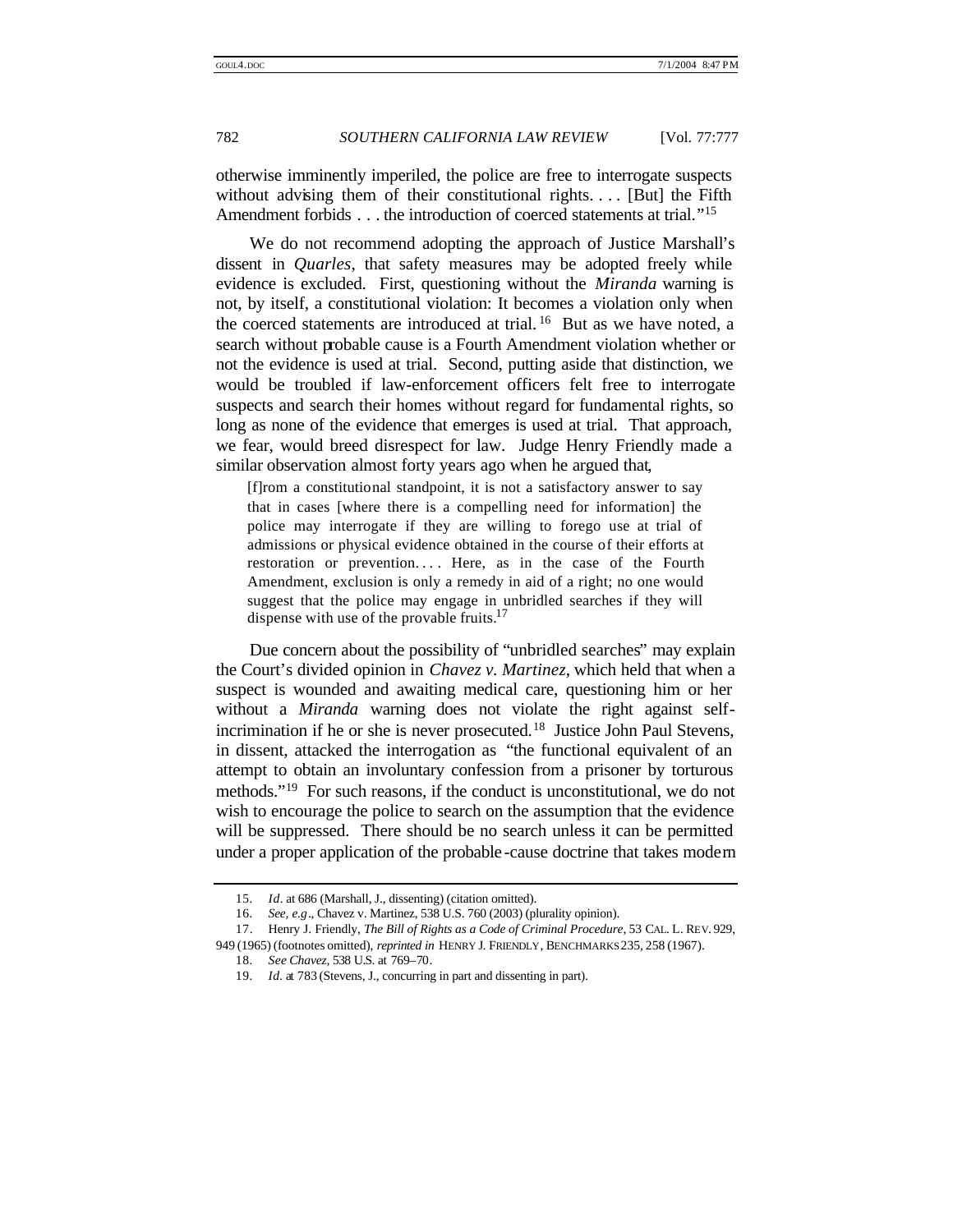risks into account in framing the delicate balance between individual privacy and societal protection.

According to the premises of the hypothetical, there is "probable cause" to believe that a bomb is in one of 100 homes in the sense that a search of all 100 homes appears likely to prevent the risk. However, the probable-cause doctrine has never thus been used, for on the terms of the hypothetical, there is not a fair probability, let alone a substantial likelihood, that the bomb is in any particular home. For a search of any particular home, the probability of finding the bomb is at most one percent if the information is accurate and if the bomb has not been moved.<sup>20</sup>

There is also a potential concern about damages. If the search is unconstitutional, and if the violated law is "clearly established," Saucier v. Katz, 533 U.S. 194, 201–02, 207–09 (2001), then the responsible officials may be civilly liable to the homeowners. Such an outcome may deter lawenforcement officials from searching as broadly, if later confronted with the question of whether to undertake a similar search.

<sup>20.</sup> If the search is unconstitutional, then under current constitutional doctrine, the fruits of search must be excluded in the criminal case. Wong Sun v. United States, 371 U.S. 471, 484–86 (1963). *See also* Guido Calabresi & Yale Kamisar, *Debate: Exclusionary Rules*, 26 HARV. J.L. &PUB. POL'Y 109 (2003) (debating the efficacy and desirability of the exclusionary rule). It might be argued that Congress could by legislation provide that a search for a weapon of mass destruction on some cause, but less than probable cause, will not invoke an exclusionary-rule remedy in any subsequent criminal prosecution. After the Supreme Court's decision in *United States v. Leon*, 468 U.S. 897 (1984), which created a good-faith exception to the exclusionary rule, Yale Kamisar suggested that *Leon* implied that the questions whether there was a constitutional violation and whether resulting evidence would be excluded were distinct. As Kamisar wrote, the *Leon* case "renders the [exclusionary] rule almost defenseless against Congressional efforts to repeal it, most likely by a statute that purports to replace the rule with what we shall be assured is an 'effective' alternative remedy." Yale Kamisar, *The "Police Practice" Phases of the Criminal Process and the Three Phases of the Burger Court*, *in* THE BURGER YEARS 143, 168 (Herman Schwartz ed., 1987). But even if Congress could, consistent with the Constitution, eliminate the exclusionary rule for constitutional violations involving weapons of mass destruction, this potential change of remedy would not address the concern that many law-enforcement officials might not proceed with a search if they thought it unconstitutional, for their training, protocols, instincts, and habits might constrain them from proceeding other than in accord with their perception of what the law required.

It may seem to defy logic to award damages to the homeowners whose homes were searched, considering that, absent search, those homes would likely have been destroyed. One need only look to the decisions of the federal courts, however, to see how frequently police are held liable in damages under 42 U.S.C. § 1983 when the Fourth Amendment has been offended by an unconstitutional search. Even if no trier of fact would award compensatory damages to the homeowners, if successful they could obtain at least nominal damages. *See, e.g.*, Edwards v. Balisok, 520 U.S. 641, 645 (1997) (stating that it is "clearly established in our case law" that a plaintiff alleging due-process violations is "entitle[d] to recover at least nominal damages under § 1983"); Farrar v. Hobby, 506 U.S. 103, 112 (1992) (holding that a plaintiff who received one dollar in nominal damages for civil-rights violations under 42 U.S.C. §§ 1983 and 1985 was the prevailing party but was not entitled to \$280,000 in attorney's fees under 42 U.S.C. § 1988). In any event, whatever a jury might say on damages, if the homeowners prevailed on liability, perhaps they would be entitled to declaratory and injunctive relief.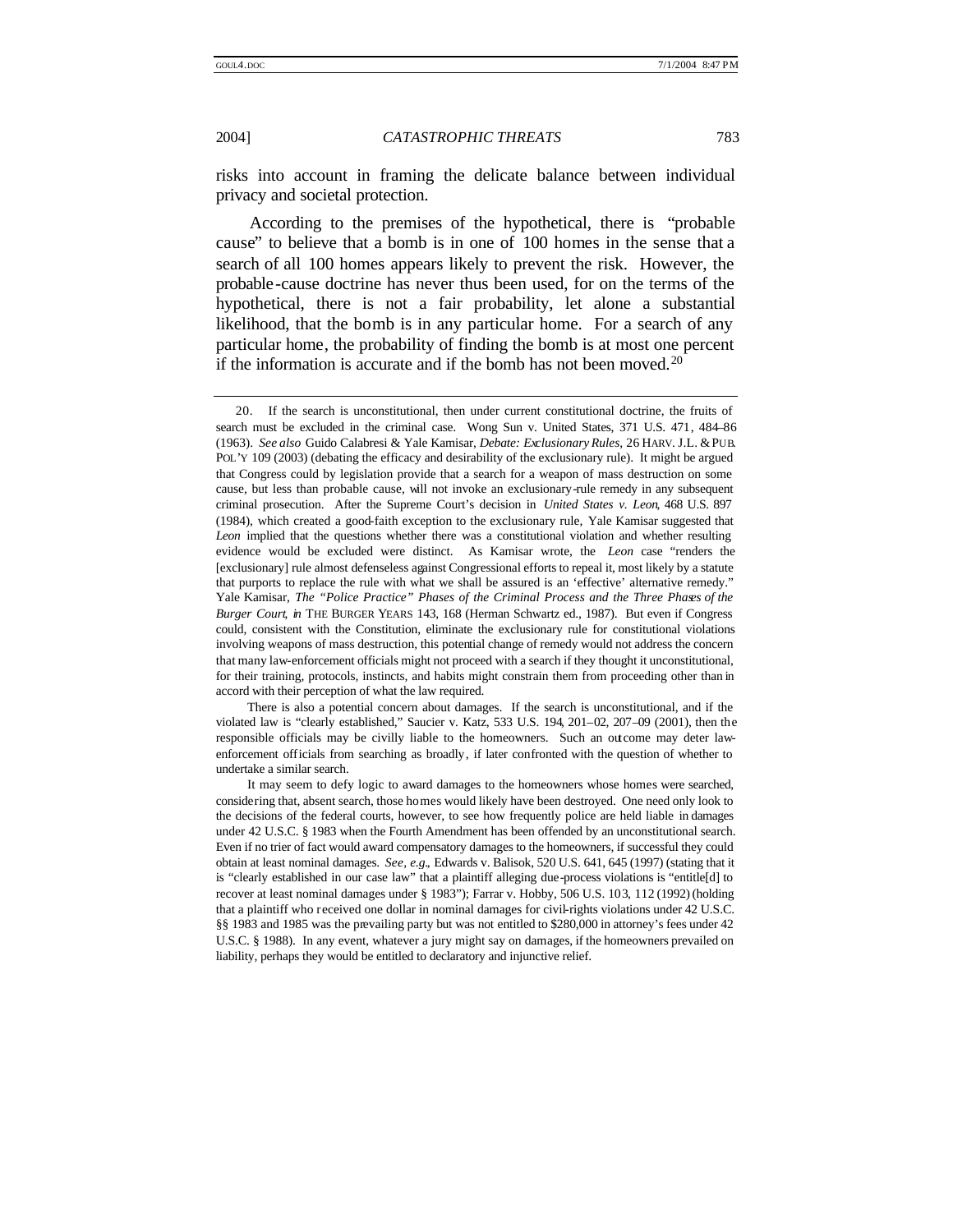We begin in Part II by outlining the rules governing searches and the measure of probability required for probable cause to justify a search. Courts often have been confronted with cases that raise questions about the requisite degree of certainty. These questions arise, for example, when police, before conducting a search, identify a small pool of suspects or a short list of places that almost certainly include the person or evidence sought.<sup>21</sup> The precedents suggest that even if we reduced the number of homes in our hypothetical to ten, a finding of probable cause would be very unlikely, and if we leave the number at 100 homes, a finding of probable cause would be unprecedented. We conclude that the traditional probable cause test, which normally would have to be satisfied before searching a home, would not permit the hypothetical search.

After surveying this background of precedent, in Part III we examine several alternative theories under which the search might be upheld, and we briefly review these possibilities, concluding that no identified doctrine is adequate to sustain the search. In Part IV, we reexamine the special-needs cases and propose that this exception may be extended beyond its established reach to offer a solid basis for the search under the hypothetical circumstances. Part V offers a few closing reflections on the problem we have posed and the need for further discussion.

We stress that in the case of a catastrophic threat, the interest is primarily on interdiction—to prevent the explosion of a nuclear bomb that would kill thousands of persons. Saving innocent lives and preserving our society are among the most powerful government interests and incentives to search that we can imagine. The case for a search aimed at preventing the catastrophic threat from developing is conceptually different from the case for search after an explosion to find evidence of the guilt of particular wrongdoers.<sup>22</sup> While the urgency of capturing the malefactors after the

<sup>21</sup>*. See infra* text accompanying notes 70–78.

<sup>22.</sup> We focus on interdiction because cases applying the "special needs" exception have emphasized that that doctrine may not be used in routine criminal investigations. *See, e.g*., Ferguson v. City of Charleston, 532 U.S. 67, 84 n.20 (2001) ("In none of our previous special needs cases have we upheld the collection of evidence for criminal law enforcement purposes."). The special-needs doctrine may allow for a distinction, at least under the circumstances of our hypothetical, between criminal law enforcement and the interdiction of crime. *See* United States v. Knights, 534 U.S. 112, 117, 119–20 (2001). According to the Court, "a State's operation of its probation system present[s] a 'special need' for the 'exercise of supervision to assure that [probation] restrictions are in fact observed,'" and where the probationer's consent to suspicionless search was a condition of receiving probation, "[i]t was reasonable to conclude that the search condition would further the two primary goals of probation rehabilitation and protecting society from future criminal violations." *Id.* at 117, 119 (second alteration in original) (footnote omitted). Although it does not anticipate the details of our hypothetical, *Knights*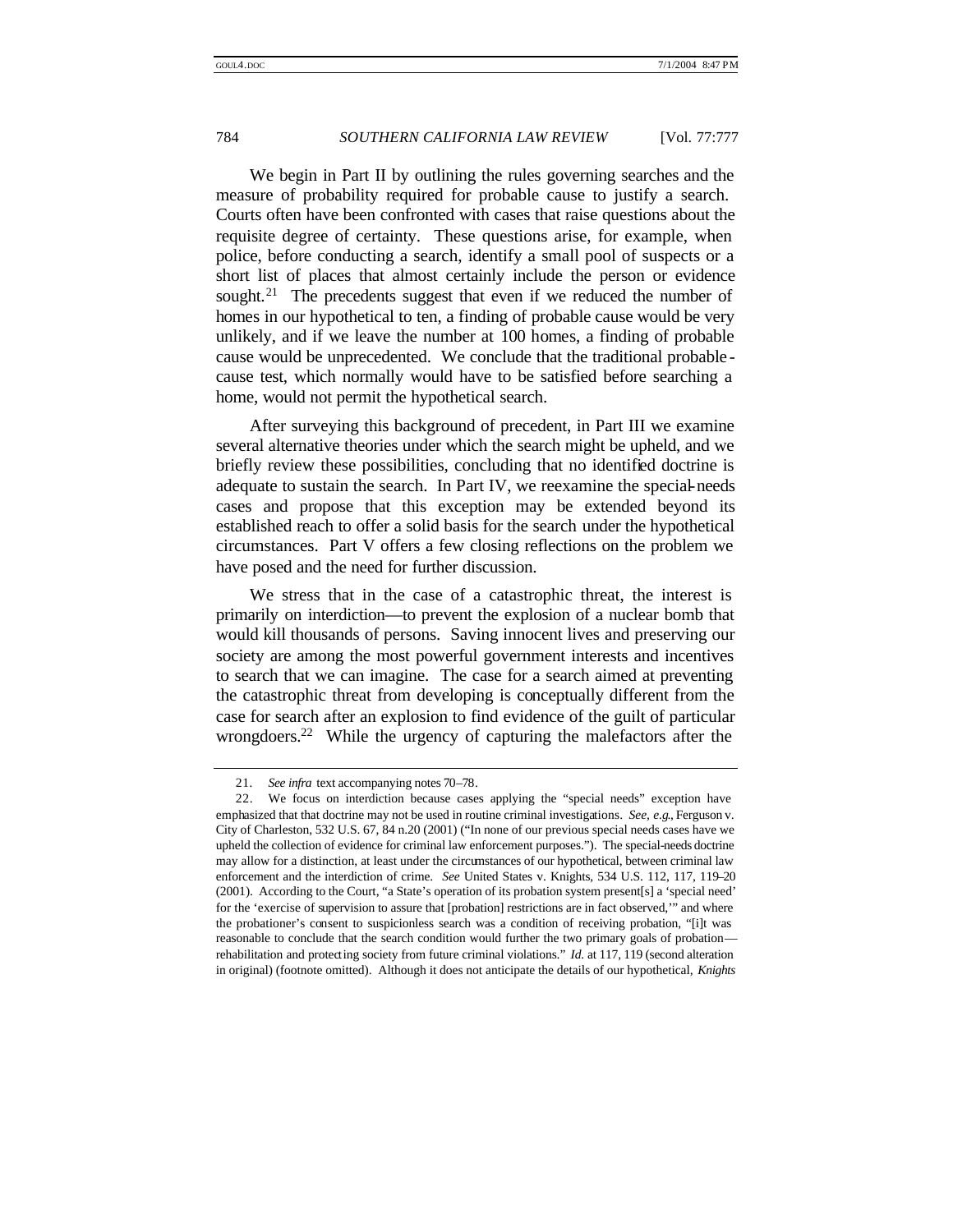explosion would be very strong, the urgency of preventing the explosion is incalculably greater. Further, while established Fourth Amendment principles undergirding certain warrant exceptions—such as exigent circumstances and immediate threats to public safety—could not be invoked to sanction our hypothetical search, $2<sup>3</sup>$  these exceptions show that exigent danger has been recognized as an important consideration in Fourth Amendment analysis and, thus, that preventative measures involve necessities that punitive measures may not share.

# II. INDIVIDUALIZED SUSPICION IN TRADITIONAL PROBABLE-CAUSE ANALYSIS

### A. THE PROBABLE-CAUSE STANDARD

The Fourth Amendment guards the sanctity of individual privacy. It provides that the "right of the people to be secure in their persons, houses, papers, and effects, against unreasonable searches and seizures, shall not be violated."<sup>24</sup> It thus prohibits all unreasonable searches. The Fourth Amendment further provides that no warrants shall issue "but upon probable cause," supported by a sworn statement "particularly describing the place to be searched, and the persons or things to be seized." 25

In a long series of cases, however, the Supreme Court has made it clear that almost all searches and seizures require a prior warrant issued with probable cause, and that law enforcement may act without a warrant only in certain circumstances that have been defined categorically and narrowly.<sup>26</sup> Thus, any law-enforcement conduct falling in the ordinary range of searches and seizures will be considered unreasonable and, hence, unconstitutional if not preceded by a warrant. The warrant must show particularity regarding any place, person, or item to be searched and seized, and it must be supported by an affidavit showing probable cause. And

supports the idea that a special-needs search may be permissible to prevent certain kinds of foreseeable criminal acts.

<sup>23.</sup> While these exceptions may permit search and arrest without a warrant, they do not eliminate the probable-cause requirement. *See, e.g.*, Kirk v. Louisiana, 536 U.S. 635, 638 (2002) ("[P]olice officers need either a warrant or probable cause plus exigent circumstances in order to make a lawful entry into a home."). See also the discussion of the "emergency aid" doctrine, *infra* note 120.

<sup>24.</sup> U.S. CONST. amend. IV.

<sup>25</sup>*. Id.*

<sup>26.</sup> The exceptions permitting warrantless entry into a suspect's home include such exigent circumstances as hot pursuit, Warden v. Hayden, 387 U.S. 294 (1967), imminent destruction of evidence, Welsh v. Wisconsin, 466 U.S. 740 (1984), and fires or other emergencies, Michigan v. Tyler, 436 U.S. 499 (1978).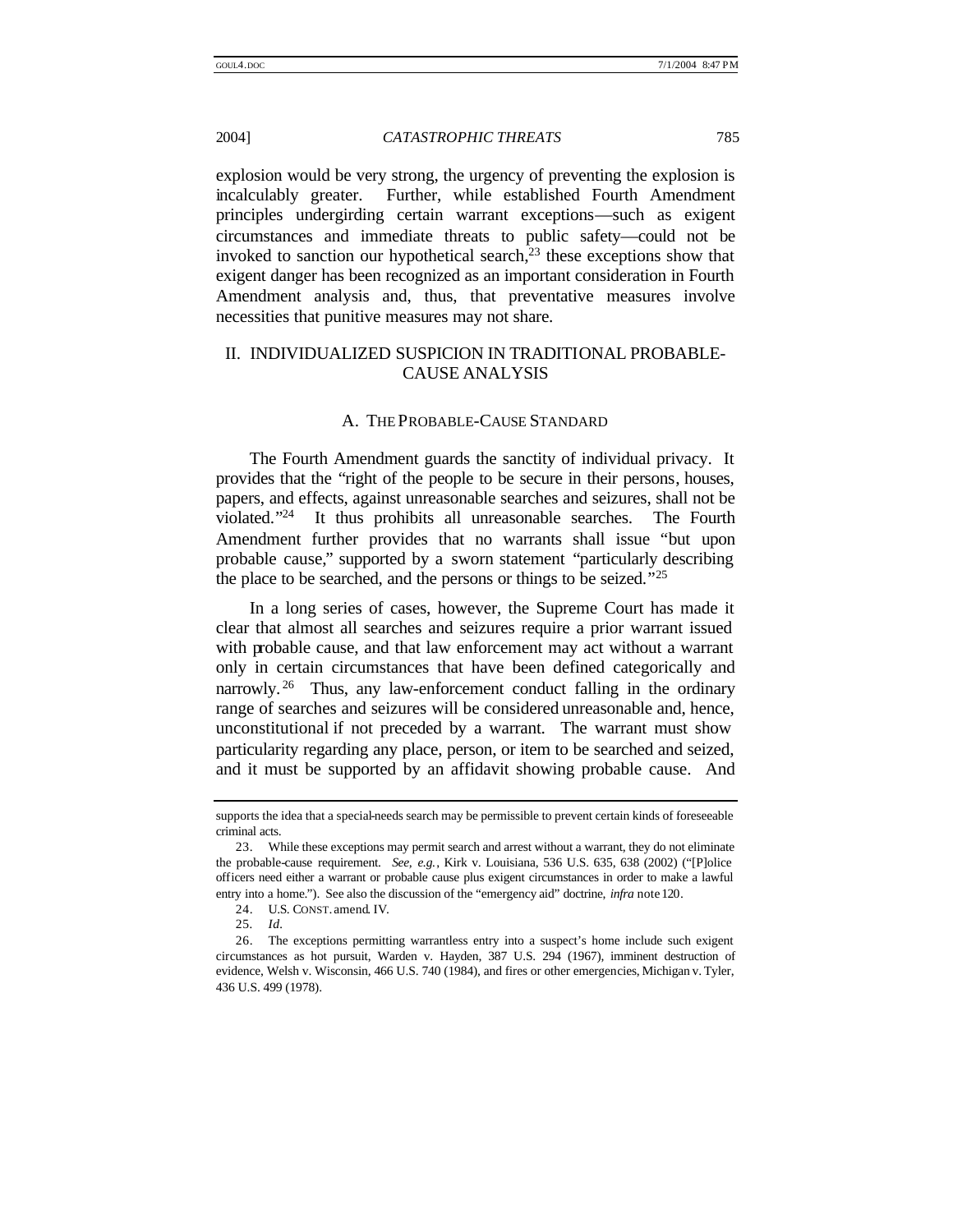even where exceptional circumstances or other exceptions apply that would permit search without a warrant, the courts have almost always required a showing of probable cause.

This probable-cause requirement, under long-established case law, has been held to mean that the law-enforcement official must have good reason to believe that the search will uncover evidence of a crime, or that the seizure is warranted because there is good reason for an arrest. The justifications needed for probable cause must be directed to the individual whose personal privacy is disturbed. In other words, general suspicion will not do; there must be individualized suspicion and cause to permit the government's intrusion.<sup>27</sup>

These concerns apply with particular force to the home. The Supreme Court explained long ago that search of a home is impermissible without both probable cause and a warrant: "Belief, however well founded, that an article sought is concealed in a dwelling house, furnishes no justification for a search of that place without a warrant. And such searches are held unlawful notwithstanding facts unquestionably showing probable cause.<sup>228</sup> The Court recently reaffirmed this principle in *Kirk v. Louisiana*, <sup>29</sup> which held that, "[b]ecause 'the Fourth Amendment has drawn a firm line at the entrance to the house  $\dots$  [, a]bsent exigent circumstances, that threshold may not reasonably be crossed without a warrant.'" <sup>30</sup> In *Steagald v. United*  States,<sup>31</sup> the Court held that an arrest warrant does not entitle police to arrest the suspect in the home of another person:

Because [the warrant] does not authorize the police to deprive the third person of his liberty, it cannot embody any derivative authority to deprive this person of his interest in the privacy of his home. Such a deprivation must instead be based on an independent showing that a legitimate object of a search is located in the third party's home.  $32$ 

<sup>27</sup>*. See, e.g.*, Terry v. Ohio, 392 U.S. 1, 22 n.18 (1968) ("[The] demand for specificity in the information upon which police action is predicated is the central teaching of this Court's Fourth Amendment jurisprudence.").

<sup>28.</sup> Agnello v. United States, 269 U.S. 20, 33 (1925) (citations omitted).

<sup>29.</sup> Kirk v. Louisiana, 536 U.S. 635 (2002).

<sup>30</sup>*. Id.* at 638 (quoting Payton v. New York, 445 U.S. 573, 590 (1980)) (second alteration in original) (citation omitted).

<sup>31.</sup> Steagald v. United States, 451 U.S. 204 (1981).

<sup>32</sup>*. Id.* at 214 n.7. The Court anticipated a variant on our hypothetical when it warned of the potential for invasive large-scale searches:

A contrary conclusion—that the police, acting alone and in the absence of exigent circumstances, may decide when there is sufficient justification for searching the home of a third party for the subject of an arrest warrant—would create a significant potential for abuse. Armed solely with an arrest warrant for a single person, the police could search all the homes of that individual's friends and acquaintances. . . . Moreover, an arrest warrant may serve as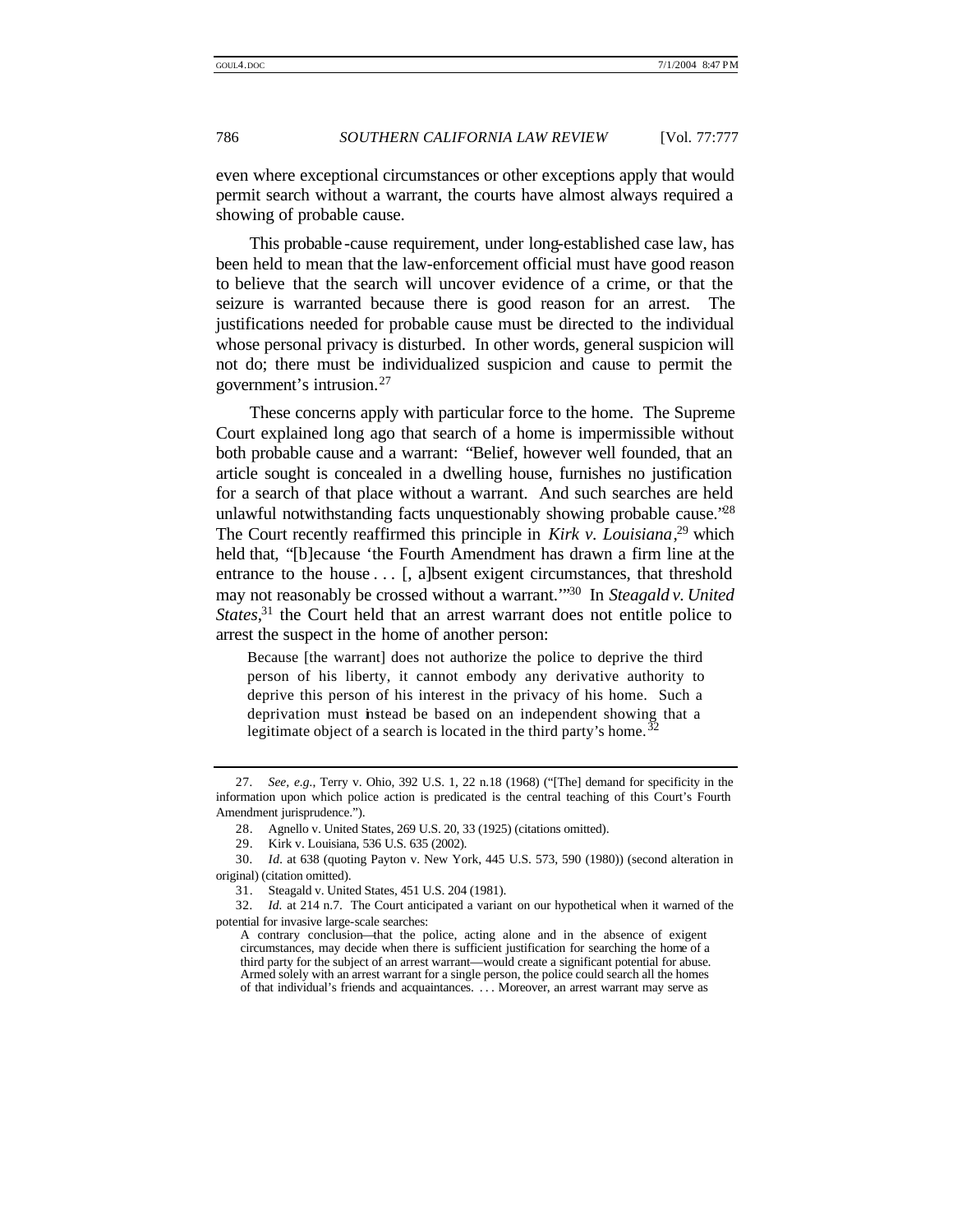That independent showing, again, requires probable cause. In the hypothetical, the likelihood of finding evidence in any home is too low to meet the probable -cause standard. While the Supreme Court has developed several exceptions to that standard, virtually all of them apply to searches in public places, and, as we explain below,  $33$  in the very few cases that have permitted search of a home without probable cause, the place to be searched was a probationer's home, and the search was based on individualized suspicion. Neither of those elements is present in our hypothetical.

#### B. PROBABLE CAUSE AND PROBABILITY

Our hypothetical dramatizes a tension that haunts any analysis of probable cause under the Fourth Amendment. More than a half century ago, Justice Wiley Rutledge captured that tension when he identified the essential goals and concerns of the probable -cause doctrine in *Brinegar v. United States*, <sup>34</sup> which involved a challenge to an arrest for importing liquor across state lines. Justice Rutledge explained that the probable -cause requirement is designed "to safeguard citizens from rash and unreasonable interferences with privacy and from unfounded charges of crime,"<sup>35</sup> while also giving "fair leeway for enforcing the law in the community's protection."<sup>36</sup> "The rule of probable cause," he concluded, "is a practical, nontechnical conception affording the best compromise that has been found for accommodating these often opposing interests."<sup>37</sup> Our hypothetical involves the acute interests of many homeowners in the privacy of their homes<sup>38</sup> and of law enforcement and society in preventing an unthinkable

36*. Id.*

the pretext for entering a home in which the police have a suspicion, but not probable cause to believe, that illegal activity is taking place.

*Id.* at 215 (citations omitted). One of the cases cited to illustrate an abusive large-scale search was *Lankford v. Gelston*, 364 F.2d 197 (4th Cir. 1966), which, as the Court explained, rejected as unconst itutional a police search of "300 homes. . . pursuant to arrest warrants for two fugitives." *Steagald* , 451 U.S. at 215.

<sup>33</sup>*. See infra* text accompanying notes 158, 170–75.

<sup>34.</sup> Brinegar v. United States, 338 U.S. 160 (1949).

<sup>35</sup>*. Id.* at 176.

<sup>37</sup>*. Id.*

<sup>38.</sup> Many Supreme Court decisions have honored and protected the privacy of the home. *See, e.g*., Wilson v. Layne, 526 U.S. 603, 609 (1999) ("'[T]he house of every one is to him as his castle and fortress, as well for his defence against injury and violence, as for his repose.'") (quoting Semayne's Case, 77 Eng. Rep. 194, 195 (K.B. 1604)); United States v. James Daniel Good Real Prop., 510 U.S. 43, 53 (1993) ("The right to maintain control over [a person's] home, and to be free from governmental interference, is a private interest of historic and continuing importance."); Segura v. United States, 468 U.S. 796, 810 (1984) ("The sanctity of the home is not to be disputed."). This may be traced back to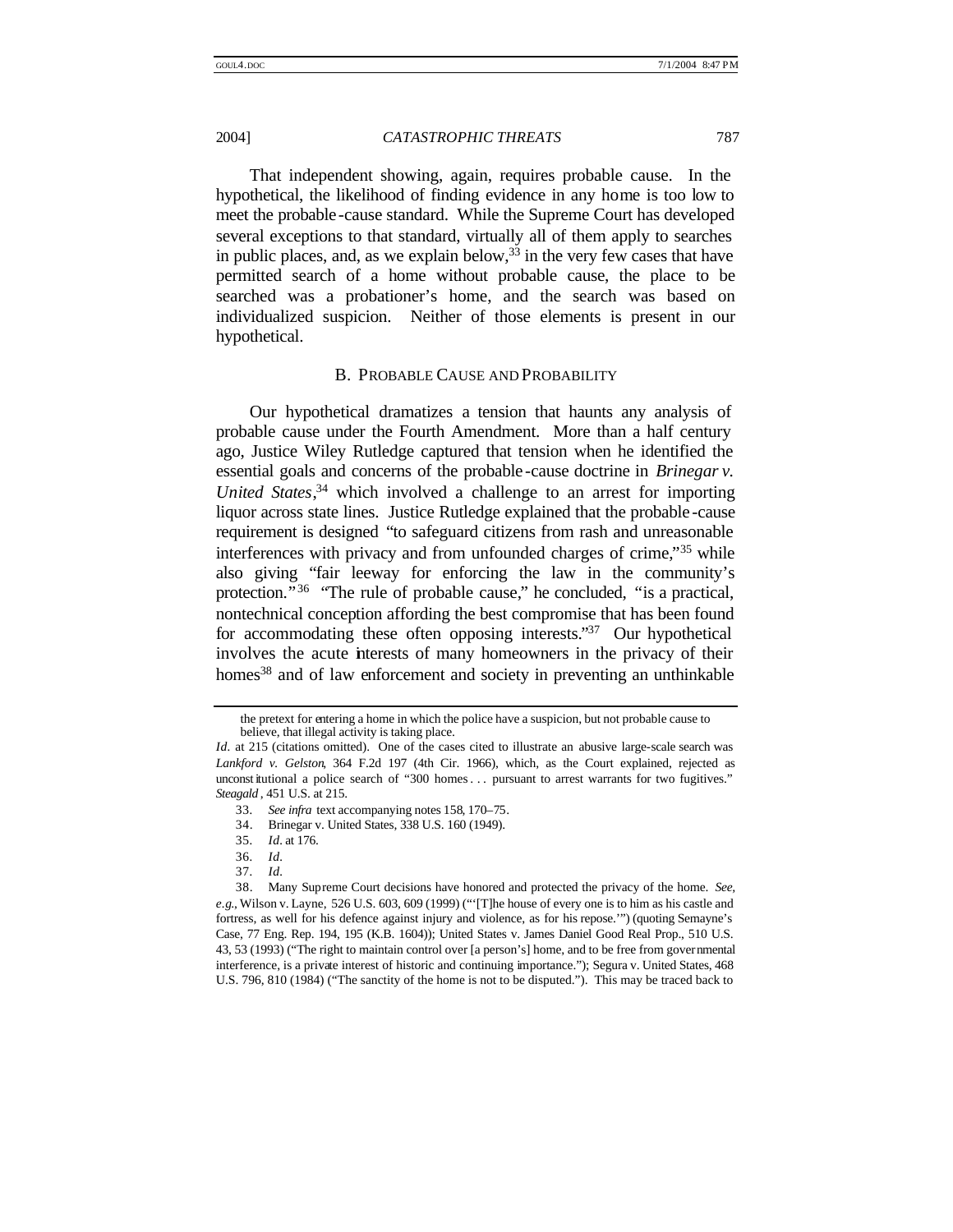crime that would cause catastrophic harm. Just as the need to protect the community takes on an incomparable urgency, the search of 100 homes for one target is extremely invasive in the lives of many innocents.

If the rule of probable cause involves a comparison between the need to protect the community from crime and the need to protect citizens' privacy, then it may be misleading to define the rule purely in terms of statistical probability. In fact, in the 17th and 18th centuries, the phrase "probable cause" was one of several synonyms for the standard used to determine how much suspicion was necessary to permit a search or arrest.<sup>39</sup> Some legal commentators said that an arrest was justified if based on "common fame" for which there was "some probable ground,"<sup>40</sup> or if based on circumstantial evidence creating "a strong presumption of guilt." 41 Others wrote that an accuser must have "some cause and reason"<sup>42</sup> to suspect the accused, that there must be "good cause"<sup>43</sup> for suspicion, and that there must be a "reasonable Cause of Suspicion." <sup>44</sup> Sir Matthew Hale's *Pleas of the Crown*, posthumously published in 1678, may be the source of the phrase "probable cause."<sup>45</sup> The subject received more extensive treatment in his *The History of the Pleas of the Crown* , published

39. For a useful analysis of the various ways in which legal commentators described this standard, see BARBARA J. SHAPIRO, BEYOND REASONABLE DOUBT AND PROBABLE CAUSE: HISTORICAL PERSPECTIVES ON THE ANGLO-AMERICAN LAW OF EVIDENCE 131–47 (1991). The discussion in this paragraph draws, in part, on the sources that Shapiro cites.

40. 2 WILLIAM HAWKINS, ATREATISE OF THE PLEAS OF THE CROWN 76 (2d ed., London, E. & R. Nutt & R. Gosling for J. Walthoe & J. Walthoe, Jr. 1724) (1716–21).

41. *Id*.

42. WILLIAM SHEPPARD, AN EPITOME OF ALL THE COMMON & STATUTE LAWS OF THIS NATION NOW IN FORCE 650 (London, W. Lee et al. 1656).

43. 1 WILLIAM SHEPPARD ,THE WHOLE OFFICE OF THE COUNTRY JUSTICE OF THE PEACE 34 (2d ed., London, W. Lee et al. 1652) (1650).

44. HENRY FIELDING, AN ENQUIRY INTO THE CAUSES OF THE LATE INCREASE OF ROBBERS 74 (London, A. Millar 1751).

the English common-law maxim that "a man[']s house is his castle," SIR EDWARD COKE, THE THIRD PART OF THE INSTITUTES OF THE LAW OF ENGLAND 142 (London, M. Flesher for W. Lee & D. Pakeman 1644) (1641) (citing Semayne's Case, 77 Eng. Rep. 194, 194–96 (K.B. 1604)) (internal quotation marks omitted), and also to the fact that protection of the home from government intrusion was a key concern of the colonists who courageously broke with England. If reason is to control our law, however, we must at least assess whether this valuable principle, like any sound principle, may nonetheless be limited by circumstance and countervailing principle.

<sup>45.</sup> SIR MATTHEW HALE, PLEAS OF THE CROWN: OR, A METHODICAL SUMMARY OF THE PRINCIPAL MATTERS RELATING TO THAT SUBJECT 91 (2d ed., London, Richard & Edward Atkyns for William Shrewsbury & John Leigh 1678) ("If a Felony be in fact committed, and a private person suspect another upon probable cause, he may be arrested, though in fact innocent."). For the view that Hale's formulation is the origin of the language in the Fourth Amendment, see SHAPIRO , *supra* note 39, at 146–47.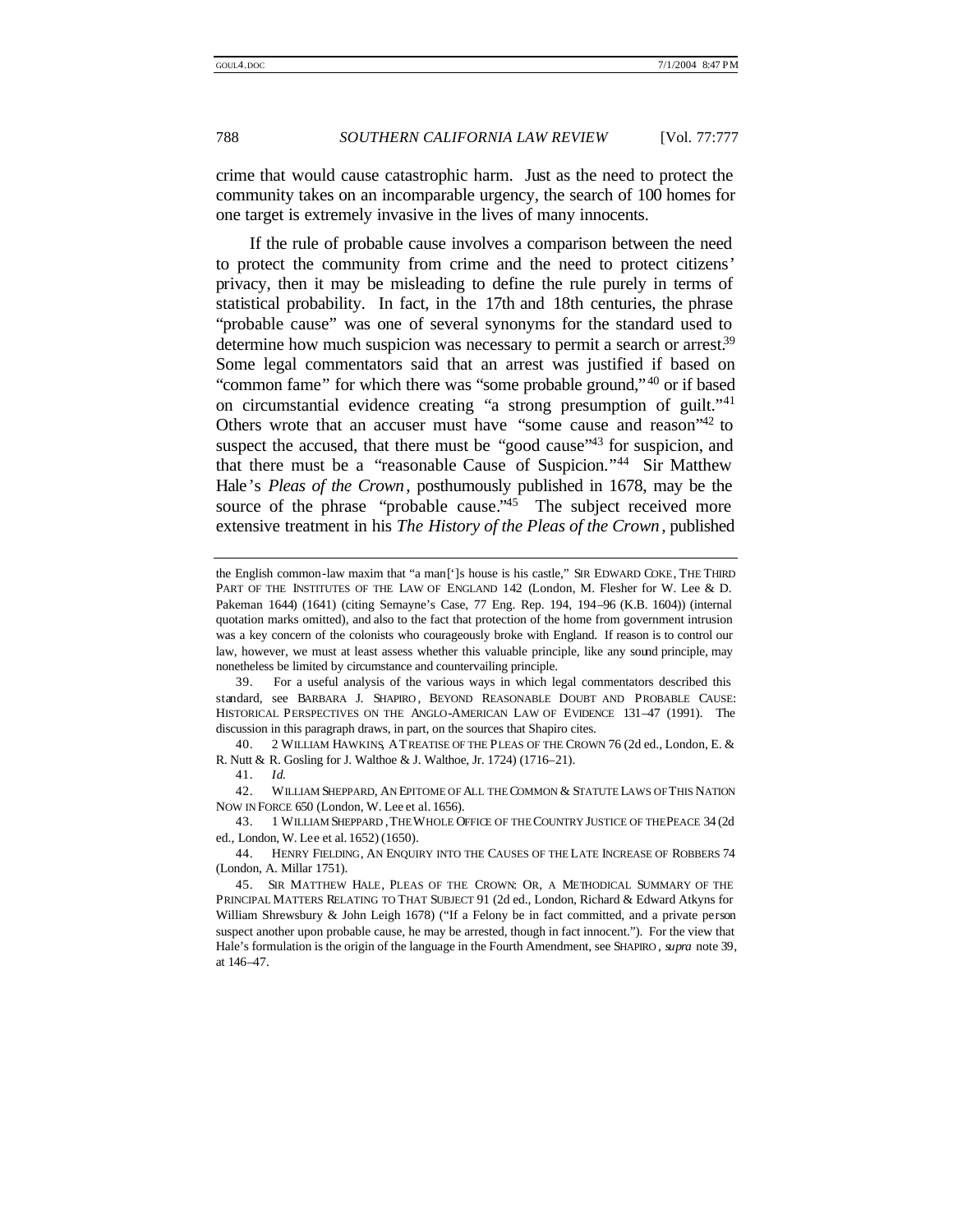nearly sixty years later.<sup>46</sup> Some of Hale 's explanations in the latter work show that he was interested in statistical likelihood; for example, he wrote that a magistrate was "a competent judge of the probabilities offered to him of . . . suspicion."<sup>47</sup> Hale also used the term "probable" in its root sense of "provable,"<sup>48</sup> however, as when he wrote that arrest was permissible if someone names a suspect and "shows probable causes of suspicion."<sup>49</sup>

That sense accords well with the other contemporaneous formulations, which express the idea that suspicion to search or arrest must have a substantial basis, but which do not involve a statistical requirement of likelihood. The word "probable" continued to be used in the sense of "provable" throughout the 18th century,<sup>50</sup> and there is no reason to assume that when the framers of the Fourth Amendment adopted Hale 's phrase, they meant to give it a more limited meaning than it had in contemporaneous usage.

*Brinegar* held that "[p]robable cause exists where the facts and circumstances . . . warrant a [person] of reasonable caution in the belief that an offense has been or is being committed."<sup>51</sup> This rule emphasizes credibility and experience rather than statistical certainty. There is good reason to look to belief guided by reasonable caution, rather than using a standard involving a precisely quantified likelihood. Often, it is impossible to specify the likelihood of success with any statistical precision. If the police are approached by an informant who has no track record, but who claims to have inside information about criminal activity, it might be feasible to assess the plausibility of the informant's story, but it will be

<sup>46.</sup> *See* SHAPIRO, *supra* note 39, at 146–47. Published sixty years after Hale's death, *The History of the Pleas of the Crown* reflects the state of English law in the mid-17th century.

<sup>47. 1</sup> SIR MATTHEW HALE, THE HISTORY OF THE PLEAS OF THE CROWN 92 (London, E. & R. Nutt & R. Gosling for F. Gyles, T. Woodward & C. Davis 1736).

<sup>48.</sup> See the OXFORD ENGLISH DICTIONARY , *available by subscription at* http://dictionary.oed.com (last visited Apr. 6, 2004), which first defines "probable" in the now rare sense as "[c]apable of being proved; demonstrable, provable."

<sup>49. 1</sup> HALE, *supra* note 47, at 59. For another contemporaneous instance, see SIR GEORGE MACKENZIE, THE LAWS AND CUSTOMES OF SCOTLAND, IN MATTERS CRIMINAL: WHEREIN IS TO BE SEEN HOW CIVIL LAW, AND THE LAWS AND CUSTOMS OF OTHER NATIONS DO AGREE WITH , AND SUPPLY OURS 418 (Edinburgh, James Glen 1678) ("[I]t was found that executions by a Barrons Officer are valid, though not given in Writ, and that the same are probable by Witnesses.").

<sup>50</sup>*. See, e.g*., 2 WILLIAM PARKER CUTLER & JULIA PERKINS CUTLER, LIFE, JOURNALS AND CORRESPONDENCE OF REV. MANASSEH CUTLER 204 (Cincinnati, R. Clarke & Co. 1878) (writing the following in a 1778 entry: "That these acids may produce such appearances is probable from the easy experiment of Pyrophorus").

<sup>51.</sup> Brinegar v. United States, 338 U.S. 160, 175–76 (1949) (citation and internal quotation marks omitted).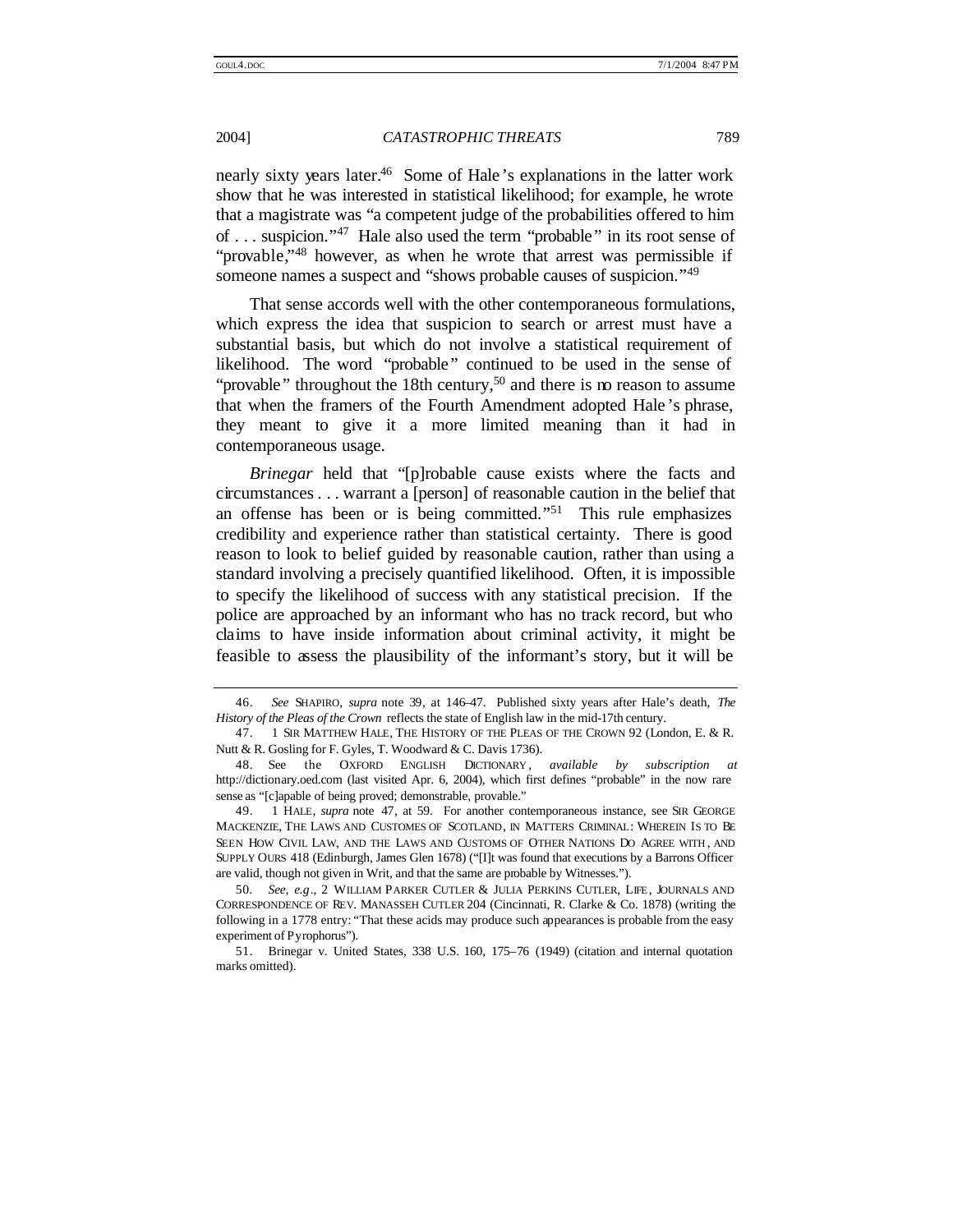difficult, if not impossible, to measure its probability with exactitude.<sup>52</sup> Recognizing that such measurements are often difficult, the Supreme Court has said that no "numerically precise degree of certainty"<sup>53</sup> is required to establish probable cause. Instead, building on Justice Rutledge's formulation, the Supreme Court has said that probable cause to search exists when "the facts available to the officer would warrant a [person] of reasonable caution to believe that certain items [in the area to be searched] may be contraband or stolen property or useful as evidence of a crime." 54

That test, of course, has been broken down into various components, including the requirement that suspicion must be directed individually at each person to be searched. The crucial problem for our hypothetical stems from that requirement: When the police search 100 homes for evidence that is expected to surface at only one of them, it would seem that individualized suspicion is lacking. <sup>55</sup> While the phrase "particularized suspicion" is of recent vintage,  $56$  the requirement is not. The Fourth Amendment states that a warrant must "particularly describ[e] the place to be searched, and the persons or things to be seized." <sup>57</sup> Historians of the Fourth Amendment have shown that one of the essential forces behind its passage involved the American colonists' hostility to general warrants, which permitted wide-ranging searches, seizures, and arrests based on warrants that did not name any particular suspect, place, or object of search, but only provided for the search and apprehension of those responsible for the crime under investigation. From the outset, the Fourth

<sup>52.</sup> Perhaps for this reason, among others, the Supreme Court abandoned the two-prong *Aguillar-Spinelli* test, which included the informant's reliability as a separate factor, and instead held in *Illinois v. Gates*, 462 U.S. 213, 231–33 (1983), that probable cause must be determined on the basis of "the totality of the circumstances."

<sup>53</sup>*. Gates*, 462 U.S. at 213.

<sup>54.</sup> Texas v. Brown, 460 U.S. 730, 742 (1983).

<sup>55</sup>*. See* Thomas K. Clancy, *The Role of Individualized Suspicion in Assessing the Reasonableness of Searches and Seizures*, 25 U. MEM. L. REV. 483 (1994) (giving a full discussion of the history and application of this requirement).

<sup>56.</sup> The phrase first appeared in *United States v. Cortez*, 449 U.S. 411 (1981), in which then-Chief Justice Warren Burger explained that detaining officers lack reasonable grounds for a *Terry* stop unless "an assessment of the whole picture . . . yield[s] a particularized suspicion" of the person being detained. *Id.* at 418. Soon afterwards, *Gates* applied the language of particularized suspicion to probable-cause determinations generally. *Gates*, 462 U.S. at 231 ("Our observation in *United States v. Cortez*, 449 U.S. 411, 418 (1981), regarding 'particularized suspicion,' is also applicable to the probable cause standard . . . .").

<sup>57.</sup> U.S. CONST. amend. IV. *See also* Vernonia Sch. Dist. 47J v. Act on, 515 U.S. 646, 678 (1995) (O'Connor, J., dissenting) (stating that the particularized-suspicion requirement "has a legal pedigree as old as the Fourth Amendment itself").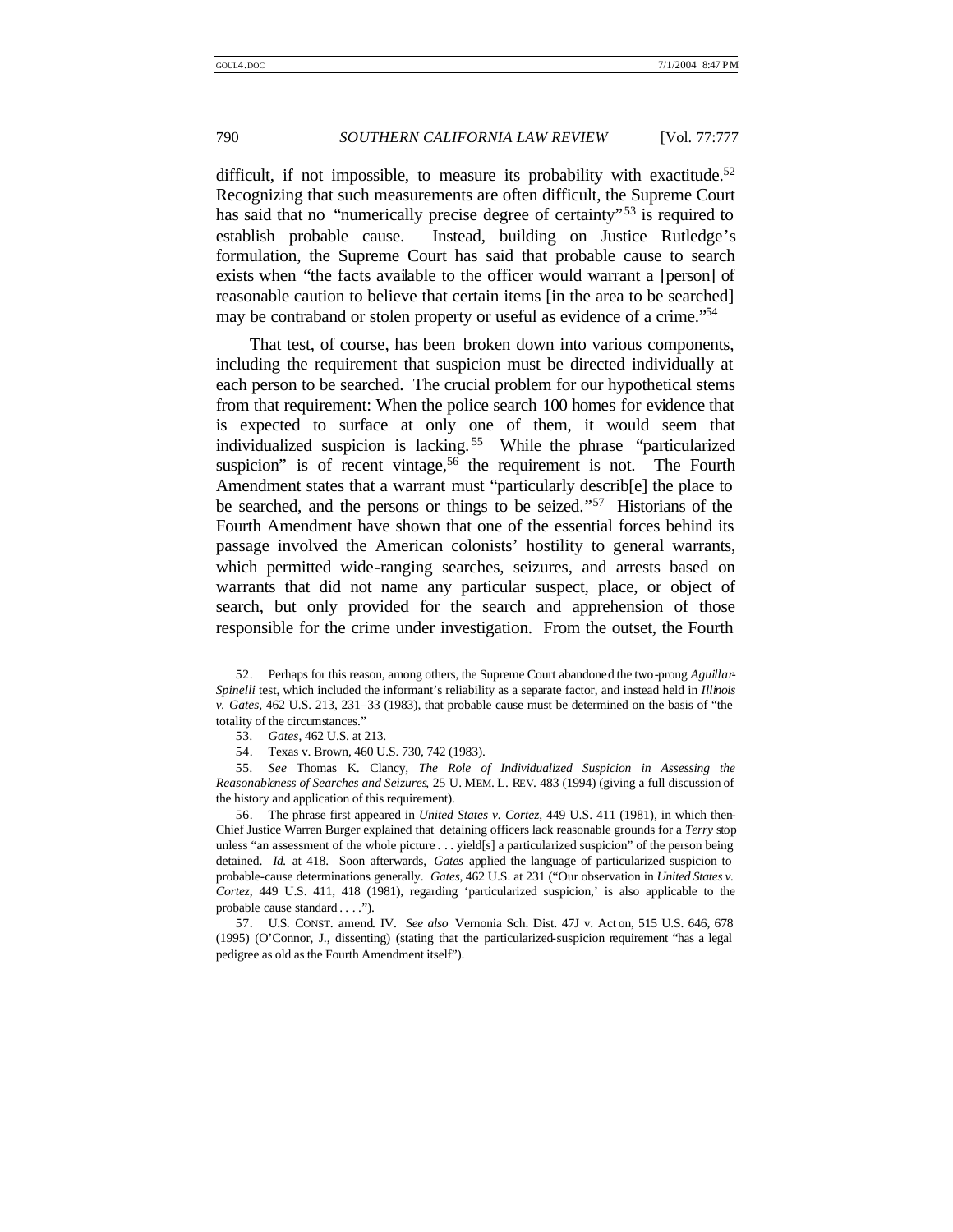Amendment was designed to require that searches proceed only against identified persons.<sup>58</sup>

This requirement arose, in part, in response to the British government's prosecution in 1763 of John Wilkes, a journalist, libertine, and politician. After he published an article criticizing King George III,<sup>59</sup> Wilkes was arrested along with forty-eight others under a general warrant for a "strict and diligent search for the said authors, printers, and publishers of the . . . seditious libel intitled *The North Briton*, No. 45 . . . and them or any of them having found, to apprehend and seize, together with their papers."<sup>60</sup> Those charged with executing the warrant apprehended Wilkes for interrogation, ransacked his study, and confiscated many of his documents. On his release from the Tower of London, Wilkes sued for trespass, arguing that his arrest and the search of his home were illegal because he was not named in the warrant. In *Wilkes v. Wood*<sup>61</sup> one of the

59. The article attacked the king for ceding to France, under the Treaty of Paris and the Peace of Hubertusberg, the Caribbean islands of Haiti, Martinique, and Guadeloupe—a decision that Wilkes lambasted as "[t]he most abandoned instance of ministerial effrontery ever attempted to be imposed on mankind." PETER D.G. THOMA S, JOHN WILKES: A FRIEND TO LIBERTY 60 (1996).

61. Wilkes v. Wood, 98 Eng. Rep. 489 (K.B. 1763).

<sup>58.</sup> On the history of the Fourth Amendment, general warrants, and the question of specificity in particular, see NELSON B. LASSON,THE HISTORY AND DEVELOPMENT OF THE FOURTH AMENDMENT TO THE UNITED STATES CONSTITUTION (1937); Albert W. Alschuler, *Bright Line Fever and the Fourth Amendment*, 45 U.PITT. L. REV. 227 (1984); Surrel Brady, *Arrests Without Prosecution and the Fourth Amendment*, 59 MD.L. REV. 1, 93–98 (2000); William J. Cuddihy & B. Carmon Hardy, *A Man's House Was Not His Castle: Origins of the Fourth Amendment to the United States Constitution*, 37 WM. & MARY Q. 371 (1980); Thomas Y. Davies, *Recovering the Original Fourth Amendment*, 98 MICH. L. REV. 547 (1999); Potter Stewart, *The Road to* Mapp v. Ohio *and Beyond: The Origins, Development, and Future of the Exclusionary Rule in Search-and-Seizure Cases*, 83 COLUM. L. REV. 1365, 1369–72 (1983); H. Richard Uviller, *Reasonability and the Fourth Amendment: A (Belated) Farewell to Justice Potter Stewart*, 25 CRIM. L. BULL. 29, 33 (1989); William J. Cuddihy, The Fourth Amendment: Origins and Original Meaning 757–825 (1990) (unpublished Ph.D. dissertation, Claremont Graduate School) (on file with authors).

Hale opposed what he called "general warrants" in his *The History of the Pleas of the Crown*. His criticism, however, did not address warrants permitting search of any suspected person, but was directed only at warrants permitting search of any suspected place: "[A] general warrant to search in all suspected places is not good, but only to search in such particular places, where the party assigns before this justice his suspicion and the probable cause thereof, for these warrants are judicial acts, and must be granted upon examination of the fact." 2 HALE, *supra* note 47, at 150.

<sup>60.</sup> Money v. Leach, 97 Eng. Rep. 1075, 1076 (K.B. 1765). *See also* LASSON, *supra* note 58, at 43. For a useful account of the historical events surrounding this case, see Norman T. Braslow, *The Recognition and Enforcement of Common Law Punitive Damages in a Civil Law System: Some Reflections on the Japanese Experience*, 16 ARIZ. J. INT'L & COMP. L. 285, 325–39 (1999). *See also* Stephan Landsman, *The Rise of the Contentious Spirit: Adversary Procedure in Eighteenth Century England*, 75 CORNELL L. REV. 497, 583–89 (1990); Eric Schnapper, *Unreasonable Searches and Seizures of Papers*, 71 VA.L. REV. 869, 877–80, 884–94 (1985).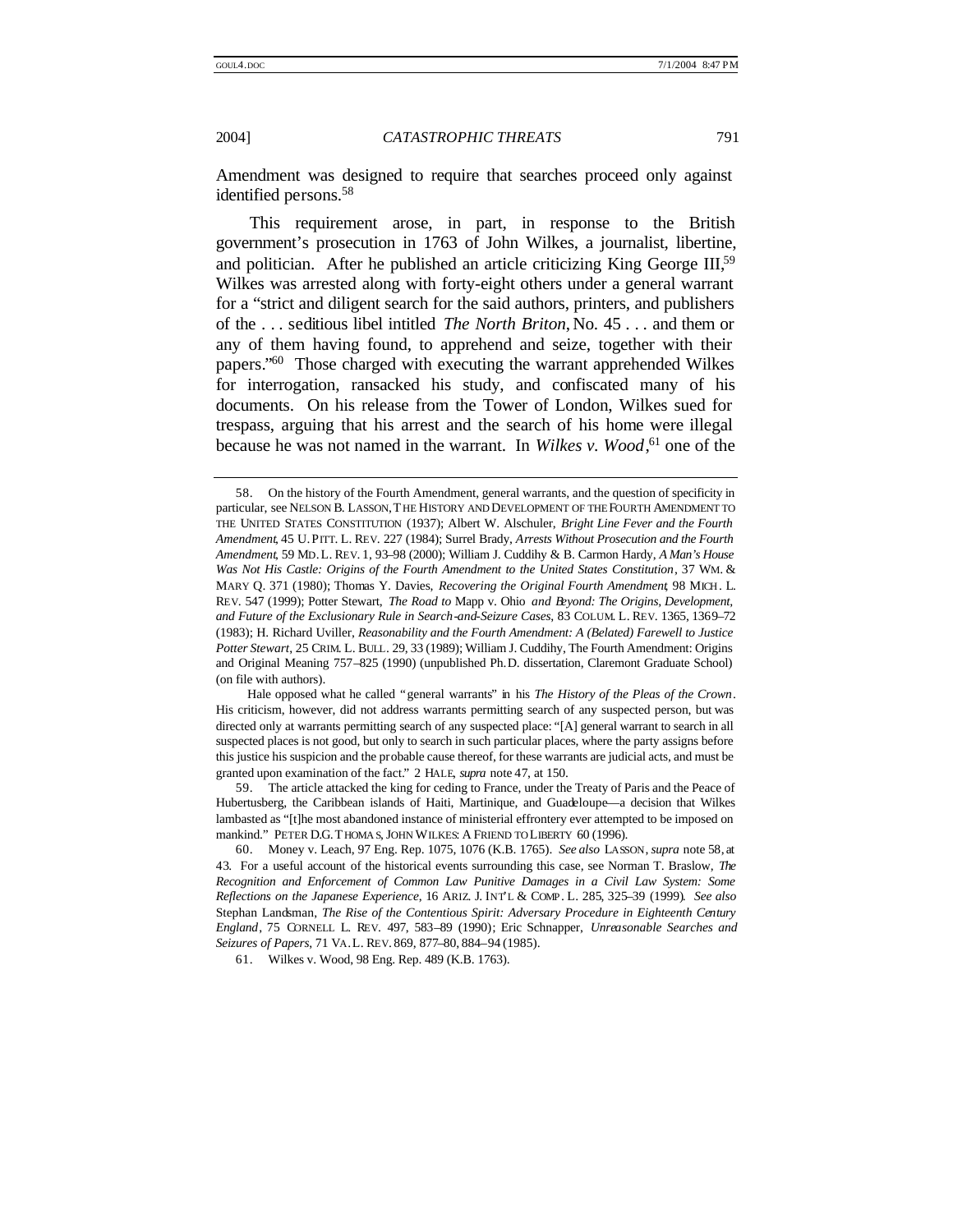first cases recognizing a claim for "exemplary damages,"<sup>62</sup> the jury awarded Wilkes £1000. *Wilkes* enjoyed widespread support in the North American colonies, $63$  and the case played an important role in the creation of the constitutional standard governing probable cause. Provisions barring general warrants were included in several of the state constitutions preceding the federal union of the United States, including the Massachusetts Declaration of Rights of  $1780$ ,  $64$  which provided the model for the Fourth Amendment.<sup>65</sup>

John Adams used to say . . . that the trouble seemed to him to have begun, not in 1765, but in

1761. It was in that year that all the colonies, north and south, had heard of what James Otis had said in the chief court of the province at Boston against the general warrants, the

<sup>62.</sup> The phrase "exemplary damages" seems to have appeared first in *Huckle v. Money*, 95 Eng. Rep. 768 (K.B. 1763), a trespass and false-imprisonment action brought by one of Wilkes's employees. The jury's courage in establishing these punitive damages against the government in *Huckle* may be viewed as a milestone in a longer history of the development of the independent jury as a counterforce to the crown. A notable predecessor case establishing the jury's independence was *Bushell's Case*, 124 Eng. Rep. 1006 (C.P. 1670). For a discussion of the importance of the jury's independence and the role of *Bushell's Case* in establishing it, see WILLIAM L. DWYER, IN THE HANDS OF THE PEOPLE 58–59 (2002). For a discussion of then-Chief Justice John Vaughan's decision in *Bushell's Case* and its contemporary reception, see Simon Stern, Note, *Between Local Knowledge and National Politics: Debating Rationales for Jury Nullification After* Bushell's Case, 111 YALE L.J. 1815 (2002).

<sup>63</sup>*. See, e.g*., Akhil Reed Amar, *Fourth Amendment First Principles*, 107 HARV. L. REV. 757, 772 n.54 (1994) (noting that "[t]he *Wilkes* case was a cause célèbre in the colonies, where 'Wilk es and Liberty' became a rallying cry for all those who hated government oppression"); Schnapper, *supra* note 60, at 912–13 (explaining that "[t]he Wilkes controversy . . . directly influenced the framers of the fourth amendment. The English search and seizure cases received extensive publicity in England and in America, and the Wilkes case was the subject of as much notoriety and comment in the colonies as it was in Britain") (footnotes omitted). In the American colonies, the analogue of the general warrant was the writ of assistance. *See* Stanford v. Texas, 379 U.S. 476, 481–86 (1965) (discussing the history of the Fourth Amendment in relation to the writs of assistance, *Wilkes v. Wood*, and *Entinck v. Carrington*).

<sup>64</sup>*. See* MASS. DECL. OF RIGHTS of 1780, art. XIV (requiring that warrants "be . . . accompanied with a special designation of the person or objects of search, arrest, or seizure"). *See also* MD. DECL. OF RIGHTS of 1776, art. XXIII (prohibiting "general warrants—to search suspected places, or to apprehend suspected persons, without naming or describing the place, or the person in special"); PA. CONST. of 1776, art. X (requiring that warrants issue only upon "sufficient foundation . . . whereby any officer or messenger may be commanded or required to search in suspected places, or to seize any person or persons, [or] his [or her] or their property"); VA. DECL. OF RIGHTS of 1776, art. X (prohibiting "general warrants, whereby any officer or messenger may be commanded to search suspected places without evidence of a fact committed, or to seize any person or persons not named, or whose offense is not particularly described and supported by evidence").

<sup>65</sup>*. See* Harris v. United States, 331 U.S. 145, 158 (1947) (Frankfurter, J., dissenting) ("When Madison came to deal with safeguards against searches and seizures in the United States Constitution, he did not draw on the Virginia model but based his proposal on the Massachusetts form."). The requirement of "probable cause," however, appears neither in the Massachusetts Declaration of Rights nor in any of the other contemporaneous state constitutions, but has a separate lineage. *See supra* text accompanying notes 39–50. The inflammatory and negative experience of the colonies under British rule with the general writs of assistance used by Great Britain to enforce its tax and trade regimes against the colonies may have motivated the states after independence to prohibit general warrants in their Declarations of Rights or other fundamental law. According to Woodrow Wilson,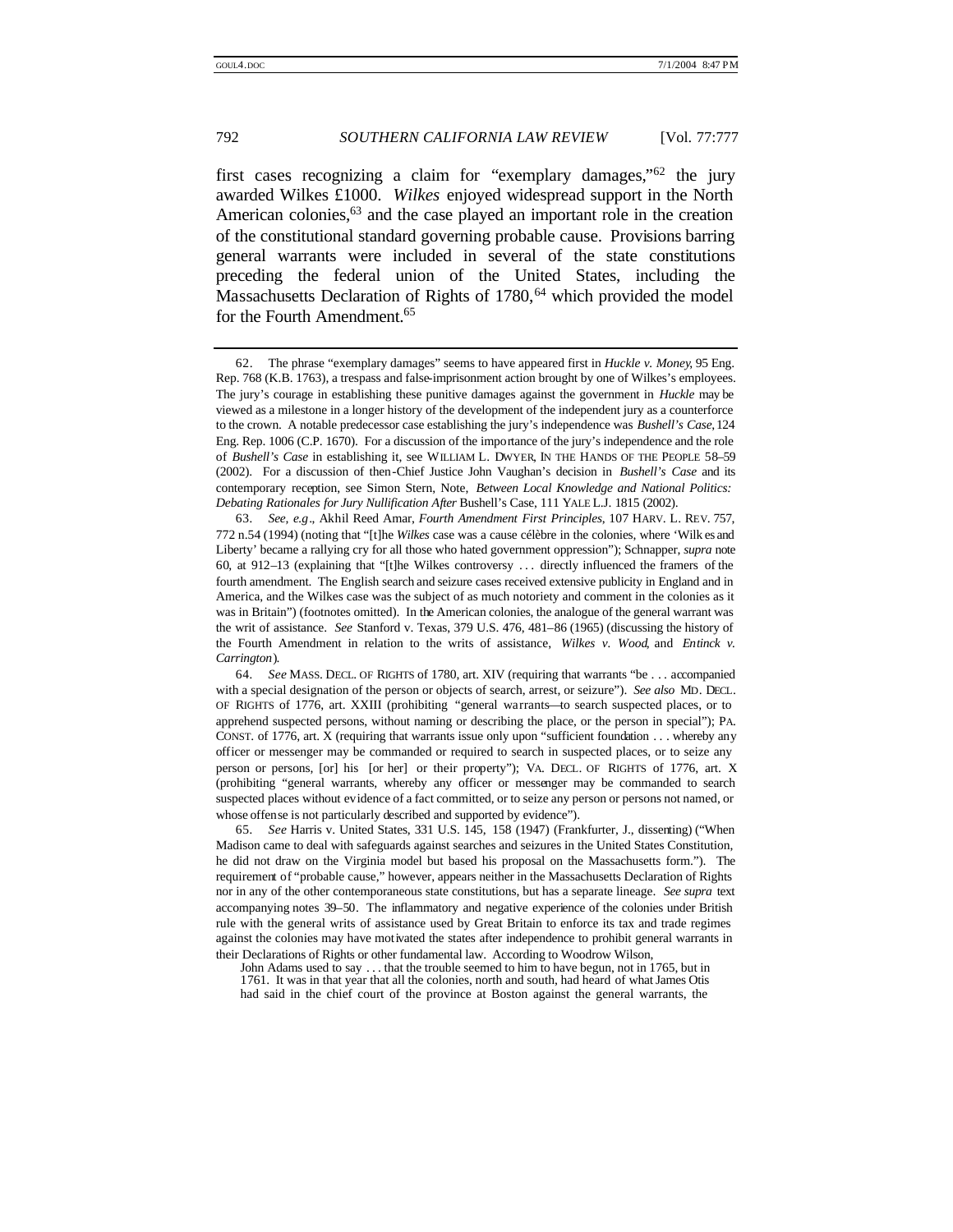Despite the long history of colonial protest and then Fourth Amendment doctrine favoring particularized suspicion,<sup>66</sup> the Supreme Court, commencing in 1984 with *New Jersey v. T.L.O.*,<sup>67</sup> took a new approach by upholding a warrantless search on suspicion less than probable cause because of "special needs." <sup>68</sup> Thereafter, continuing sporadically in this direction over two decades, the Court has from time to time upheld searches not supported by individualized suspicion in a limited set of cases involving administrative searches and other special needs beyond routine policing functions. We will examine those cases to determine whether they can support a search for catastrophic weapons, but first we proceed with a discussion of probable cause under conventional analysis.

Our hypothetical squarely raises the question of whether it may be constitutionally permissible to search for a dangerous weapon thought to be within the control of a particular group of persons when the identity of the culprit and location of the weapon cannot be determined without

2 WOODROW WILSON,A HISTORY OF THE AMERICAN PEOPLE 143–44 (1902).

The historical case that prompted Otis's speech was *Paxton's Case*, 1 Quincy 51 (Mass. 1761). Additional historical materials are found in the appendices to the reports. For an historical treatment of colonists' concerns about the writs of assistance, insofar as these motivated the revolutionary states' and then our Fourth Amendment's ban on general search warrants, see M.H. SMITH, THE WRITS OF ASSISTANCE CASE (1978) (including appendices with notes, an abstract by John Adams about the argument against the writs of assistance, and a related article from the *Boston Gazette* dated Jan. 4, 1762). For a general treatment of the writs of assistance in the colonies, see LASSON, *supra* note 58, at 51–78.

sweeping writs of assistance, for which the customs officers of the crown had asked, to enable them to search as they pleased for goods brought in from foreign parts in defiance of the acts of trade. The writs were not new, and Mr. Otis's protest had not put a stop to their issue. It had proved of no avail to say, as he did, that they were an intolerable invasion of individual right, flat violations of principles of law which had become a part of the very constitution of the realm, and that even an act of Parliament could not legalize them. But all the colonies had noted that hot contest in the court at Boston, because Mr. Otis had spoken with a singular eloquence which quickened men's pulses and irresistibly swung their minds into the current of his own thought, and because it had made them more sharply aware than before of what the ministers at home were doing to fix upon the cobnies the direct power of the government over sea. These writs of assistance gave the officers who held them authority to search any place they pleased for smuggled goods, whether private residence or public store-house, with or without reasonable ground of suspicion, and meant that the government had at last seriously determined, at whatever cost, to break up the [American colonial] trade with the West Indies and the Spanish Main.

<sup>66</sup>*. See, e.g.*, Ybarra v. Illinois, 444 U.S. 85 (1979); United States v. Di Re, 332 U.S. 581 (1948). There is evidence of a rule akin to particularized suspicion as far back as the 17th century, though it is hard to tell how prevalent the rule was. Hale writes that when raising "hue and cry" to call for assistance in pursuing a suspected felon, the pursuer had to describe the suspect as carefully as possible: "If he knows the name of him that did it, he must tell the constable the same. If he know it not, but can describe him, he must describe his person, or his habit, or his horse, or such circumstances that he knows, which may conduce to his discovery." 2 HALE, *supra* note 47, at 100.

<sup>67.</sup> New Jersey v. T.L.O., 469 U.S. 325 (1985).

<sup>68</sup>*. Id.* at 351 (Blackmun, J., dissenting).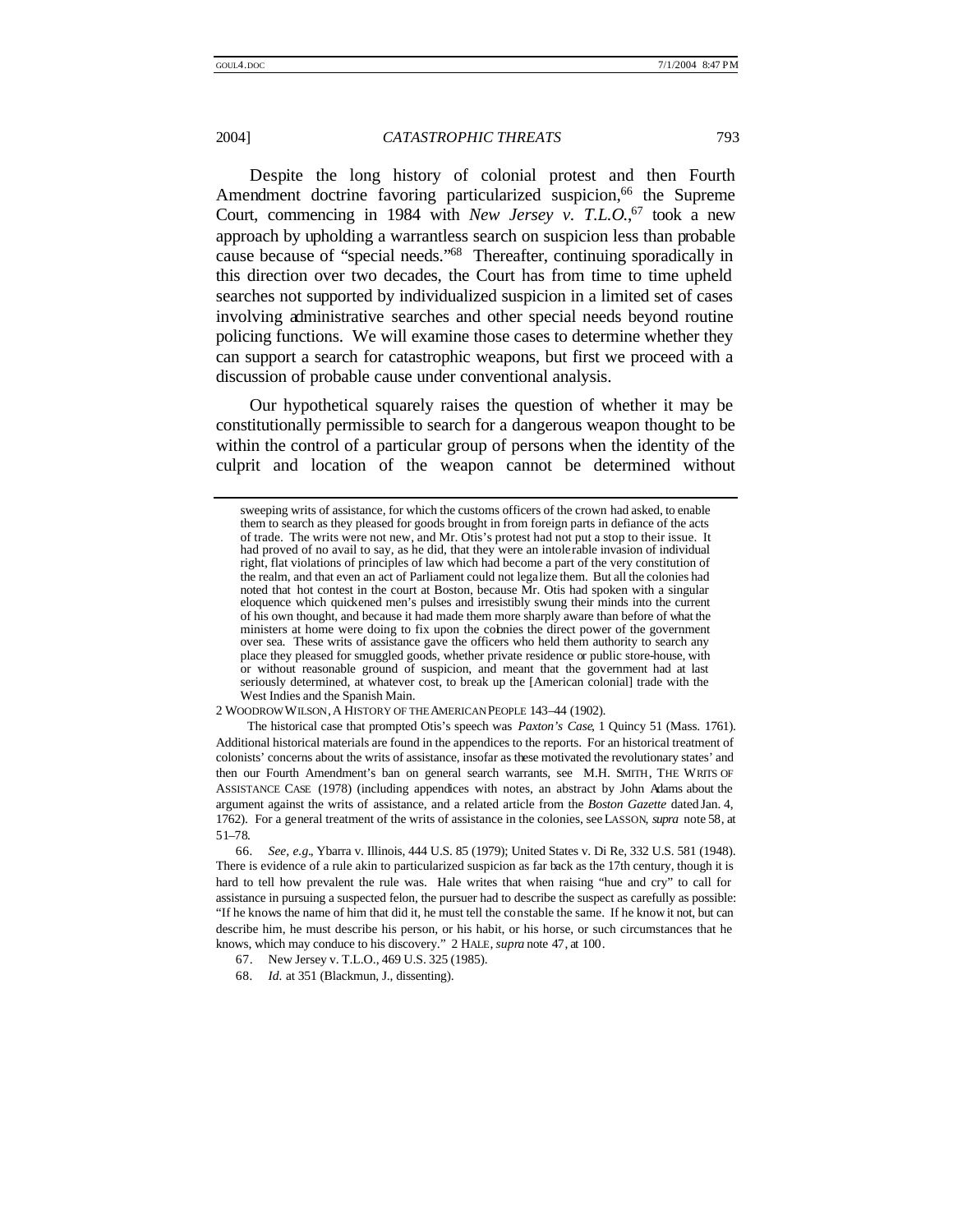investigating the whole group. We first consider cases in which police were able to target a particular person, but could not limit the search to a single place, or, conversely, where suspicion was focused on a specific location, but could not be narrowed down to one person. We then turn to cases in which law-enforcement officials have not been able to limit their suspicions to a single person or a single place. Courts have, with adequate reason, sought to avoid framing the question of probable cause in terms of precise statistics, but, in some cases, such a framework must be confronted.

# C. CASES INVOLVING SEARCHES OF MULTIPLE PLACES OR MULTIPLE **PERSONS**

Our hypothetical features a search of 100 homes, and the persons there, for evidence believed to be at only one place. Many cases have required courts to assess the probable -cause standard in circumstances that are analytically similar, at least insofar as they involve searches of multiple places, even if the number is not as high as 100. When it is impossible during a criminal investigation to narrow the search to a single person or a single place, courts are faced with the question of how particularized the suspicions of the police must be to support a finding of probable cause. While some cases raising this question have involved arrests, not searches, a similar understanding of probable cause applies in either context,<sup>69</sup> and so we consider both kinds of cases here. A close examination shows that many of the cases, but not all, preserve the particularized-suspicion requirement.

In some settings, the police have information leading them to suspect a particular person of crime, but pointing to several possible locations for the evidence connecting the suspect to the crime. When suspicion points to a single person, courts have almost always permitted searches in several places.<sup>70</sup> In other cases, the police have evidence of crime in a single place,

<sup>69</sup>*. See* 2 LAFAVE, *supra* note 12, § 3.1(a), at 6.

It is generally assumed by the Supreme Court and the lower courts that the same quantum of evidence is required whether one is concerned with probable cause to arrest or probable cause to search. For this reason, discussions by courts of the probable cause requirement often refer to and rely upon prior decisions without regard to whether these earlier cases were concerned with the grounds to arrest or the grounds to search.

*Id. But see id.* § 3.1(a), at 6 n.22 (suggesting that it would be reasonable to require different measures of evidence for probable cause for arrest in public, on the one hand, and for an invasive private search, on the other) (citing Edward L. Barrett, Jr., *Personal Rights, Property Rights, and the Fourth Amendment*, 1960 SUP. CT. REV. 46, 69–70).

<sup>70.</sup> One commentator has suggested that if there is reason to believe that one location is more likely than others to yield evidence, the search must begin there. *See id.* § 3.2(e), at 75 (discussing this requirement and offering illustrative cases).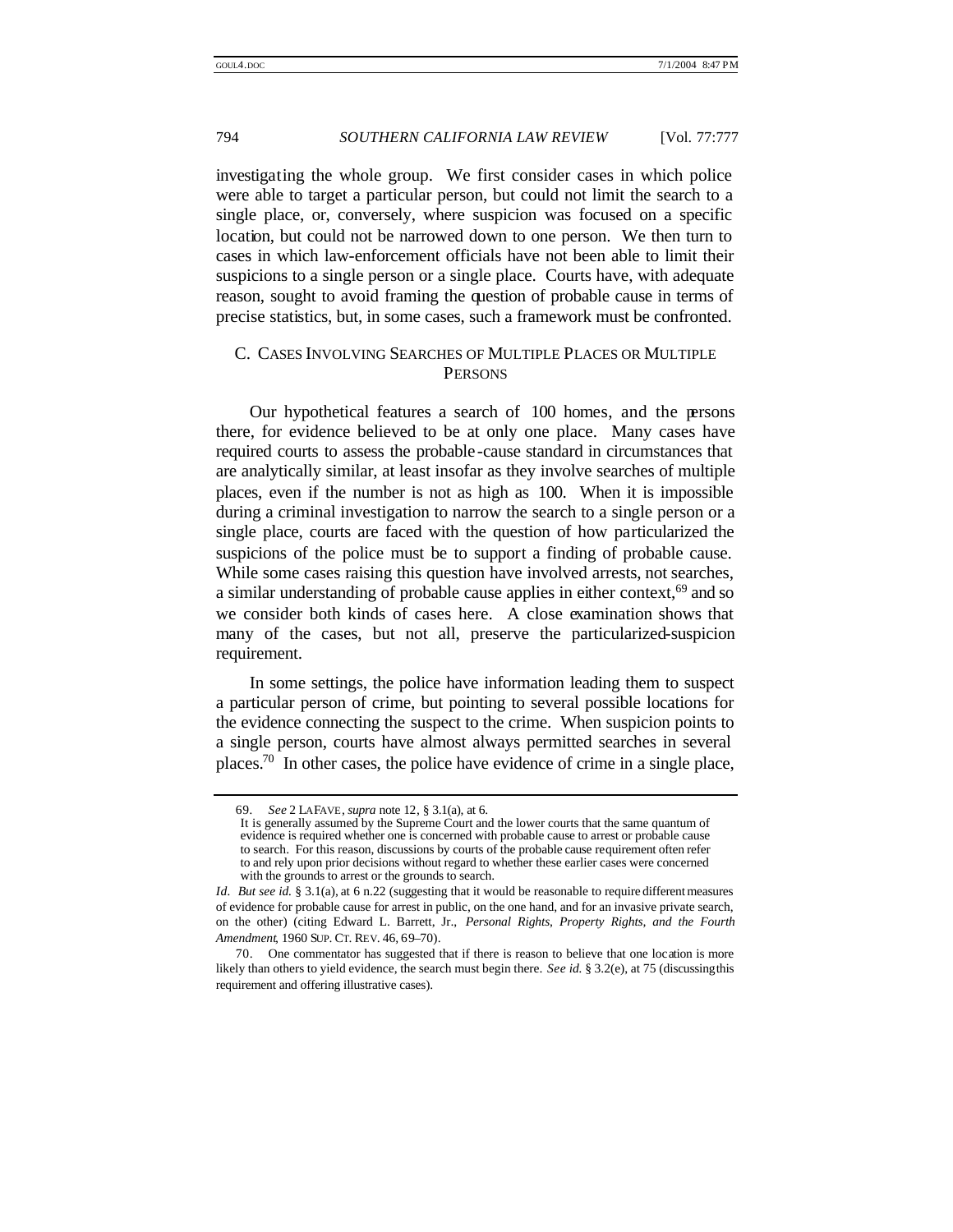but the evidence does not show that everyone to be found there is necessarily associated with the crime. Indeed, it may be that the evidence shows affirmatively that some persons there are innocent, but the police cannot identify the innocent parties without fully investigating the location and everyone found there. It may be important to distinguish between evidence showing that one or more guilty parties are present and the guilt of the others is uncertain, and evidence showing that one or more parties at the location of search are innocent, because courts have been less tolerant of searches whose scope includes the premises of a probably innocent party.<sup>71</sup>

When suspicion points to several persons, whether in one place or several places, courts have been reluctant to find probable cause for search or arrest. But they have not uniformly rejected that conclusion. As the following discussion demonstrates, such cases show a higher rate of dissents, both in decisions upholding findings of probable cause and in those rejecting such findings. The case law suggests that where traditional probable-cause standards apply, a search involving multiple persons, not all of whom are guilty, is at best a gray area in the doctrine of particularized suspicion. Our hypothetical, however, involves a much larger number of suspects than in any of the precedents set thus far in probable -cause challenges to multiple searches.

#### 1. Searches of Several Places

There are several reasons why police may be unable to name a single place to search, even after identifying a prime suspect in a criminal investigation. Perhaps the evidence is just as likely to turn up in the suspect's office or car as in the home,<sup>72</sup> or perhaps the suspect has several different residences.<sup>73</sup> In such cases, courts have generally upheld the

<sup>71</sup>*. See id.* § 3.2(e), at 74 n.213 ("[S]omething more [than a fifty percent likelihood of success] might be required [for probable cause to search] where one of the possible hiding places is that of a possibly innocent party.") (citing United States v. McNally, 473 F.2d 934 (3d Cir. 1973)).

<sup>72</sup>*. See, e.g.*, Gregg v. State, 844 P.2d 867, 876 (Okl. Crim. App. 1992). In *Gregg*, the court upheld a warrant to search the defendant's person, home, office, and two vehicles. *Id.* Although specifying multiple locations, the warrant was permissible because it did not "avow<sup>[]</sup> that specifically described property is simultaneously located at different places." *Id.*

<sup>73</sup>*. See, e.g.*, State v. Ernest, 264 N.W.2d 677, 679 (Neb. 1978). Here, the defendant had no permanent residence, but was known to stay, from time to time, at three different residences. *Id.* Search was permissible because "it was probable that the items sought would be found in one of those places." *Id.* Many cases involve searches of both a suspect's car and residence. *See, e.g.*, State v. Davis, 637 So. 2d 1012 (La. 1994) (search of car, residence, and girlfriend's residence); State v. Frohlich, 506 N.W.2d 729 (N.D. 1993) (search of car and apartment); State v. Flom, 285 N.W.2d 476 (Minn. 1979) (search of truck and home).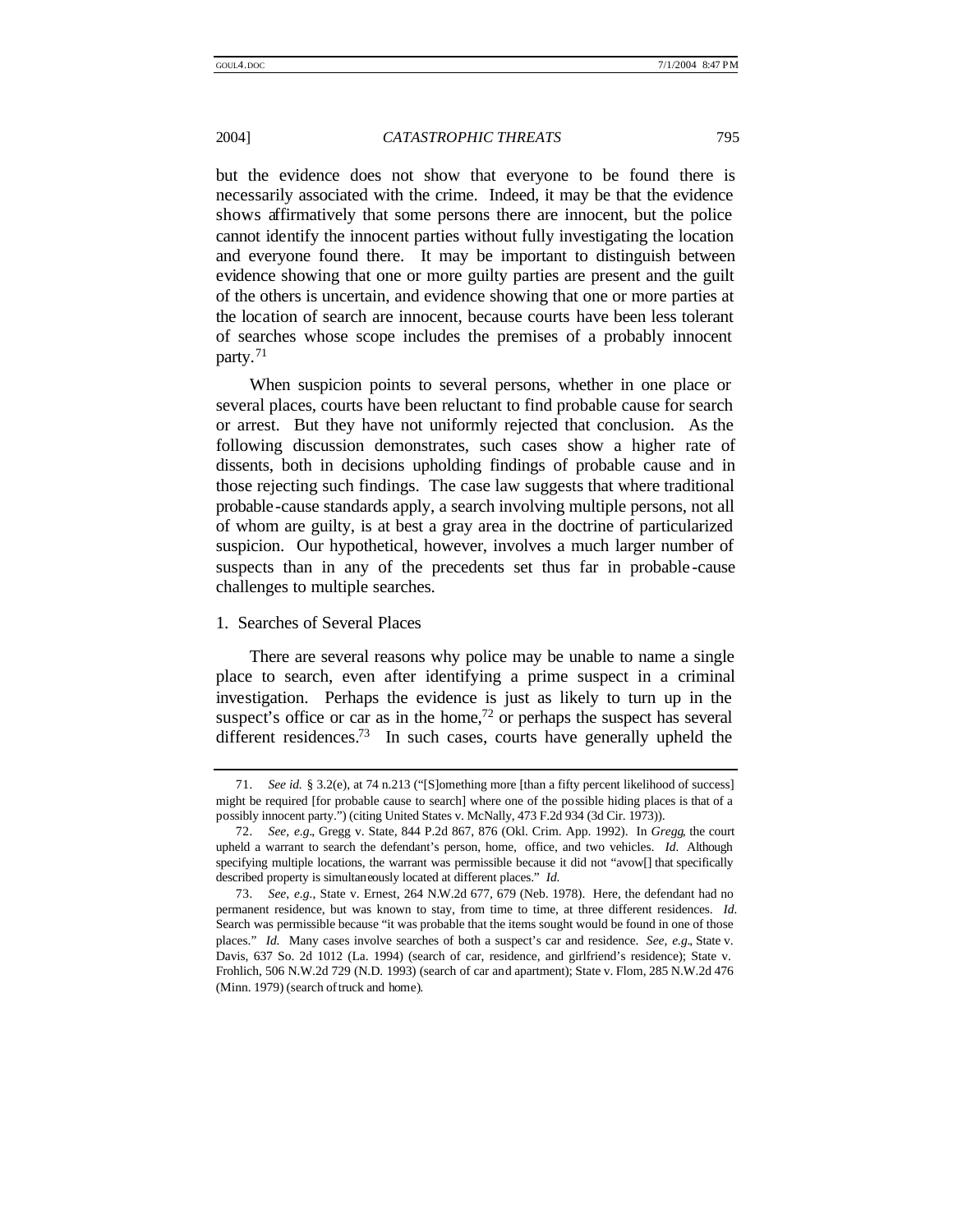searches. One theory to justify such searches is that in the absence of a single place that is most likely to yield evidence, there is probable cause to search any place over which the suspect "exercised control."<sup>74</sup> In embracing that principle, courts have concluded that probable cause to search in a particular place does not require a greater than fifty percent probability, but requires only that it was "reasonable" under the circumstances to search in the designated place.<sup>75</sup> A typical illustration may be found in *United States v. Hendershot*, <sup>76</sup> in which the Ninth Circuit considered the validity of a warrant authorizing police to search for evidence of a bank robbery in the getaway vehicle rather than the suspect's home. The defendant argued that both places were equally likely to contain evidence, and so probable cause was lacking for a search of the car. The court rejected this argument: "[T]he 'more-likely-than-not' standard is improper. It is only necessary that the affidavit enable the magistrate to conclude that it would be reasonable to seek the evidence in the place indicated by the affidavit."77

Notably, while the kind of probability required by probable cause is at issue in *Hendershot* and the other cases involving searches of multiple locations, these cases raise no question about the particularized-suspicion

<sup>74</sup>*. See* State v. Towne, 615 A.2d 484 (Vt. 1992). The court rejected defendant's argument that "it was not 'more likely than not' that the murder weapon would be found in the foundation of his house." *Id.* at 487. It explained that

<sup>[</sup>i]n determining probable cause, the magistrate may consider the strength of the nexus between the defendant and the crime, and where that connection is strong, the link bet ween the place to be searched and the evidence sought need not be as strong, if the place is one over which defendant exercises control.

*Id.* at 489 (citing 1 WAYNE R. LAFAVE, SEARCH AND SEIZURE: A TREATISE ON THE FOURTH AMENDMENT § 3.2(e), at 598–99, 600 (2d ed. 1987)).

<sup>75.</sup> The Supreme Court has taken this position, but not in a case involving searches of more than one place. *See* Texas v. Brown, 460 U.S. 730, 742 (1983) (stating that the probable-cause standard requires a reasonable belief that the search will disclose the evidence being sought, but "does not demand any showing that such a belief be correct or more likely true than false").

<sup>76.</sup> United States v. Hendershot, 614 F.2d 648 (9th Cir. 1980).

<sup>77</sup>*. Id.* at 654. *See also* Samos Imex Corp. v. Nextel Communications, Inc., 194 F.3d 301, 303 (1st Cir. 1999) ("[A]rrests. . . can be justified as based on probable cause by showing a reasonable basis for belief that a suspect committed a crime; in many cases such a basis exists without a 50 percent-plus likelihood that the suspect is guilty.") (citations omitted); United States v. Garcia, 179 F.3d 265, 269 (5th Cir. 1999) ("[T]he requisite 'fair probability' is something more than a bare suspicion, but need not reach the fifty percent mark."); United States v. Travisano, 724 F.2d 341, 346 (2d Cir. 1983) (upholding a search of the suspect's residence and car because "the standard of probable cause cannot imply 'more probable than not'. . . where many locations were available to the guilty parties to secrete the stolen goods," and stating that all that is required is "a fair probability that the premises will yield the objects specified in the search warrant"); United States v. Melvin, 596 F.2d 492, 495 (1st Cir. 1979) (rejecting the bomb suspect's argument that "probable cause" can be "define[d] . . . mathemat ically to mean 'more likely than not," and stating that "[t]he phrase is less stringent than that... . '[R]easonable cause' [is] perhaps closer to what is meant").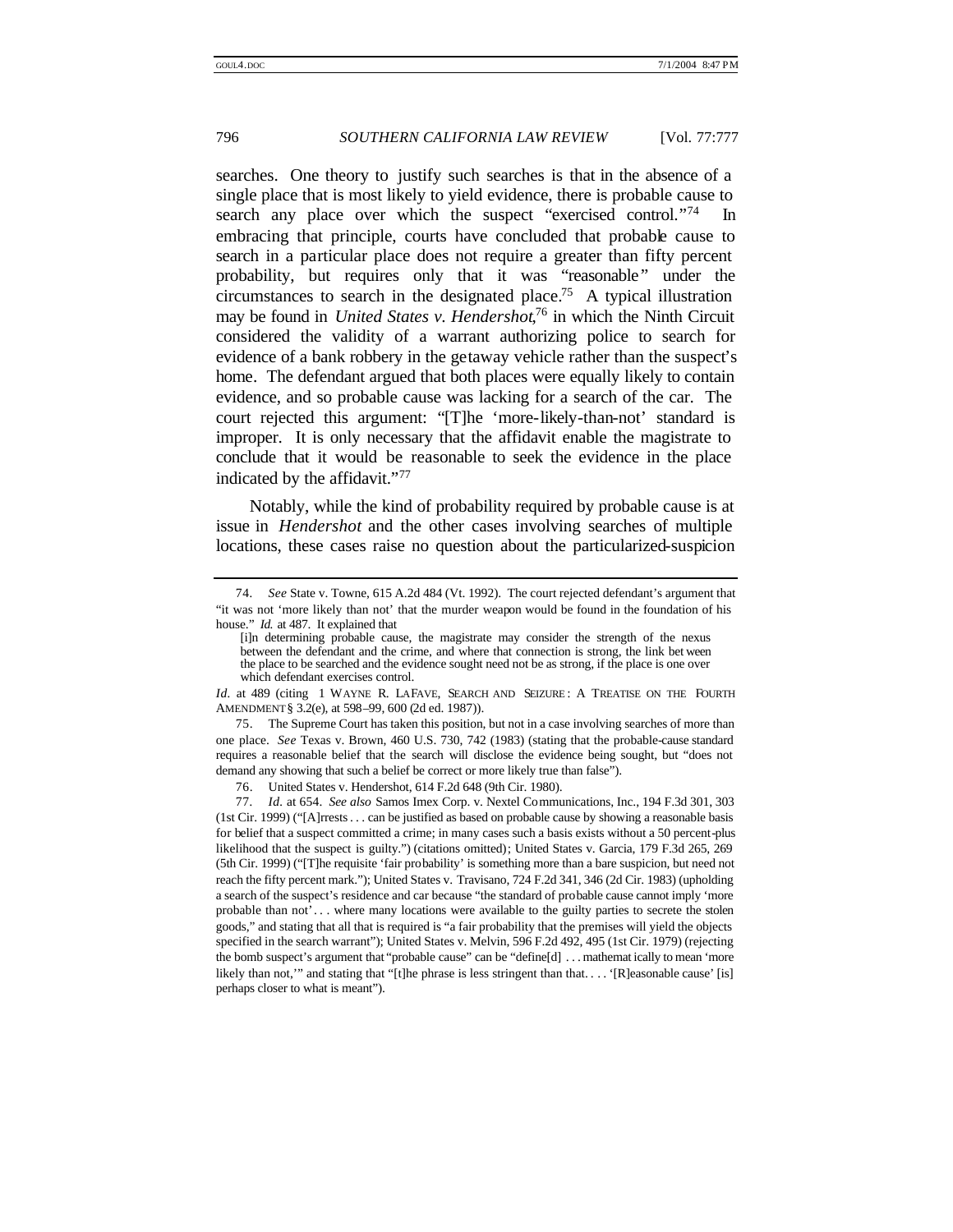requirement. Where suspicion is already focused on a single suspect, the court need only decide whether to uphold a search for evidence in several different places. In such cases, the courts have generally agreed that "probable" cause requires only that the search be "reasonable" under the circumstances.<sup>78</sup> That standard would not necessarily limit the search to four or five different places, even though that is the uppermost limit offered by the case law. Any search of multiple places might be considered reasonable, so long as there is a fair probability that the evidence may be found at any one of them, and so long as the police have no basis for viewing some of them as more promising than others.

Although no court has gone so far, in theory this rationale might arguably be extended to a modified version of our hypothetical, in which a single suspect has been identified and the location of the bomb has been narrowed to 100 homes where the suspect may be hiding or may have concealed the bomb. If reasonableness is the guiding post, one might argue that it would be reasonable to search 100 homes, assuming that police had probable cause to believe that the bomb was in one of the homes. But whether or not the multiple -search case precedents would permit this outcome, in the case of a single suspect it is clear (at a minimum) that a warrant may permissibly describe several places. The Fourth Amendment, which provides that a search warrant must "particularly describ<sup>[e]</sup> the place to be searched," does not in fact limit the warrant to a single place.

#### 2. Searches of Several Persons

The problem becomes more difficult when there is evidence that a criminal is at a particular location, but the evidence does not show which person there is the culprit. A useful summation of the problem and the various responses it has provoked may be found by reviewing the cases on the validity of warrants authorizing search of "all persons" at the specified premises. The majority rule is that all-persons warrants are valid only if there is probable cause to believe that every person on the premises is associated with the crime or is likely to yield evidence of the crime when searched.<sup>79</sup> In a few jurisdictions, warrants for all-persons searches are

<sup>78</sup>*. See, e.g.*, *Samos Imex*, 194 F.3d at 303; *Hendershot*, 614 F.2d at 654; *Melvin* , 596 F.2d at 495.

<sup>79</sup>*. See, e.g.*, Marks v. Clarke, 102 F.3d 1012, 1029 (9th Cir. 1996) ("[A] warrant to search 'all persons present' for evidence of a crime may only be obtained when there is reason to believe that all those present will be participants in the suspected criminal activity."); State v. Vandiver, 891 P.2d 350, 351 (Kan. 1995) (stating that an "all persons" warrant is permissible only if supporting facts show that "every person within the orbit of the search possesses the items sought by the warrant"); Morton v.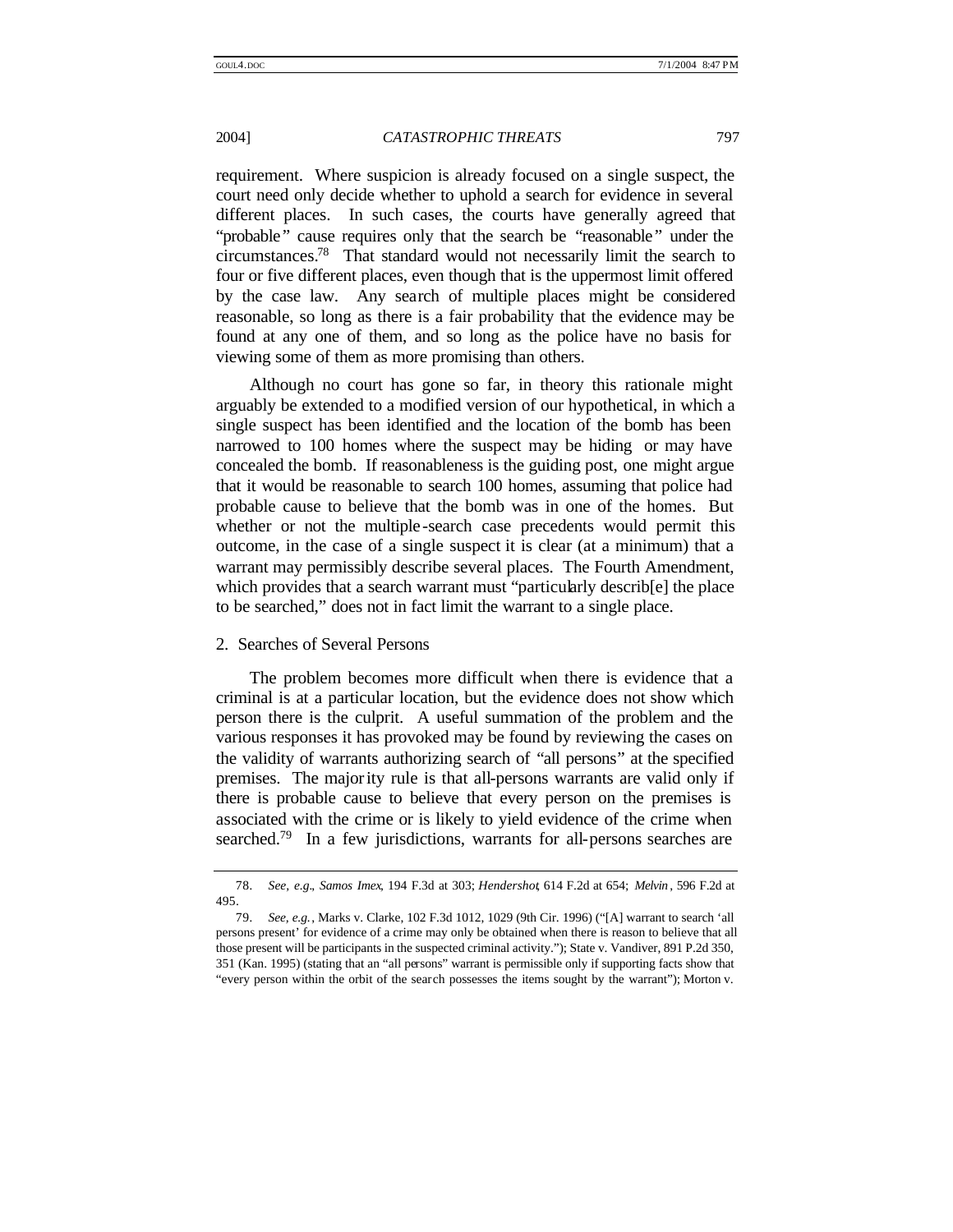viewed as necessarily lacking individualized suspicion and, therefore, are treated as unconstitutional general warrants. $80$  But two jurisdictions have considered that such warrants may be upheld even without individualized suspicion.

In a case of judicial vacillation that underscores the controversial nature of such warrants, the Pennsylvania Superior Court revised its views twice in the course of six years. In 1987, the court adopted the majority rule.<sup>81</sup> Two years later, in a case involving a warrant to search the home of a suspected cocaine dealer, the court changed its mind, ruling that while it is

possible, even probable, that innocent third parties who happen to be at the wrong place at the wrong time may be subjected to searches under such warrants, the nexus between the person to be searched and the nature and seriousness of the criminal conduct suspected on probable cause, nonetheless, renders the *probability* of their culpable participation in the crime suspected sufficient to warrant a search of their person. $82$ 

80*. See, e.g.*, United States v. Johnson, 475 F.2d 977, 979 n.5 (D.C. Cir. 1973) ("To obtain a warrant permitting the search of anyone found on the premises would[] . . . appear to be unsupportable as lacking the particularity constitutionally required."); People v. Tenney, 25 Cal. App. 3d 16, 20–21 (Ct. App. 1972) (finding that the warrant lacked "reasonable particularity" when it authorized search of specific premises and specific persons there, and "other unidentified persons"), *overruled on other grounds by* People v. Leib, 548 P.2d 1105, 1108 (Cal. 1976); St ate v. Wise, 284 A.2d 292, 294 (Del. Super. Ct. 1971) (holding that the warrant authorizing search of "any occupant or occupants" found on the specified premises "[did] not meet the requirement of specificity").

Commonwealth, 434 S.E.2d 890, 895 (Va. Ct. App. 1993) (upholding an all-persons warrant because "probable cause existed to search all of the persons found inside the apartment when the warrant was executed"); State v. Sims, 382 A.2d 638, 642, 646 (N.J. 1978) (rejecting an all-persons warrant as "an unconstit utional general warrant" where supporting facts did not create "probable cause to believe that all persons who might be found on the premises ... were engaged in illegal gambling activities"); Commonwealth v. Smith, 348 N.E.2d 101, 102, 106 (Mass. 1976) (upholding an all-persons warrant to search for heroin because facts made it "probable that any person in the apartment was a participant in the trafficking in heroin there"). For further discussion, see Wayne R. LaFave, *Search and Seizure: "The Course of True Law. . . Has Not. . . Run Smooth*,*"* 1966 U. ILL. L.F. 255, 271–73; Richard D. Avil, Jr., Comment, *The "Search All Persons" Power—Does Presence Really Equal Probable Cause?*, 58 CORNELLL. REV. 614, 618-19 (1973).

<sup>81.</sup> Commonwealth v. Heidelberg, 535 A.2d 611, 612 (Pa. Super. Ct. 1987), *aff'd by an equally divided court*, 560 A.2d 140 (Pa. 1989) (per curiam).

There are two approaches in analyzing the constitutionality of " all persons present" warrants. One is to strike such warrants as general warrants repugnant to the fourth amendment's specificity requirement. We believe the better-reasoned approach, and the one adopted by the majority of other jurisdictions, is found in the cases which analyze each such warrant individually in order to determine whether an "all persons present" warrant was justified under the particular circumstances present when the warrant issued.

*Id.* (footnotes and citation omitted).

<sup>82.</sup> Commonwealth v. Graciani, 554 A.2d 560, 562–63 (Pa. Super. Ct. 1989).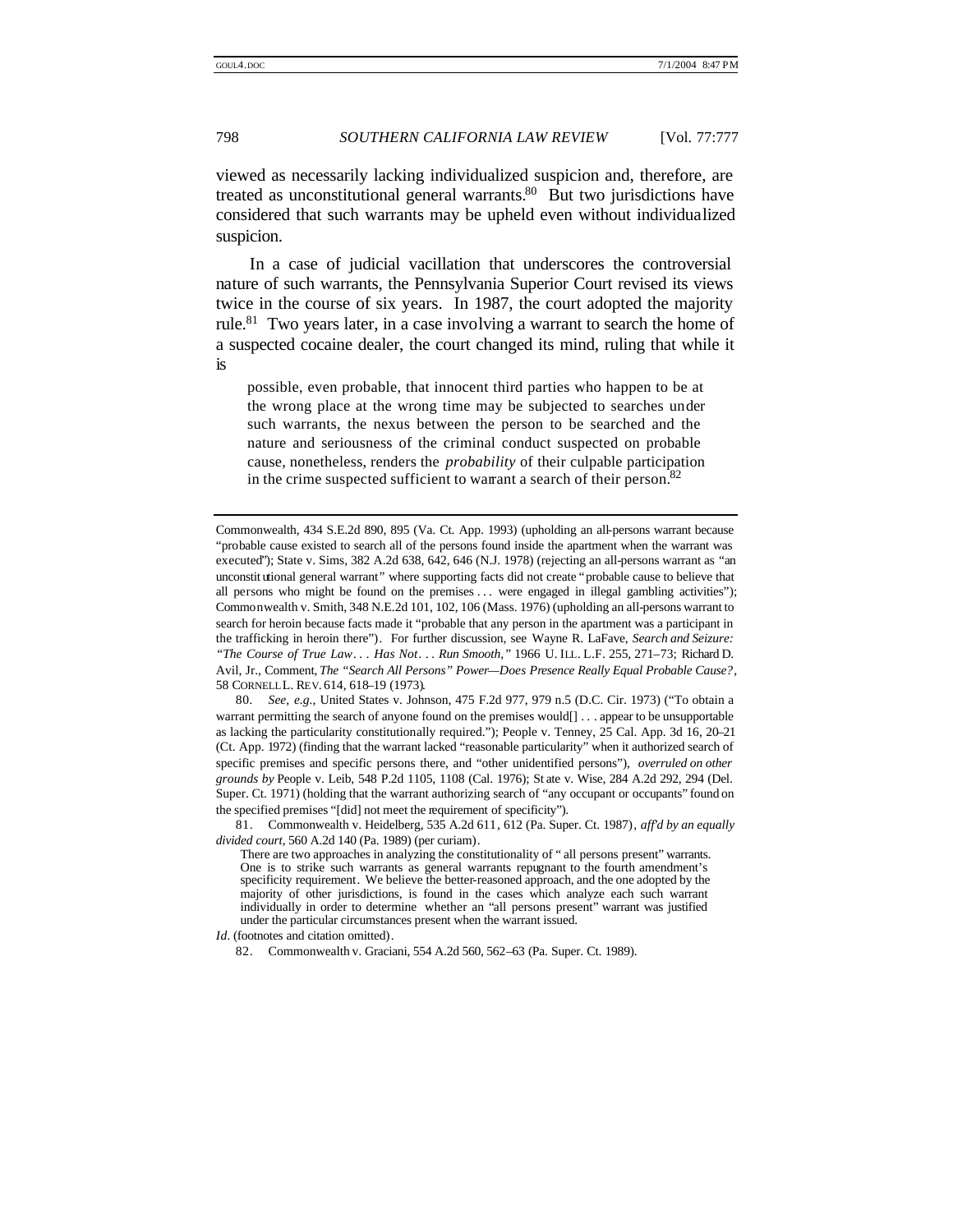Four years after that, however, the court returned to its earlier rule, announcing that "'all persons present warrants' are not favored" and may be upheld only when there is "probable cause . . . to justify a search of everyone found on the premises."<sup>83</sup> Wisconsin is currently the only jurisdiction to embrace the "nexus" rationale: In 1995, the Wisconsin Court of Appeals quoted the now-rejected Pennsylvania view to uphold a warrant to search "all occupants" at the apartment of a suspected cocaine dealer.<sup>84</sup> The court added that "[t]he test is not whether innocent persons might be present on the premises, but rather whether the presence of likely guilty persons is demonstrated to a reasonable probability." <sup>85</sup> Of course, there is no way to tell whether that view will persist. What is notable is that in taking this view, the court made no mention of the individualized-suspicion requirement, which, indeed, would seem to be directly controverted by a test that asks about the likely presence of guilty persons without considering innocent persons. Similarly, in its opinion adopting the nexus test, the Pennsylvania Superior Court brushed that requirement aside without analysis, but referred to it expressly in both of the opinions permitting all-persons warrants only if there is probable cause to search everyone at the premises.<sup>86</sup> The obvious conclusion is that courts cannot easily reconcile the individualized-suspicion requirement with a rule that permits searches of multiple persons, particularly when their total number is unknown.

The issue of probability is framed more precisely, of course, when courts are considering a search of a group of identifiable persons. A few examples will show how the courts have struggled with that problem. Last year in *Maryland v. Pringle* , <sup>87</sup> the Supreme Court upheld a warrantless arrest of three persons in a car after the driver consented to a search that yielded evidence of cocaine. When the cocaine was found, all three persons in the car, perhaps not surprisingly, denied knowing anything about it. Some hours after the arrest, Pringle waived his *Miranda* rights and

<sup>83.</sup> Commonwealth v. Wilson, 631 A.2d 1356, 1358 (Pa. Super. Ct. 1993).

<sup>84.</sup> State v. Hayes, 540 N.W.2d 1, 2, 4 (Wis. Ct. App. 1995).

<sup>85</sup>*. Id.* at 4 (citation omitted).

<sup>86</sup>*. Compare Heidelberg*, 535 A.2d at 612 ("We must . . . determine whether a search warrant authorizing a search of 'all the occupants' at a given location violates the fourth amendment's particularity requirement."), *and Wilson*, 631 A.2d at 1357 ("Because Pennsylvania law requires that every search warrant 'name with particularity the person or place to be searched,' . . . 'all persons present warrants' are not favored."), *with Graciani*, 554 A.2d at 560 (reciting that "[a]ppellant's sole contention on appeal is that the search warrant [unconstit utionally failed to] require a particularization of the identities of those persons to be searched," and finding "no merit in the contention," but not otherwise addressing that requirement).

<sup>87.</sup> Maryland v. Pringle, 124 S. Ct. 795 (2003).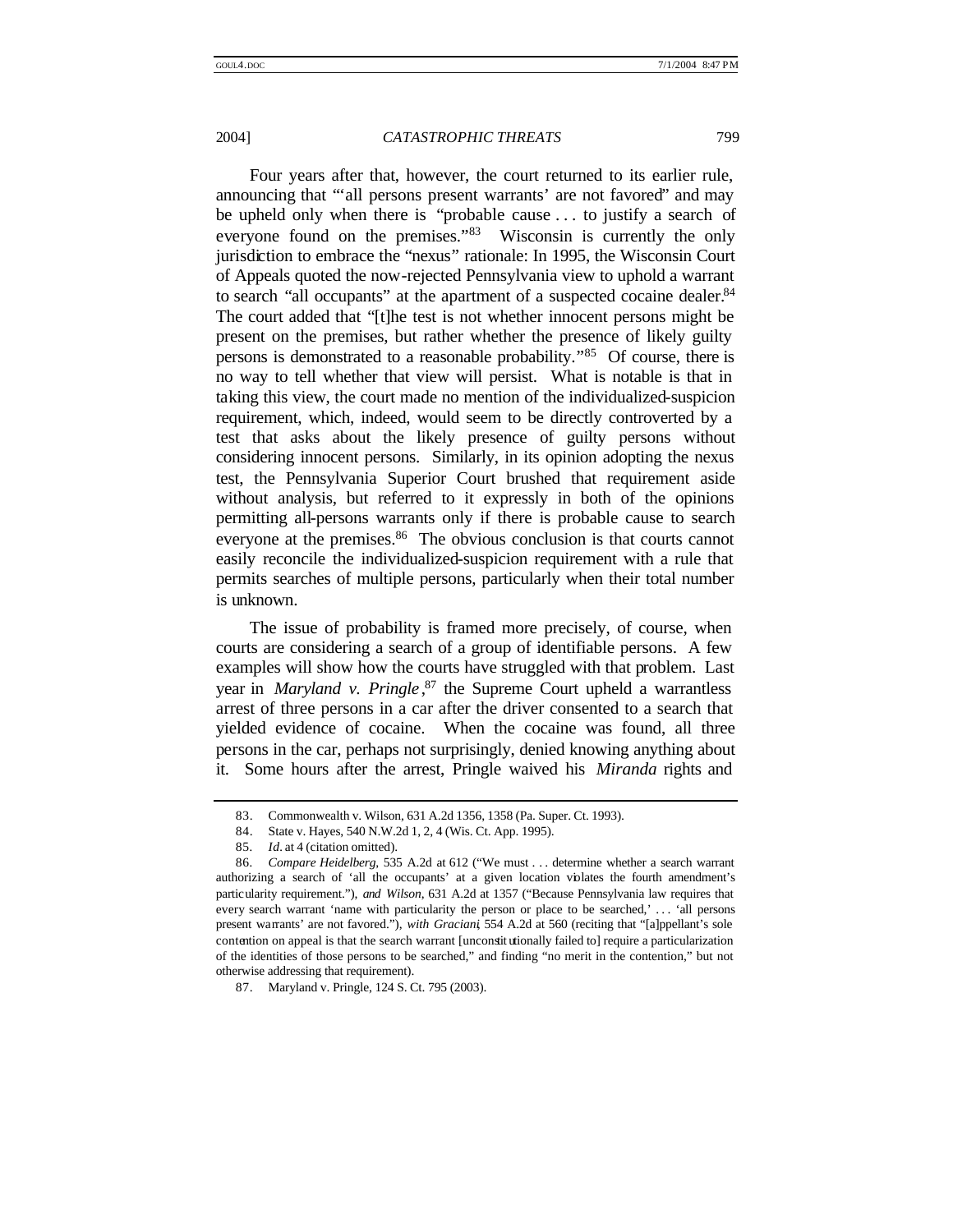confessed that the cocaine belonged to him. At trial, however, he sought to suppress the cocaine as the fruit of an illegal search. The trial court denied that motion and was affirmed on appeal to the Court of Special Appeals of Maryland, which in turn was reversed on appeal to the Court of Appeals of Maryland. The U.S. Supreme Court reversed again in a unanimous opinion. Citing the particularized-suspicion requirement and emphasizing that "the substance of all the definitions of probable cause is a reasonable ground for belief of guilt," <sup>88</sup> the Court concluded that "it [is] an entirely reasonable inference . . . that any or all three of the occupants had knowledge of, and exercised dominion and control over, the cocaine."89

Although the Court repeated that the search was "reasonable,"<sup>90</sup> the particularized-suspicion requirement was addressed only implicitly through the observation that "any or all three of the occupants" might have had control of the drugs. Where there is reason to think that the suspects are acting jointly, suspicion is necessarily directed at each person individually; and where all three persons in a car deny knowledge of contraband that is found there, they may certainly be suspected of conspiring together. But it may be doubted whether the Court would have taken the same view if the case had involved three suspects who, though found near each other, could not have been acting jointly.<sup>91</sup> The Maryland Court of Appeals, which did not entertain a conspiracy theory, seems to have concluded that the arrests flunked the particularized-suspicion test. The court asked "whether the police officer had probable cause to make a warrantless arrest of a particular individual for that specific offense,"<sup>92</sup> and in holding that probable cause was lacking, the court explained that a contrary result would permit mass arrests:

Under [the state's] reasoning, if contraband was found in a twelvepassenger van, or perhaps a bus or other kind of vehicle, or even a place, *i.e.*, a movie theater, the police would be permitted to place everyone in such a vehicle or place under arrest until some person confessed to being in possession of the contraband. Simply stated, a policy of arresting everyone until somebody confesses is constitutionally unacceptable.<sup>93</sup>

<sup>88</sup>*. Id.* at 800.

<sup>89</sup>*. Id.*

<sup>90</sup>*. Id.* at 800–01 ("[A] reasonable officer could conclude that there was probable cause to believe Pringle committed the crime of possession of cocaine, either solely or jointly.").

<sup>91.</sup> Much less could the Court's opinion be read to endorse a search of 100 homes, one of which was likely to contain destructive contraband.

<sup>92.</sup> Pringle v. State, 805 A.2d 1016, 1029 (Md. 2002).

<sup>93</sup>*. Id.* at 1027 n.12.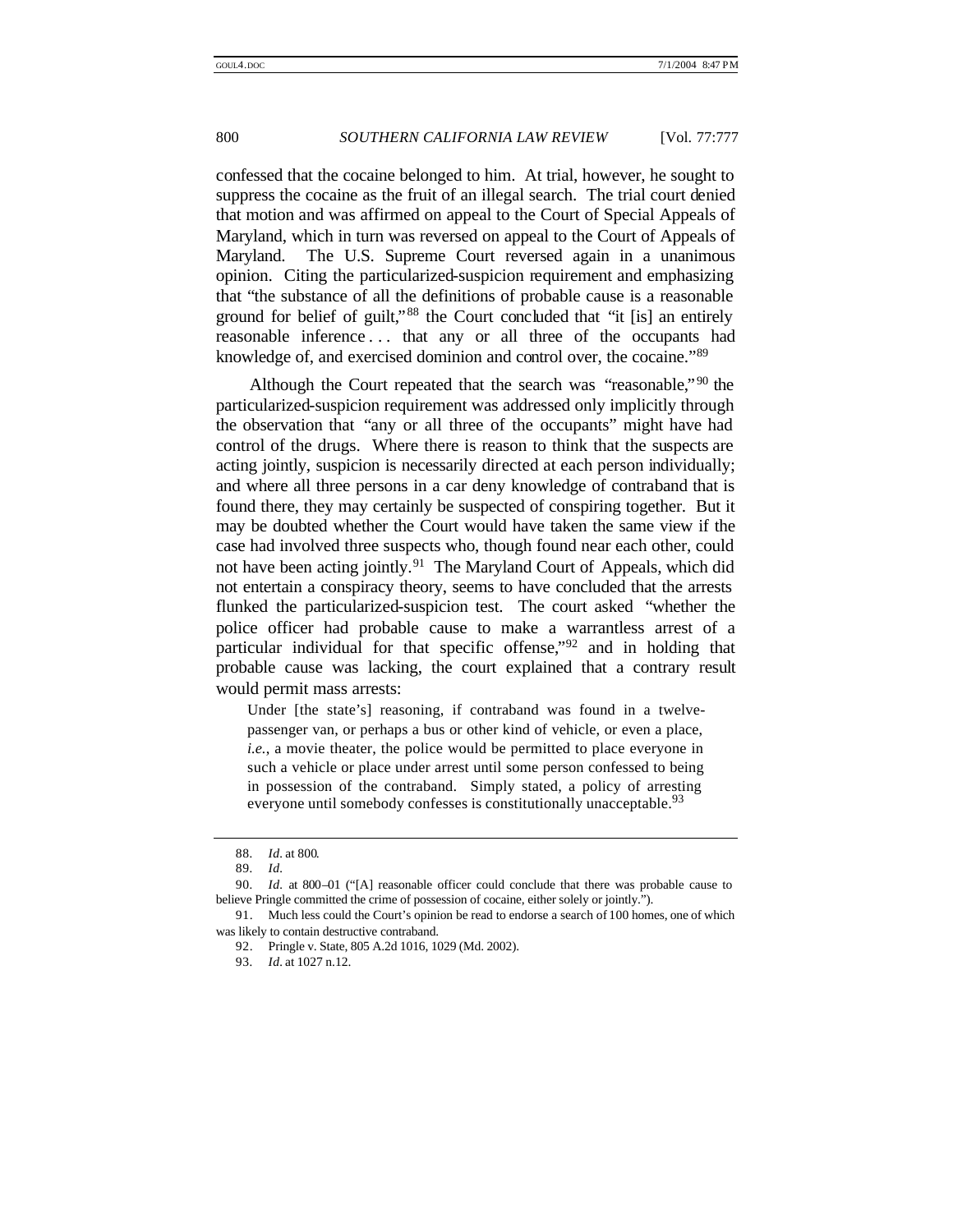In reversing the Maryland court, the Supreme Court made no reference to this argument, perhaps because the comparison moves progressively further away from circumstances that would justify a conspiracy theory. While *Pringle* holds, on its face, that there was probable cause to suspect "any . . . of the occupants," even absent a conspiracy theory, courts are not likely to agree that in general, a one out of three probability is sufficient to satisfy the probable -cause requirement. As we show later, that point applies particularly where the three suspects are in different places. But we first consider other cases involving searches of several persons in the same place.

In *Filmon v. State*,<sup>94</sup> the Florida Supreme Court upheld a search of five persons on the reasonableness theory of the multiple -place cases, such as *Hendershot*. The defendant in *Filmon* had three passengers in his car when he collided with a car carrying two persons. All six were hospitalized, and by the time the police arrived at the hospital, the driver of the other car had died and the five survivors were unconscious. The police officers were uncertain who had been driving Filmon's vehicle, and they administered blood-alcohol tests to all five of the survivors. It was discovered that Filmon had been the driver, and at trial for manslaughter, he argued that the search involved an unconstitutional "dragnet technique." <sup>95</sup> The majority rejected that characterization, explaining that "[t]he officer had reasonable cause to believe that one or more of that limited group of five individuals had been driving a motor vehicle . . . while under the influence of alcoholic beverages."<sup>96</sup> The dissent, however, argued that "probable cause to arrest means something more than a one in three (or two in six) chance of success." $97$  The dissent focused on a traditional view of probable cause, questioning whether odds of "one out of three" can show probability of guilt. Though not framed expressly in terms of particularized suspicion, the dissent's argument appears to have been based on that requirement.

A similar problem was raised in *United States v. Fisher*, but the Second Circuit reached the opposite conclusion.<sup>98</sup> In *Fisher*, circumstantial evidence led police to spy on a home where suspected bank robbers were gathered on the front porch. The polic e had been told that there were three robbers, all African American men. There were "three or four" African

<sup>94.</sup> Filmon v. State, 336 So. 2d 586 (Fla. 1976).

<sup>95</sup>*. Id.* at 591.

<sup>96</sup>*. Id.*

<sup>97</sup>*. Id.* (Hatchett, J., dissenting).

<sup>98.</sup> United States v. Fisher, 702 F.2d 372 (2d Cir. 1973).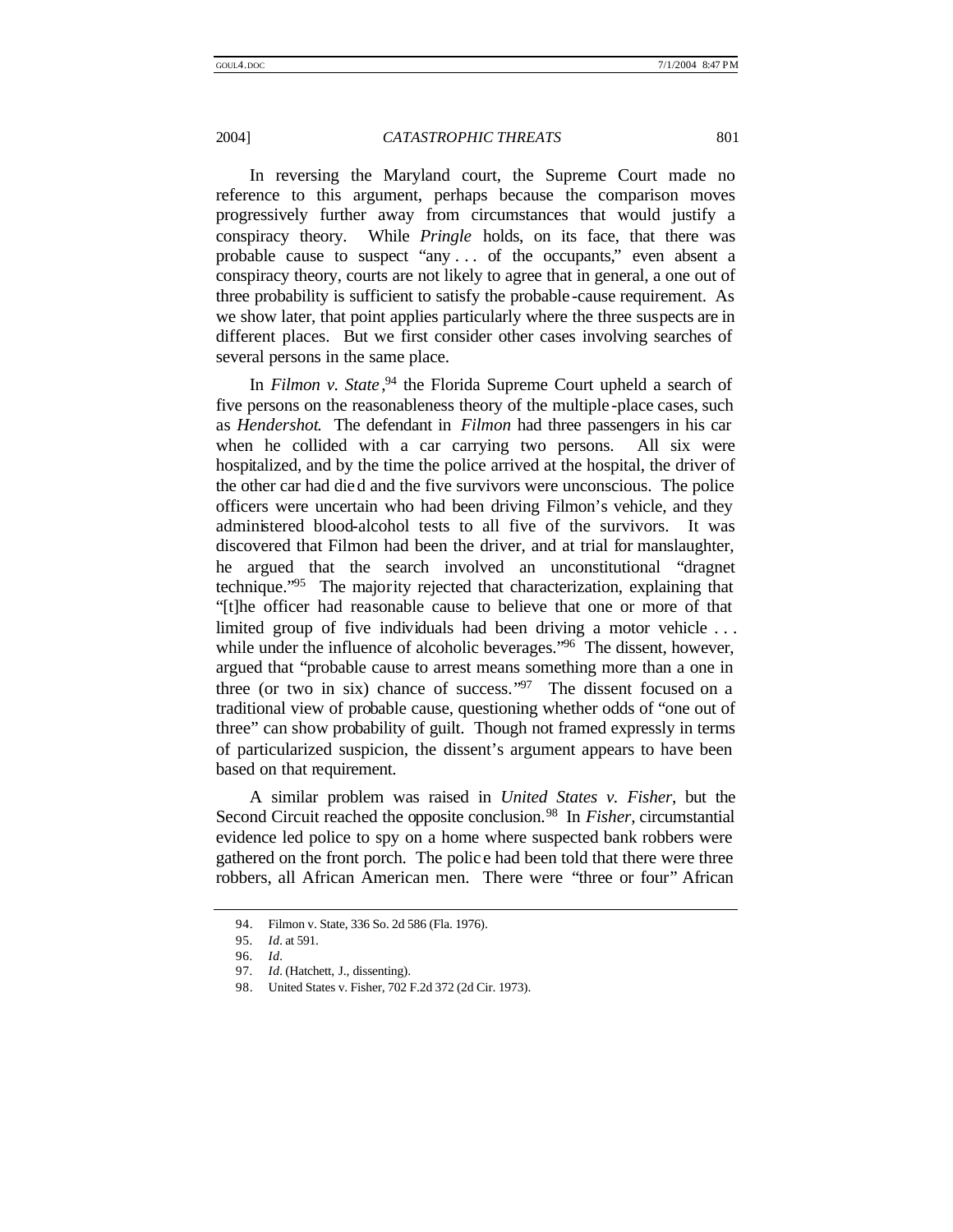American men on the porch, and some but not all of them corresponded to the descriptions of the robbers that the police had received.<sup>99</sup> Fisher left the porch and was arrested by an officer whose vantage point did not allow him to see where Fisher had come from. The majority concluded that Fisher was arrested without probable cause, first because "there was little basis for inferring that he had come from the pertinent porch," and second because he did not match any of the particular descriptions available to the police.<sup>100</sup> And "where the information possessed by the officers could have applied to any of a number of persons and did not reasonably single out from that group the person arrested, the arrest was not made with probable cause." <sup>101</sup> Moreover, the court noted, the police officers were repeatedly told that "three or four" persons were on the porch, and

[i]f there were four, at least one of them was not one of the robbers. In those circumstances, even if it were known that all three robbers were on the porch, and if Fisher was one of four people on the porch, there would have been no legitimate inference that Fisher was one of the robbers.<sup>102</sup>

While this last argument was not the fulcrum of the court's analysis and is perhaps best regarded as dicta given the court's reasoning—it is noteworthy because of its implicit reliance on the particularized-suspicion requirement that was absent from *Filmon*. Formulated in statistical terms, this argument suggests that a seventy-five percent probability of apprehending a suspect is insufficient for probable cause where such an arrest would include the detention of an innocent person along with the suspects. It might be argued that *Fisher* supports the view that the probability of apprehending a suspect is irrelevant unless there is particularized suspicion for each person arrested.<sup>103</sup> *Filmon* and *Fisher* both featured searches involving several persons at the same location, and the two cases show how courts take differing approaches, either stressing the reasonable cause to suspect guilt of one or more persons within a group in order to justify search, or instead stressing the likelihood of innocence of someone within the group in order to reject the search.

<sup>99</sup>*. Id.* at 373, 377–78.

<sup>100</sup>*. Id.* at 377.

<sup>101</sup>*. Id.* at 375.

<sup>102</sup>*. Id.* at 378.

<sup>103.</sup> The majority's stress on the "possibility" of innocence as a factor defeating probable cause evoked a strong protest from the dissent. Judge Henry Friendly urged that the majority opinion "sets the standard of probable cause for arrest too high" by requiring that police "thoroughly consider circumstances that might show the suspect's probable innocence." Instead, focusing on the defendant's conduct, Judge Friendly stressed that there were "sufficient indicia of probable cause of guilt." *Id.* at 379 (Friendly, J., dissenting).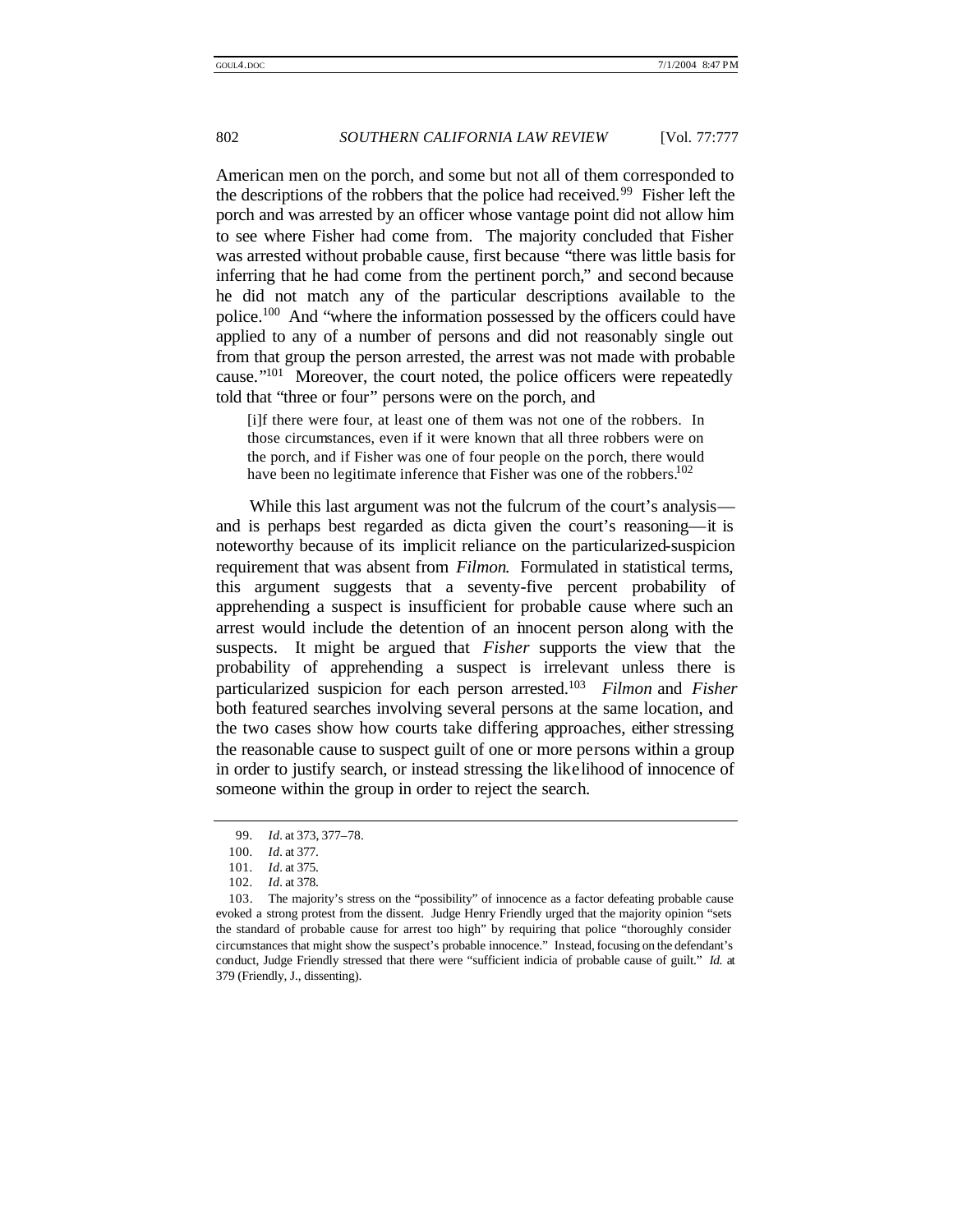The question of probable cause becomes even more difficult when the police want to search several persons at several pla ces. In one case, for example, in which an informant told police that illegal drugs could be found at his "neighbors," a search of the two adjacent residential units was upheld not under the reasonableness theory, but under the theory that probable cause existed to search both units because the informant might have meant "that the marijuana was located at both of his neighbors[']."<sup>104</sup> The transparency of the legal fiction adopted here reveals the court's uncertainty about upholding the search under any of the established precedents on probable cause.<sup>105</sup> In a similar case, after tracking a burglar's footprints in the snow to a duplex with a common door for both units, police obtained a warrant to search both units.<sup>106</sup> The South Dakota Supreme Court upheld the search, reasoning that "[t]he possible intrusion upon the privacy of the occupants of both units was . . . reasonable within any fair interpretation of the Fourth Amendment."<sup>107</sup> In a sharp dissent, one judge argued that "the search warrant failed to describe the place to be searched with particularity in that it failed to designate which apartment was to be searched."<sup>108</sup> On that view, the absence of particularized suspicion for each unit rendered the warrant unconstitutional.<sup>109</sup>

<sup>104.</sup> United States v. Olt, 492 F.2d 910, 912 (6th Cir. 1974). As LaFave notes,

While the court tries to make it appear that there was probable cause that marijuana was stored in two locations, there really is nothing in the facts of the case that so indicate. Rather, a search of two separate residential units is being permitted merely because it is probable that marijuana is to be found in one of them and the police presently have no information as to which one it is.

<sup>2</sup> LAFAVE, *supra* note 12, § 3.2(e), at 79.

<sup>105.</sup> The history of jurisprudence shows frequent use by courts of legal fictions to justify results perhaps demanded by the times in a way that reconciles a decision to prior precedent without purporting to alter or modify it. For an interesting historical discussion of the use of legal fiction as seen by a celebrated 19th-century legal historian and commentator, see H.S. MAINE, ANCIENT LAW 19–38 (new ed., John Murray 1930).

<sup>106.</sup> State v. Smith, 344 N.W.2d 505, 507 (S.D. 1984).

<sup>107</sup>*. Id.* at 509.

<sup>108</sup>*. Id.* (Henderson, J., dissenting).

<sup>109.</sup> The most expansive ruling we have found involving a search of multiple suspects in several places is the decision of the Third Circuit in *Virgin Islands v. Gereau*, 502 F.2d 914 (3d Cir. 1974). Led to a certain address in search of five robbery and murder suspects, police found three buildings clustered t ogether. Police demanded that the residents of all buildings exit, and three of the five persons named in the warrant emerged. Police then searched all three buildings for the remaining two suspects, who were found and arrested. At trial, the last two suspects argued that probable cause was lacking for the search that resulted in their arrest. The Third Circuit upheld the search of the three buildings, holding that to meet the probable-cause standard, "less than a certainty is required, and probable cause may exist to believe that a suspect or object is in more than one location." *Id.* at 929. *Gereau* is only tangential to our analysis because, while it might technically be viewed as a case involving searches of several persons at different locations, the only persons actually disclosed by the search were those named in the search warrant. Apparently , no others were present, and so the individualized-suspicion requirement was not offended.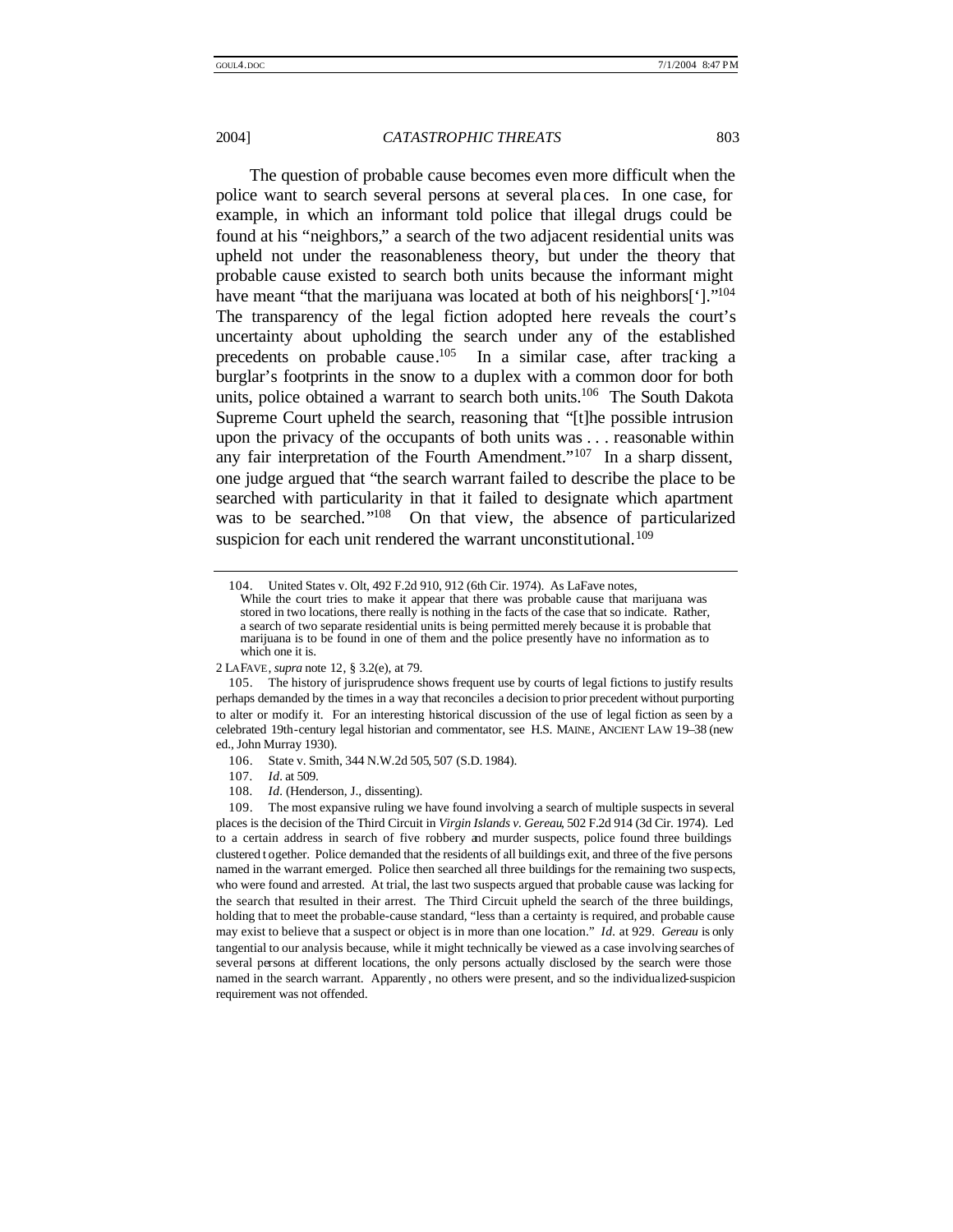That problem also figured prominently in *United States v. Winsor*, 110 in which the Ninth Circuit, sitting en banc, held that no probable cause existed to search for a felon at a residential hotel, and that evidence yielded by the search had to be suppressed. The police, pursuing a bank robber, saw him disappear into a two-story residential hotel near the bank. The police went door to door searching for the thie f, and "[a]fter checking all the rooms on the first floor and some of the rooms on the second floor (approximately fifteen to twenty-five rooms)," they recognized him when he opened the door.<sup>111</sup> They arrested him and his brother and then searched the room. The thief's brother was charged with possessing proceeds taken in a bank robbery, and the trial court denied his suppression motion. <sup>112</sup> On appeal, the three-judge panel held that the police "lacked probable cause to believe that [the thief] was in any particular room," but that, under the circumstances, a "reasonable suspicion" was sufficient to permit the search.<sup>113</sup> The panel explained,

The odds on discovering the suspect in the first room upon whose door the police knocked were high enough to amount to founded suspicion. The odds favoring discovery increase as rooms are searched. At some point, perhaps at the last two or three unsearched rooms, probable cause may be said to exist.<sup>114</sup>

The panel reasoned that, because only a minimally intrusive search was effected by inspecting the room after Winsor opened the door, and because of the "grave public interest in safely apprehending potentially violent criminals," <sup>115</sup> it was permissible to search on reasonable suspicion rather than probable cause. The en banc panel reversed. The panel accepted, without further discussion, the original panel's view that probable cause was lacking, but rejected this use of a "balancing test." <sup>116</sup> In dissent, however, one judge argued that the panel had no basis for concluding that there had been a "search,"<sup>117</sup> while another judge argued that "where law enforcement officers have probable cause to believe that a suspect has committed a felony, they may enter a residential building without a warrant if they have pursued the suspect from the scene of the crime."<sup>118</sup> The

<sup>110.</sup> United States v. Winsor, 846 F.2d 1569 (9th Cir. 1988) (en banc).

<sup>111</sup>*. Id.* at 1571.

<sup>112.</sup> United States v. Winsor, 816 F.2d 1394, 1395 (9th Cir. 1987).

<sup>113</sup>*. Id.* at 1397–98.

<sup>114</sup>*. Id.* at 1398.

<sup>115</sup>*. Id.* at 1399.

<sup>116</sup>*. Winsor*, 846 F.2d at 1575.

<sup>117</sup>*. Id.* at 1579 (Farris, J., dissenting).

<sup>118</sup>*. Id.* at 1582 (Alarcon, J., dissenting).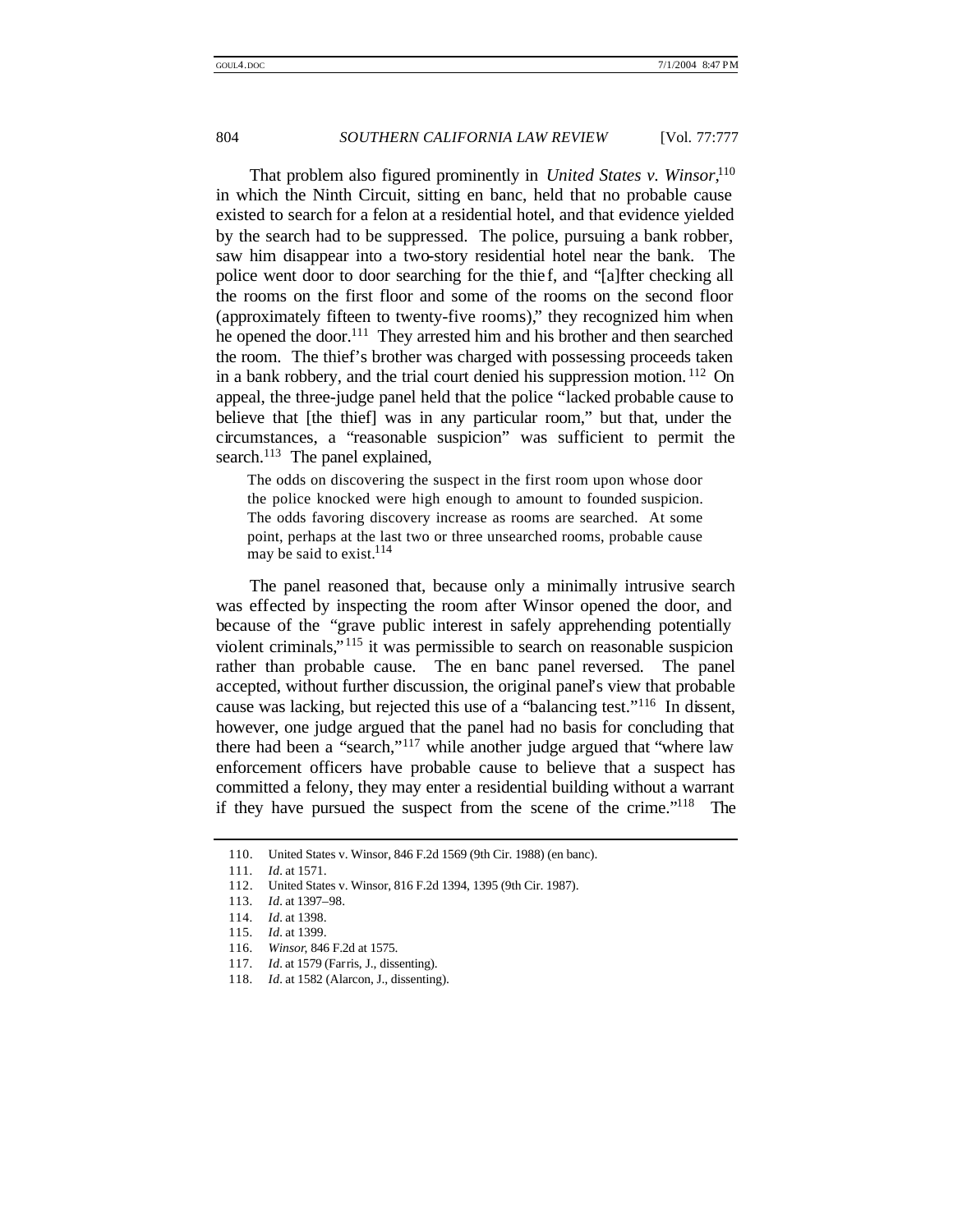original three-judge panel and the two dissenters on the en banc panel all gave different rationales for admitting the evidence. This variety of opinion again shows how difficult it is for courts to agree about the permissibility of a search when there is a high likelihood of finding the suspect, but not a likelihood as to each particular search.

These cases suggest some predictive observations about how courts may apply the traditional probable-cause standard:<sup>119</sup> First, while searches of more than one place may be acceptable based on a good reason to suspect contraband or evidence of crime at more than one place, thus far in settled cases the number of places that may be searched based on a showing that one or more of them holds relevant evidence has not been very high. Second, in cases of search of multiple persons, there may be sharply divergent views and probable dissent because courts recognize that these are very difficult cases, no matter the outcome. Third, exigent need for quick action may be a relevant factor in a close case where courts want to protect the public. But upholding probable cause where the target of search may be in one or more of three locations cannot rationally be stretched to justify search of 100 persons at different locations in the hope of intercepting and preventing deployment of a weapon of mass destruction at one location.

We conclude that, under traditional probable -cause standards, law enforcement cannot search 100 homes for a weapon reasonably believed to be in one of them. If the proposed search is to be deemed permissible, it must be justified, if at all, under a theory that extends or goes beyond traditional probable-cause standards.<sup>120</sup>

<sup>119.</sup> "The prophecies of what the courts will do in fact, and nothing more pretentious, are what I mean by the law." Oliver W. Holmes, *The Path of the Law*, 10 HARV.L. REV. 457, 461 (1897).

<sup>120.</sup> In lieu of a traditional probable-cause assessment, one might ask whether the hypothetical search might be sustainable under the emergency-aid doctrine. *See, e.g.*, Martin v. City of Oceanside, 360 F.3d 1078 (9th Cir. 2004); United States v. Cervantes, 219 F.3d 882 (9th Cir. 2000); United States v. Dunavan, 485 F.2d 201 (6th Cir. 1973); People v. Mitchell, 347 N.E.2d 607 (N.Y. 1976). *Cervantes* identified three elements for an "emergency search":

<sup>(1)</sup> The police must have reasonable grounds to believe that there is an emergency at hand and an immediate need for their assistance for the protection of life or property. (2) The search must not be primarily motivated by intent to arrest and seize evidence. (3) There must be some reasonable basis, approximating probable cause, to associate the emergency with the area or place to be searched.

*Cervantes*, 219 F.3d at 888 (citation omitted). Because the third element incorporates a probable-cause test in assessing whether the emergency search is likely to yield the object of the search in the area searched, we do not think this doctrine alters the probable-cause analysis. Instead, it seems more likely that the emergency-search doctrine may be used when the object of the search is to protect the public, even when there may not be grounds to think a crime has been committed.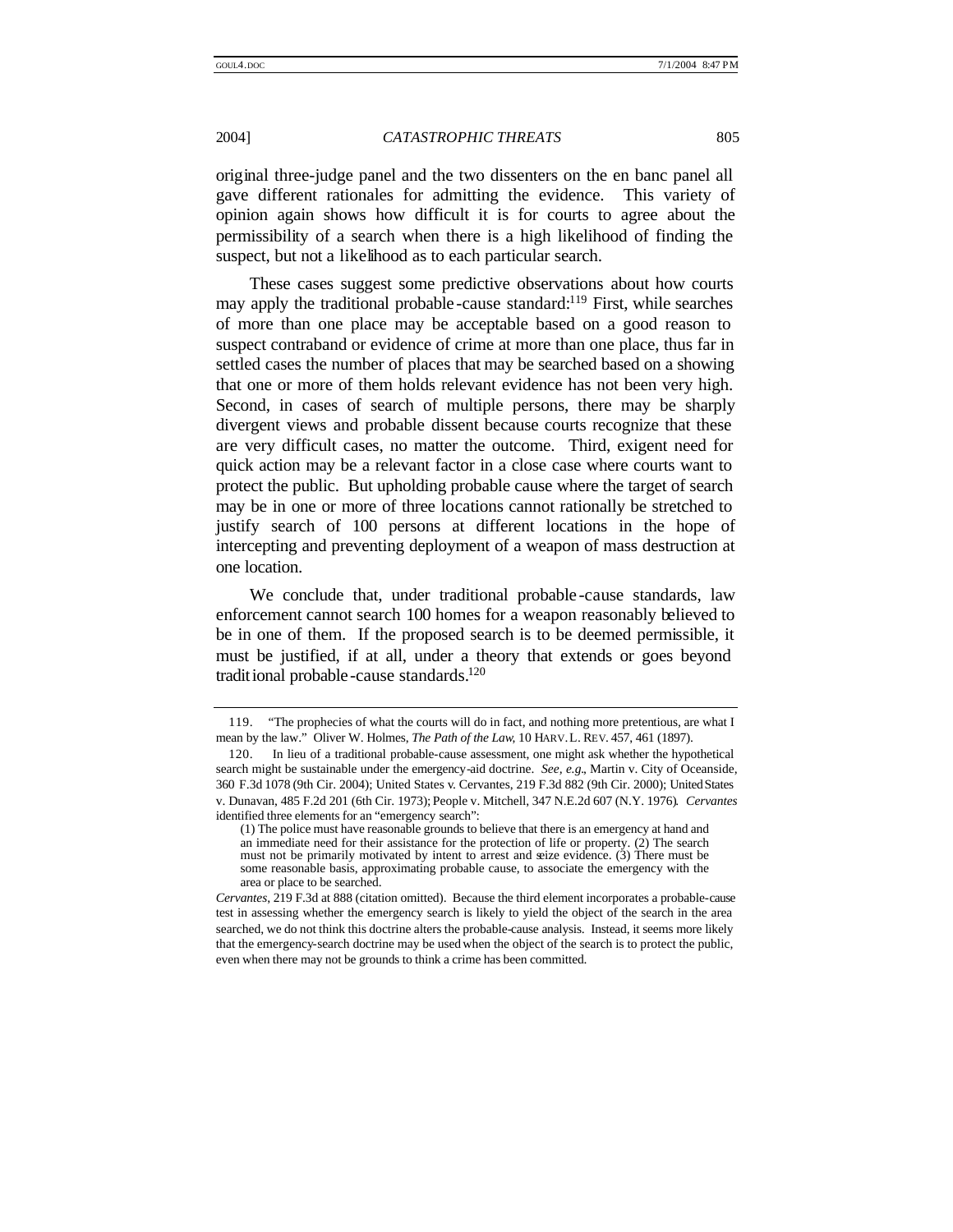So well established and respected are the traditional probable -cause doctrines that one may search through decades of case law without finding a serious gripe, or even an unjustified cavil, about their propriety. The idea that government may not lightly intrude on the individual's home, body, or papers is sacrosanct. The idea that such intrusion requires a prior showing of probable cause is a premise of civilized liberty. The idea that probable cause must be based on particularized suspicion has been called an "essential checkpoint between the Government and the citizen."<sup>121</sup> But perhaps the standard of probable cause conjoined with individualized suspicion has become an overly rigid formulation. As we view the Constitution for the long haul, it would be well to remember the caveat posed by Justice Oliver Wendell Holmes that "[g]eneral maxims are oftener an excuse for the want of accurate analysis than a help."<sup>122</sup> When constitutional princ iples become rigidly encrusted in long-repeated phrases, their animating ideas may lose the capacity to improve our analysis. The contest of ideas that created a verbal formulation may be forgotten when the words become stale. The sturdy maxim that searches require individualized suspicion and probable cause is surely and generally correct and beneficial to society, but its specific application in extraordinary settings, just as surely, may be proven by consequences to be incorrect and a danger to society, unless all the interests at stake are accommodated in certain extraordinary cases. Yet if the requirements of probable cause and individualized suspicion are not sufficient to compass all modern circumstances prompting searches to protect the public—that is, if those requirements would prevent some searches that may be needed for the government to fulfill its long-term compact with society—then our law may reveal a striking discontinuity between stated constitutional ideal and genuine societal need.

#### III. DOCTRINAL BASES FOR UPHOLDING THE SEARCH

Having rejected a traditional probable -cause analysis, we ask whether there are established doctrines that provide a satisfactory basis for upholding a search for catastrophic weapons. While we can identify theories under which the search might be justified, we believe that all of them involve serious difficulties in application to the hypothetical, and that none of them can sustain the search, at least absent a modification or

<sup>121.</sup> Malley v. Briggs, 475 U.S. 335, 352 (1986) (Powell, J., dissenting) (citation and internal quotation marks omitted).

<sup>122.</sup> Ryalls v. Mechanics' Mills, 150 Mass. 190, 194 (1899).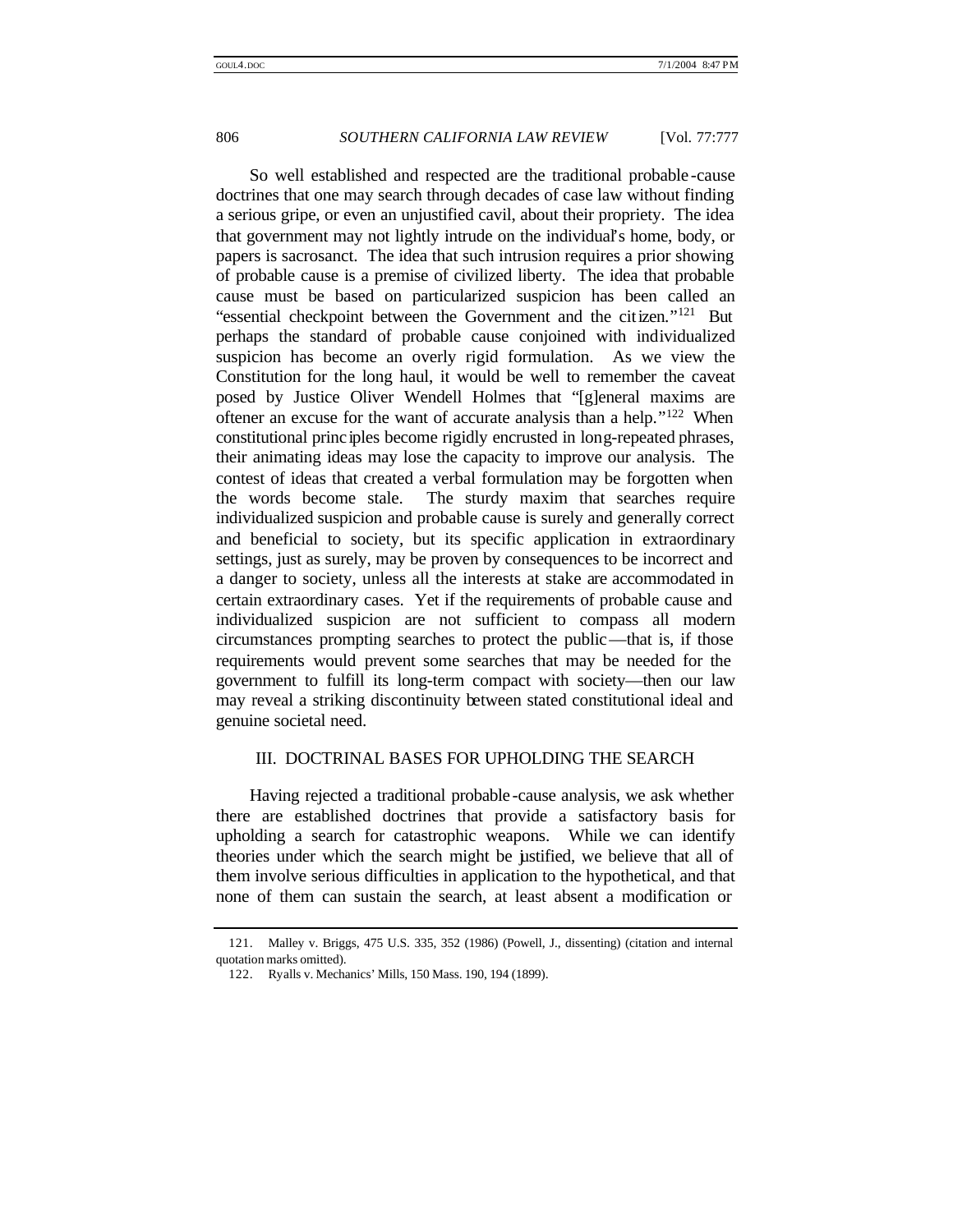extension of established doctrine. These theories include (1) an exception based on the need to protect public health and safety, (2) a "national security" exception, (3) a theory permitting a sliding scale requiring less cause to search for evidence of crimes of greater gravity, (4) a theory that homeowners have no expectation of privacy against search for a weapon of mass destruction, and (5) a theory that the Supreme Court's special-needs doctrine could be applied to sustain the search. After surveying these possibilities, we conclude that none can be applied without change to sustain the search.

#### A. ADMINISTRATIVE SEARCH

Because of the danger posed by an atomic bomb, it might be thought that a search without probable cause could be undertaken by authorities charged with protecting the public against dangers to public health and safety. That power, upheld under the "administrative search" doctrine of *Camara v. Municipal Court of San Francisco*, <sup>123</sup> has been used to ensure compliance with local housing and health regulations and has been permitted because such searches normally involve only a minimal invasion of privacy.<sup>124</sup> Administrative searches have been described generally as a means of ensuring compliance with such matters as occupancy permits and proper wiring standards.<sup>125</sup> By contrast, our hypothetical involves a sudden need to conduct a wide-ranging and probably invasive search of the homes in a particular area for a dangerous weapon. In some contexts, administrative searches to protect public health may be quite intrusive on individual homeowners. For example, in *Frank v. Maryland*, <sup>126</sup> the Court upheld a search of a home that the health inspector believed was infested with rats. The Court emphasized that the search did not have the potential to yield evidence for a criminal prosecution, and that the timing and scope of the search were "strictly limited" according to the circumstances giving rise to the search.<sup>127</sup> Thus, it might be argued by analogy to *Frank* that homeowners must necessarily submit to a search for a weapon of mass destruction that may be secreted on their premises. This argument might have some force if the search procedures were necessarily as constrained as those in the Maryland health case and if the objects were only interdiction

<sup>123.</sup> Camara v. Municipal Court of S.F., 387 U.S. 523 (1967).

<sup>124</sup>*. Id.* at 537 ("[T]he inspections. . . involve a relatively limited invasion of the urban citizen's privacy.").

<sup>125</sup>*. Id.* at 526, 537.

<sup>126.</sup> Frank v. Maryland, 359 U.S. 360 (1959).

<sup>127</sup>*. Id.* at 366.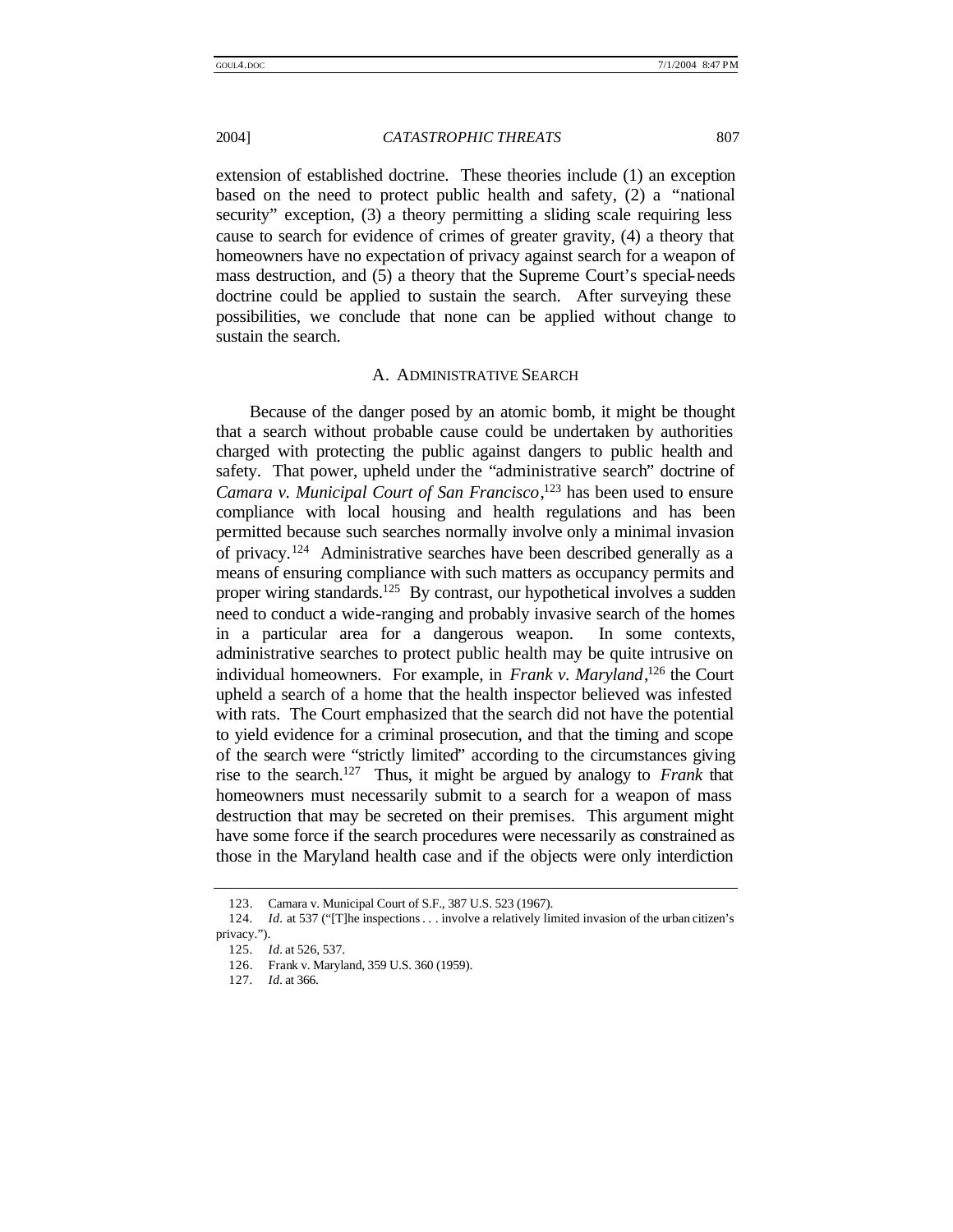and removal to ensure safety so that no criminal charge could follow. But, of course, these conditions do not necessarily follow from our hypothetical. The time and manner of search for a weapon of mass destruction could not be restricted to daylight hours. Nor could it be assumed that no criminal prosecution would follow if such a weapon were found. A prosecution perhaps would not occur if the weapon had been hidden in the home of an innocent; but if the homeowner were culpable, or potentially so, a prosecution would likely follow.

To be sure, if a city were devastated by a thermonuclear weapon, or even a dirty bomb spreading dangerous radiation, the health risks beyond death would be severe. Nonetheless, such a circumstance cannot fairly be characterized as an administrative search on health grounds. Administrative searches more often arise in a narrowly defined administrative context. Rather than likening a search for an atomic bomb to a building code or health inspection, we agree with those commentators who think it more probable that a search designed to protect the public from an outbreak of an infectious disease would be analyzed as a specialneeds case.<sup>128</sup> And so we conclude that there is little prospect that a search of the homes in our hypothetical for atomic weapons would be sustained as an administrative search.

#### B. NATIONAL SECURITY

While a national-security exception might seem a good candidate for upholding the search, so far that theory has been used only to uphold wiretap searches. The Supreme Court has never yet created a general national-security exception to the probable -cause requirement. In *United States v. U.S. District Court*, <sup>129</sup> which involved a challenge to a warrantless wiretap of conspirators plotting to bomb an office of the Central Intelligence Agency, the Court rejected the argument that "the special circumstances applicable to domestic security surveillances necessitate  $a[n]$ ... exception to the warrant requirement,"<sup>130</sup> and instead reaffirmed "the customary Fourth Amendment requirement of judicial approval prior to initiation of a search or surveillance."<sup>131</sup> The Court limited its holding to "the domestic aspects of national security," however, and declined to "express [any] opinion as to[] the issues which may be involved with

<sup>128</sup>*. See, e.g.*, Guido S. Weber, *Unresolved Issues in Controlling the Tuberculosis Epidemic Among the Foreign-Born in the United States*, 22 AM. J.L. &MED. 503, 534–35 (1996).

<sup>129.</sup> United States v. U.S. Dist . Court, 407 U.S. 297 (1972).

<sup>130</sup>*. Id.* at 318.

<sup>131</sup>*. Id.* at 321.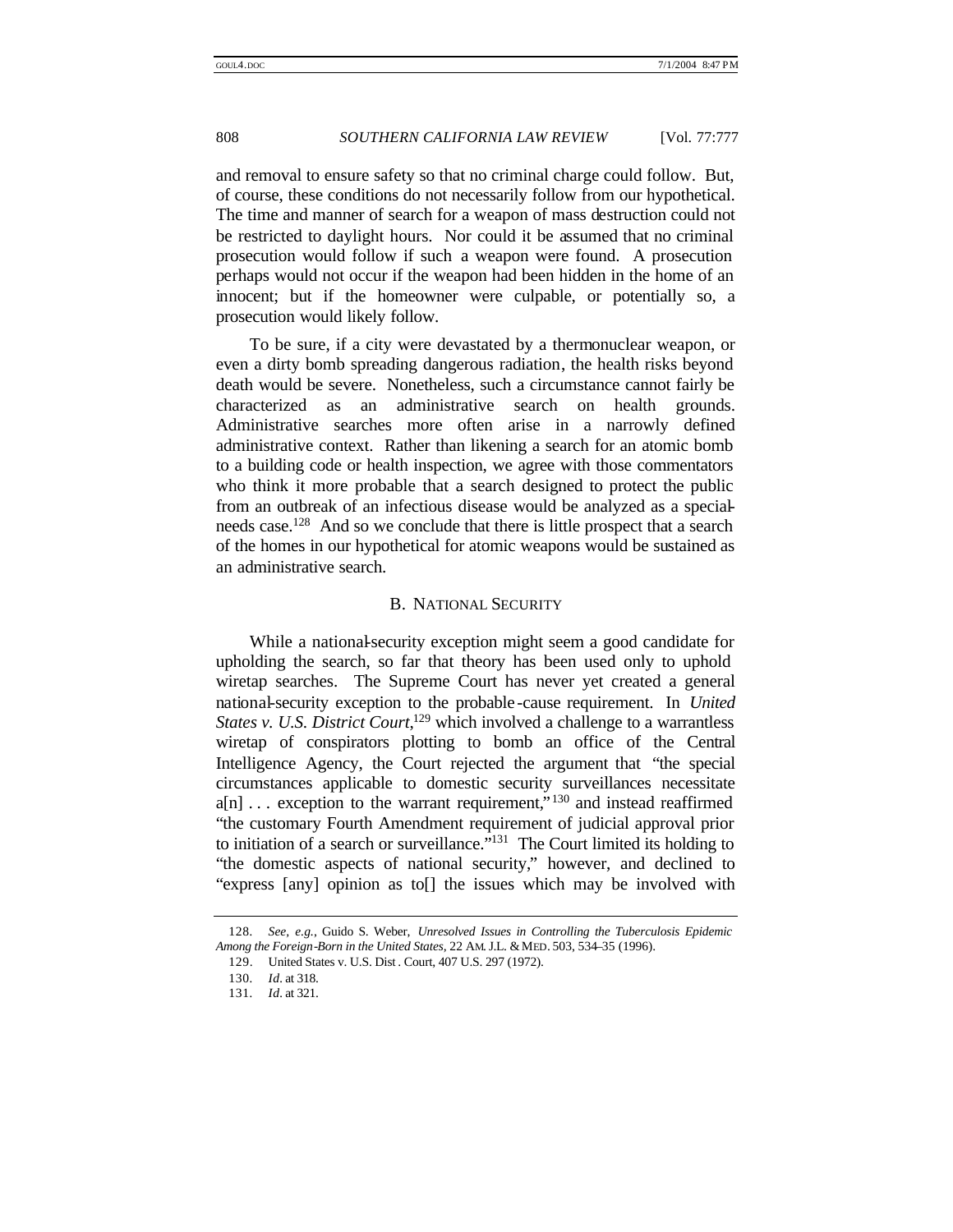respect to activities of foreign powers or their agents." <sup>132</sup> In *United States v. Butenko*, <sup>133</sup> the Third Circuit upheld a warrantless wiretap to gather intelligence on foreign operatives, requiring only that the wiretap be "reasonable";<sup>134</sup> however, the court emphasized the "limited" invasion of privacy effected by a wiretap.<sup>135</sup> That characterization would not apply to a search for atomic weaponry; to be effective, the search for the bomb would necessarily have to be invasive. Further, under current regulations, a wiretap for purposes of foreign intelligence must be supported by probable cause to believe that the target is a foreign agent.<sup>136</sup> Hence, while the particularized-suspicion requirement is relaxed, it is nonetheless preserved to a degree that would be inconsistent with the conditions of the search in our hypothetical.<sup>137</sup>

### C. VARIABLE PROBABLE-CAUSE STANDARD

Some commentators have suggested that the standard for probable cause might be lower in cases of extremely grave threats, but that theory has not been embraced by the Supreme Court. Justice Robert Jackson was perhaps the most famous exponent of this approach. In his dissent in *Brinegar*, he argued that "judicial exceptions to the Fourth Amendment . . .

134*. Butenko*, 494 F.2d at 606.

<sup>132</sup>*. Id.* at 321–22. In *Katz v. United States*, too, the Court expressly declined to rule on a "national security" exception, stating that "[w]hether safeguards other than prior authorization by a magistrate would satisfy the Fourth Amendment in a situation involving the national security is a question not presented by this case." Katz v. United States, 389 U.S. 347, 358 n.23 (1967).

<sup>133.</sup> United States v. Butenko, 494 F.2d 593 (3d Cir. 1974). *See also* United States v. Truong Dinh Hung, 629 F.2d 908, 913 (4th Cir. 1980) ("[T]he needs of the executive are so compelling in the area of foreign intelligence, unlike the area of domestic security, that a uniform warrant requirement would[] . . . unduly frustrate the President in carrying out his foreign affairs responsibilities.") (citations and internal quotation marks omitted); United States v. Buck, 548 F.2d 871, 875 (9th Cir. 1977) ("Foreign security wiretaps are a recognized exception to the general warrant requirement."); United States v. Brown, 484 F.2d 418, 426 (5th Cir. 1973) ("[T]he President may constitutionally authorize warrantless wiretaps for the purpose of gathering foreign intelligence.").

<sup>135</sup>*. Id.*

<sup>136</sup>*. See* 50 U.S.C. § 1805 (a)(3) (2000) (requiring that an application to conduct electronic surveillance be supported by facts creating "probable cause to believe that . . . the target of the electronic surveillance is a foreign power or agent of a foreign power"). *See also* 18 U.S.C. §§ 2516(1)(a), 2518(3) (2000) (requiring that wiretaps to intercept communications that may provide evidence of a wide array of federal offenses, including those related to sabotage, be supported by "probable cause for belief that particular communications concerning that offense will be obtained through such interception").

<sup>137.</sup> It makes sense that some element of particularized suspicion is required before a wiretap can be authorized, because, otherwise, the mere invocation of the phrase "national security," without more, would be sufficient to do away with jealously protected constitutional rights.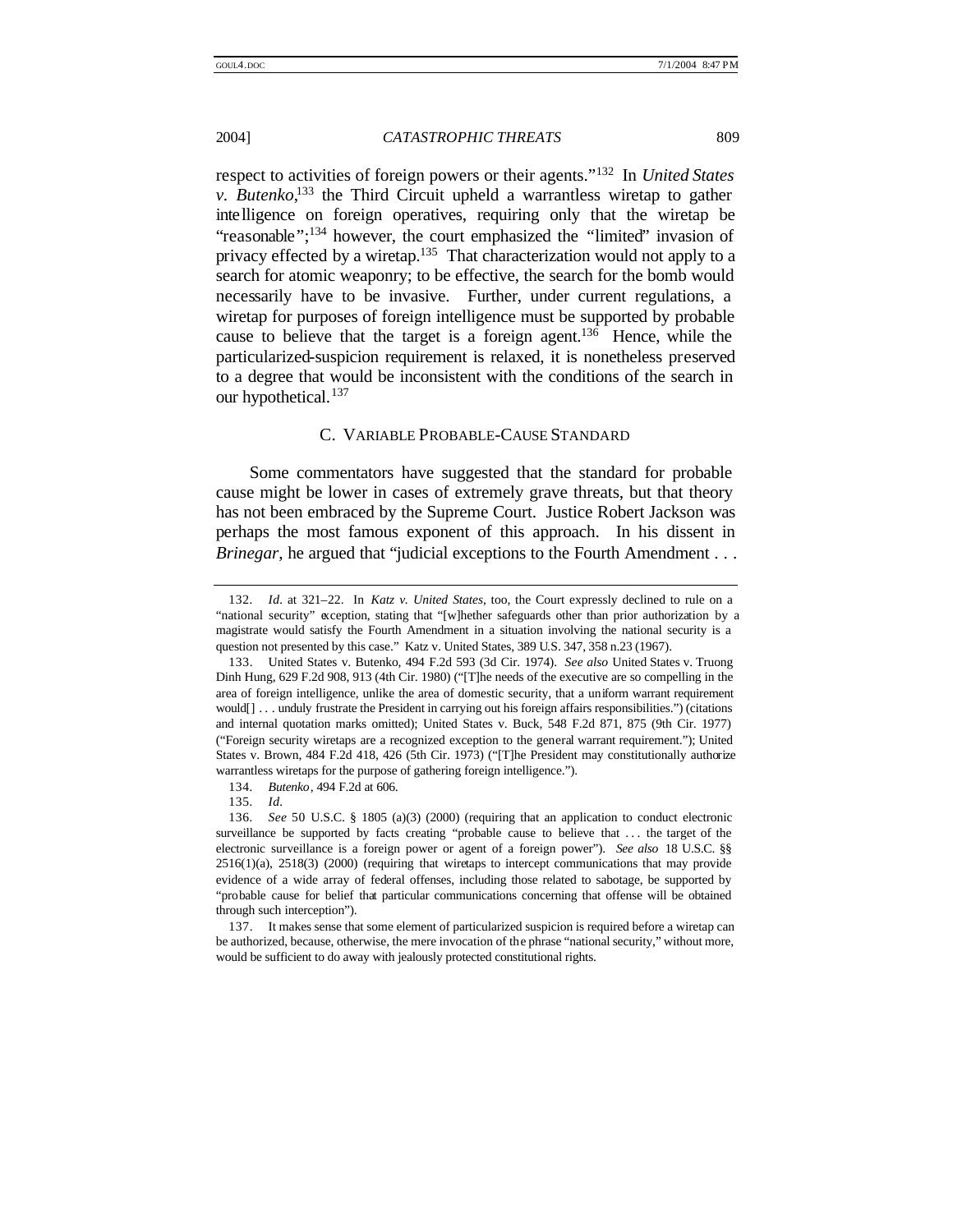should depend somewhat upon the gravity of the offense."<sup>138</sup> While some have endorsed this "sliding scale" approach,<sup>139</sup> many have criticized it because of the uncertainty it would create by requiring law-enforcement officers to gauge the gravity of each offense they investigate and to predict whether they have sufficient cause to search. $140$  As William J. Stuntz has noted, the standards governing probable -cause analysis are not variable but "transsubstantive": "Whether the police suspect a house shelters a murder weapon or a stash of marijuana, the [probable -cause] standard is the same."<sup>141</sup>

It might be argued that, though never adopting the approach suggested by Justice Jackson, neither has the Supreme Court ever taken it up and examined it fully in a context where it was critical for decision. And perhaps some refinement of the "gravity of offense" theory might be incorporated into probable -cause doctrine if that approach were favored by the Supreme Court in some novel setting.<sup>142</sup> But the opportunity for

139*. See, e.g.*, Christopher Slobogin, *The World Without a Fourth Amendment*, 39 UCLA L. REV. 1 (1991).

140*. See, e.g.*, Scott E. Sundby, *A Return to Fourth Amendment Basics: Undoing the Mischief of*  Camara *and* Terry, 72 MINN. L. REV. 383, 416–17 (1988).

141. William J. Stuntz, *O.J. Simpson, Bill Clinton, and the Transsubstantive Fourth Amendment*, 114 HARV. L. REV. 842, 847 (2001). Stuntz, however, is a critic of the "transsubstantive" approach. He notes, "Reasonableness here [in the Fourth Amendment context], as elsewhere in law, requires a balance of gains and losses, benefits and costs." *Id.* He also comments that different benefits make for different balances, *id.*, and that "[d]ifferent crimes give rise to different government interests, which in turn should lead to different Fourth Amendment standards." *Id.* at 849. He further stresses, "Reasonableness involves a balance of individual interest against government need. A large factor in government need—perhaps the largest—is the crime the government is investigating. Any decent balance would take that factor into account." *Id.* at 870.

142. Indeed, at least in dictum, the Court has suggested the possibility of adopting a variable standard depending on the gravity of the offense. In *Florida v. J.L.*, 529 U.S. 266 (2000), while holding unreasonable a frisk of an individual that yielded a firearm, the Court explicitly distinguished the case of a more extreme threat:

*Id.* at 273–74.

<sup>138.</sup> Brinegar v. United States, 338 U.S. 160, 183 (1949) (Jackson, J., dissenting). Justice Jackson's hypothetical did not involve a bomb but a kidnapping:

If . . . a child is kidnapped and the officers throw a roadblock about the neighborhood and search every outgoing car, it would be a drastic and undiscriminating use of the search. The officers might be unable to show probable cause for searching any particular car. However, I should candidly strive hard to sustain such an action, executed fairly and in good faith, because it might be reasonable to subject travelers to that indignity if it was the only way to save a threatened life and detect a vicious crime. But I should not strain to sustain such a roadblock and universal search to salvage a few bottles of bourbon and catch a bootlegger.

*Id.*

The facts of this case do not require us to speculate about the circumstances under which the danger alleged in an anonymous tip might be so great as to justify a search even without a showing of reliability. We do not say, for example, that a report of a person carrying a bomb need bear the indicia of reliability we demand for a report of a person carrying a firearm before the police can constitutionally conduct a frisk.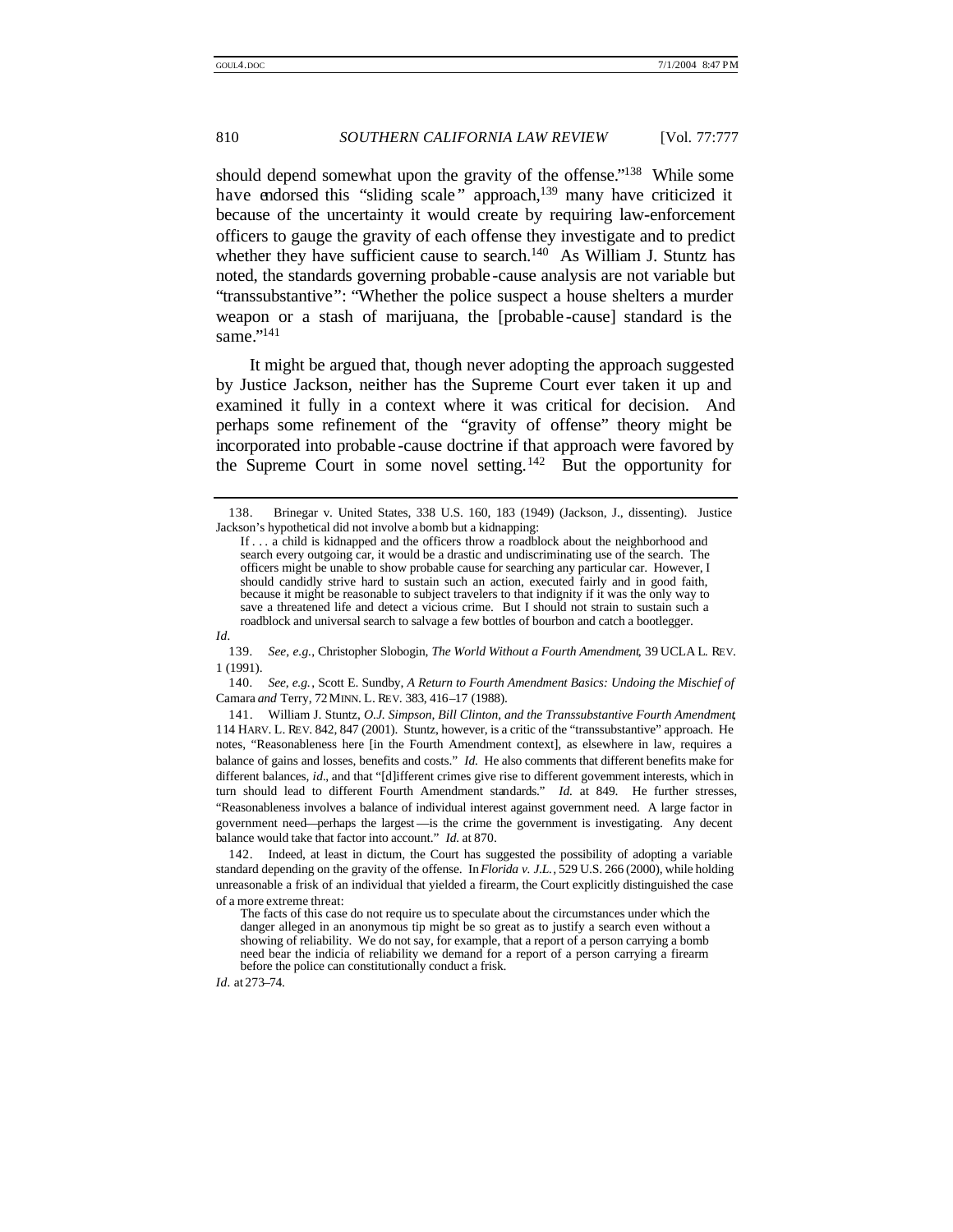sanctioning this doctrine under this theory also poses significant risks. If the search for an atomic bomb were approved under a gravity theory, it would be hard to draw a line avoiding differential treatment for other serious offenses. Such a standard, if broadly applied, would be wholly unworkable for police in the field in the first instance and for magistrates issuing warrants and for reviewing courts.<sup>143</sup> Based on these considerations, we see little reason to think that courts would uphold the search for atomic weapons based on Justice Jackson's theory in his *Brinegar* dissent.

#### D. NO EXPECTATION OF PRIVACY

It might be argued that a search for an atomic bomb could be upheld under the rule of *Katz v. United States*, <sup>144</sup> that the Fourth Amendment protects "a reasonable expectation of privacy."<sup>145</sup> No one, the argument would run, has a reasonable expectation of privacy sufficient to preclude the government from searching his or her home for a weapon that could destroy an entire city. A homeowner's privacy interest, it could be argued, depends not only on the resident's relation to the home, but also on the uses society would reasonably permit or prohibit others from making of it. Further, an individual's expectation of privacy depends on context, and so it could be argued that the relevant considerations involve not only the location of the search and the homeowner's relation to that place, but also the object of the search.

This argument, however, appears to be precluded by the Supreme Court's decision in *Kyllo v. United States*. 146 *Kyllo* involved a police scan using thermal-imaging technology to detect an indoor marijuana-growing operation. In refusing to uphold the search, the Court said that "in the case of the search of the interior of homes—the prototypical and hence most

<sup>143.</sup> A related approach would be to use a balancing test to weigh the need for search, under the circumstances, against the homeowners' privacy interests. The Supreme Court has explicitly disavowed the use of a balancing test to determine probable cause, however, in part because of the uncertainty and potential for inconsistency that would result. In *Dunaway v. New York*, 442 U.S. 200 (1979), the Court stated that it is inappropriate to use a "multifactor balancing test" in an assessment of probable cause because "the protections intended by the Framers would all too easily disappear in the consideration and balancing of the multifarious circumstances presented by different cases, especially when the balancing may be done in the first instance by police officers." *Id.* at 213.

<sup>144.</sup> Katz v. United States, 389 U.S. 347 (1967).

<sup>145</sup>*. Id.* at 360 (Harlan, J., concurring). Justice Potter Stewart, in his majority opinion, said that the government's conduct "violated the privacy upon which [Katz] justifiably relied." *Id.* at 353. This may be understood to correspond to Justice Harlan's view that "a person [must] have exhibited an actual (subjective) expectation of privacy." *Id.* at 361 (Harlan, J. , concurring).

<sup>146.</sup> Kyllo v. United States, 533 U.S. 27 (2001).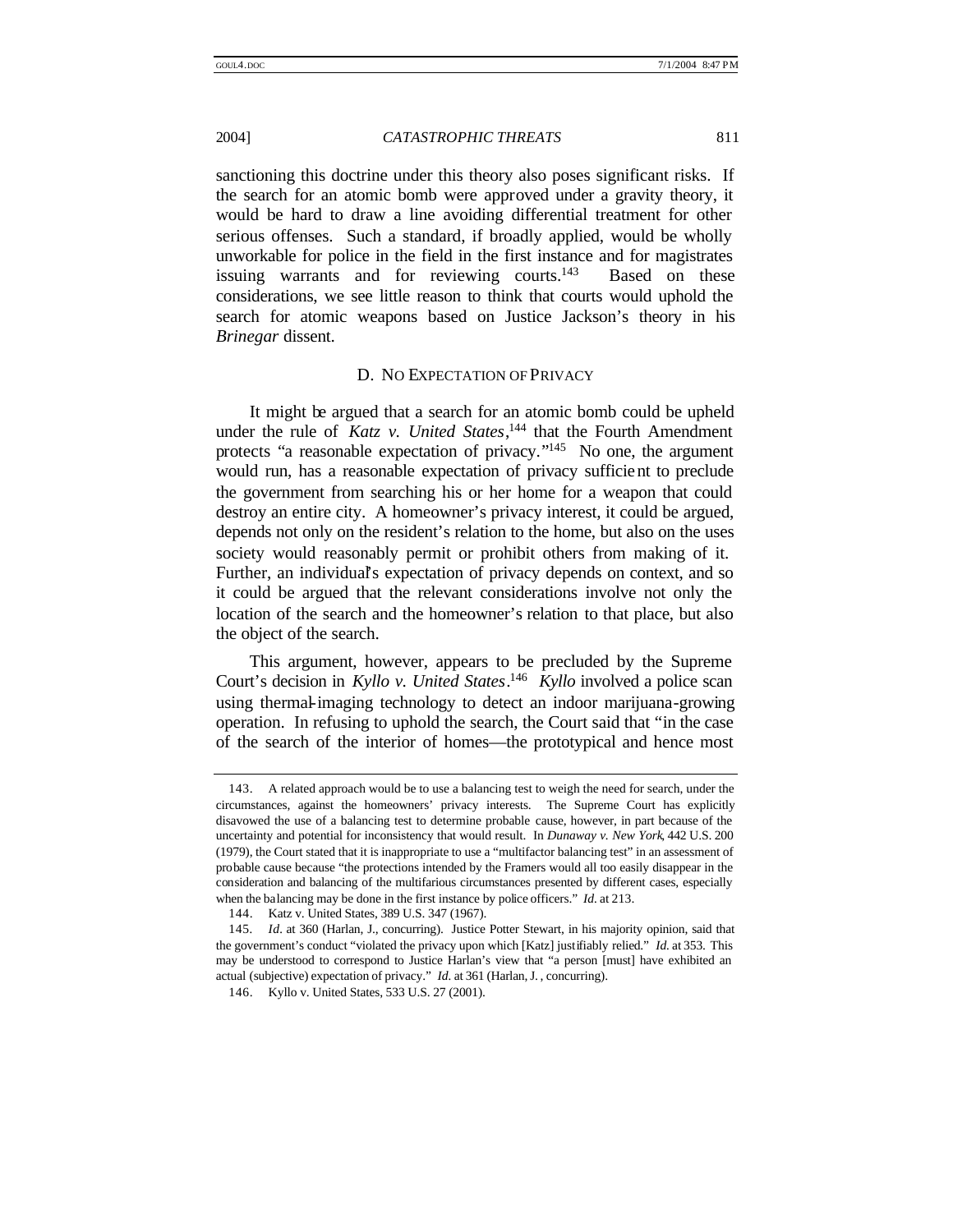commonly litigated area of protected privacy—there is a ready criterion, with roots deep in the common law, of the minimal expectation of privacy that exists, and that is acknowledged to be reasonable ." 147 *Kyllo* also appears to have rejected the idea that the object of search might affect the analysis: "The Fourth Amendment's protection of the home has never been tied to measurement of the quality or quantity of information obtained."<sup>148</sup>

Notwithstanding *Kyllo*, the Court might choose, when considering a search for weapons of mass destruction, to rely on the elastic phrase from Justice John Marshall Harlan's *Katz* concurrence as a means of liberalizing the requirements for search and assessing whether any of us has a "reasonable expectation of privacy" against a government search for weapons that could be broadly destructive of society. But while the marijuana-growing operation in *Kyllo* can be distinguished from the search for an atomic weapon, the *Katz* argument proves too much. To say that no reasonable privacy interest protects against the search is to say that police officers have complete discretion to conduct the search as they like. Unlike the *Brinegar* sliding-scale analysis, the existence of a reasonable expectation of privacy is an all-or-nothing assessment. Without a privacy interest, no Fourth Amendment protections apply—not even those involving a reasonableness standard, rather than the higher standard of probable cause. That result would open the door to the possibility of police harassment of unpopular groups, without any restrictions on the process for choosing whom to investigate and where to search. Further, were this analysis used to justify a search for atomic weapons, it would seem that the government could search one million homes with virtually no cause related to any particular home, rather than 100 homes with some quantum of cause less than traditional probable cause. We reject the idea that the search might be justified on the ground that homeowners cannot reasonably expect their doors to remain closed in the face of a grave and massive threat. To permit the search under this theory would ultimately undermine the very foundations of the Fourth Amendment.

<sup>147</sup>*. Id.* at 34.

<sup>148</sup>*. Id.* at 37 (citations omitted). *See also* Groh v. Ramirez, 124 S. Ct. 1284 (2004). In *Groh*, the Court stated,

Because the right of a man [or woman] to retreat into his [or her] own home and there be free from unreasonable governmental intrusion stands [a]t the very core of the Fourth Amendment . . . our cases have firmly established the basic principle of Fourth Amendment law that searches and seizures inside a home without a warrant are presumptively unreasonable . . . .

*Groh*, 124 S. Ct. at 1290 (third alteration in original) (citations and internal quotation marks omitted).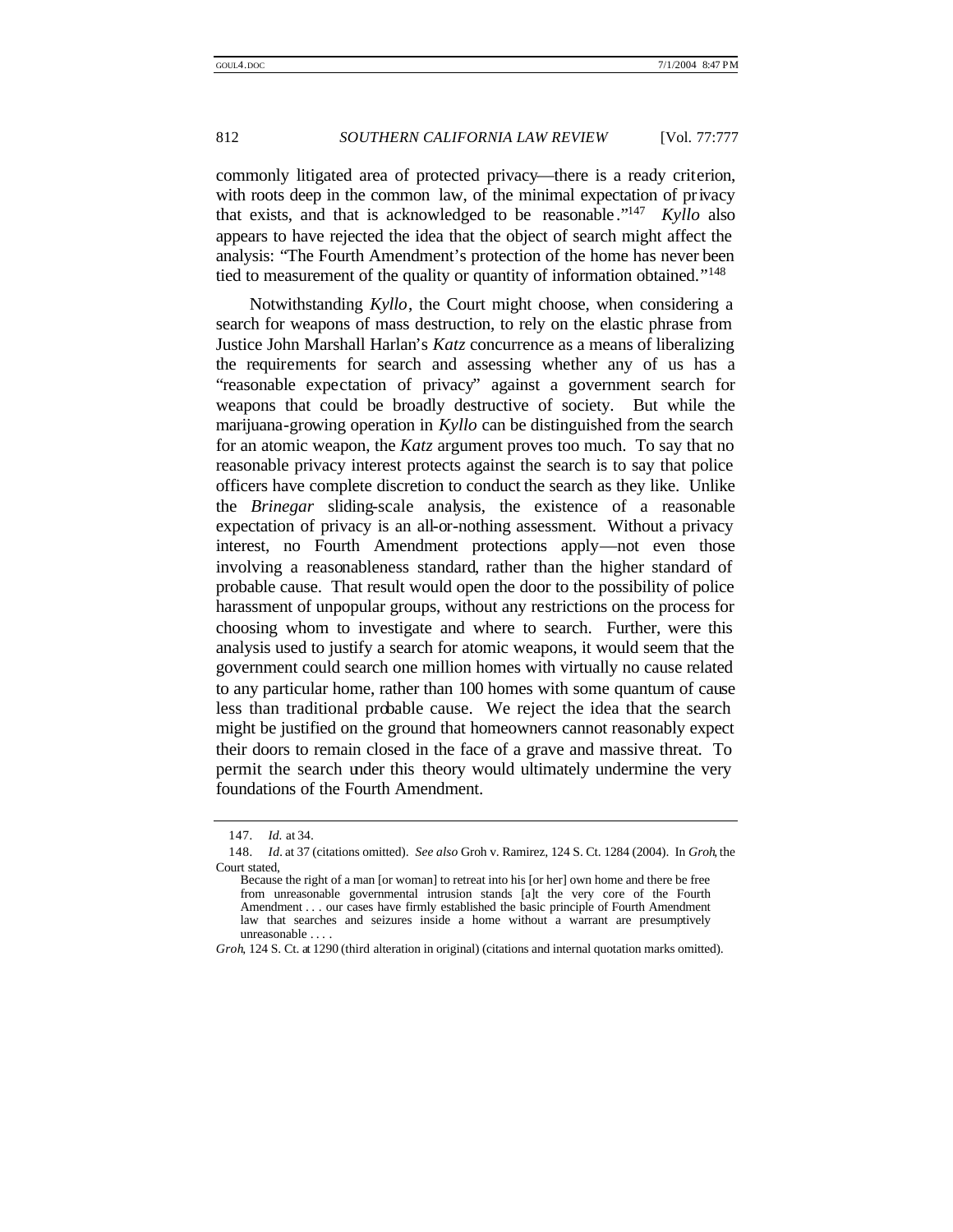#### E. SPECIAL NEEDS

The last doctrinal possibility that we consider for upholding the search for an atomic bomb is the special-needs exception. The doctrine was introduced in 1985 in *New Jersey v. T.L.O*., 149 which involved a highschool principal's search of a student's purse for evidence of drug use on individualized suspicion less than probable cause. The Court explained that such a search was permissible where it was "supported by a reasonable suspicion" that it would yield "evidence of an infraction of school disciplinary rules or a violation of the law."<sup>150</sup> In holding that probable cause was not required to conduct the search, the Court reasoned that "the special needs of the school environment require assessment of the legality of such searches against a standard less exacting than that of probable cause."<sup>151</sup> That standard, the Court explained, was one of reasonableness, which is to be evaluated by means of a balancing test<sup>152</sup>—a tool that would be excluded if the standard turned on probable cause.<sup>153</sup> In a concurrence that has often been quoted in later special-needs cases, Justice Harry Blackmun expanded on the Court's rationale, explaining that "[o]nly in those exceptional circumstances in which special needs, beyond the normal need for law enforcement, make the warrant and probable -cause requirement impracticable, is a court entitled to substitute its balancing of interests for that of the Framers." 154

Though *T.L.O.* itself did not involve a suspicionless search, the special-needs doctrine has been used most often to permit suspicionless searches, particularly to uphold routine drug tests of students,<sup>155</sup> government employees,<sup>156</sup> and railway employees.<sup>157</sup> The doctrine has also

<sup>149.</sup> New Jersey v. T.L.O., 469 U.S. 325 (1985).

<sup>150</sup>*. Id.* at 332 n.2 (citations omitted).

<sup>151</sup>*. Id.*

<sup>152</sup>*. Id.* at 337 ("[T]he underlying command of the Fourth Amendment is always that searches and seizures be reasonable . . . . The determination of the standard of reasonableness governing any specific class of searches requires 'balancing the need to search against the invasion which the search entails.'") (quoting Camara v. Municipal Court of S.F., 387 U.S. 523, 536–37 (1967)).

<sup>153</sup>*. See, e.g*., Atwater v. City of Lago Vista, 532 U.S. 318, 354 (2001) ("[T]he standard of probable cause 'applies to all arrests, without the need to "balance" the interests and circumstances involved in particular situations.'") (quoting Dunaway v. New York, 442 U.S. 200, 208 (1979)).

<sup>154</sup>*. T.L.O.*, 469 U.S. at 351 (Blackmun, J., concurring).

<sup>155.</sup> Vernonia Sch. Dist. 47J v. Acton, 515 U.S. 646 (1995) (random drug testing of studentathletes).

<sup>156.</sup> Nat'l Treasury Employees Union v. Von Raab, 489 U.S. 656 (1989) (drug tests for Customs employees seeking transfer or promotion to certain positions).

<sup>157.</sup> Skinner v. Ry. Labor Executives' Ass'n, 489 U.S. 602 (1989) (drug and alcohol tests for railway emplo yees involved in train accidents or found to have violated certain safety regulations).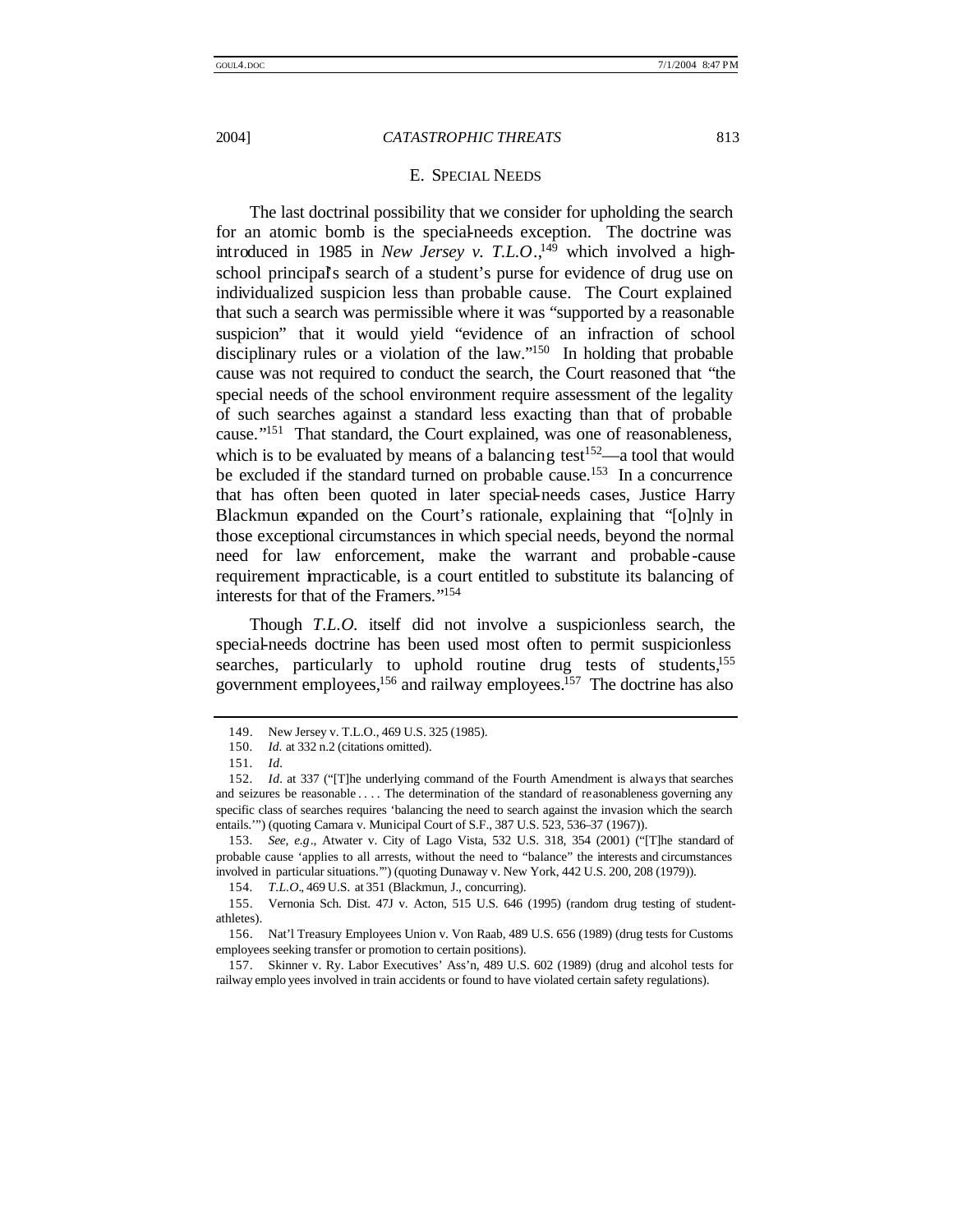been used to uphold searches, based on individualized suspicion less than probable cause, of probationers' homes<sup>158</sup> and government employees' offices.<sup>159</sup> One justification that has been offered for special-needs searches is the importance of preventing harm to the public. Because the special-needs rationale has been used to permit a search of the home, and given that protecting the public is one of the concerns allowing such searches, it might appear that our hypothetical search, aimed at protecting homes in an entire urban area, fits neatly within this exception. Moreover, because special-needs searches are evaluated under the reasonableness standard, a search based on this doctrine would not have such broad implications as the *Katz* theory.

However, several important barriers would prevent the special-needs doctrine, in its current form, from applying. First, the Supreme Court has stressed that special-needs searches are not permissible for criminal law enforcement. While we have stressed interdiction as the immediate goal of the hypothetical search, it can hardly be doubted that any evidence found would next be used for criminal prosecution as a matter of course.<sup>160</sup> Second, although the special-needs doctrine has been used to uphold searches of probationers' homes, those precedents cannot be automatically extended to a large-scale home-to-home search for an atomic bomb. Probationers have been regarded as having a lower expectation of privacy in their homes because of the conditions of supervised release. Similarly, a probation officer's authority over, and responsibility for, a probationer has been compared to a principal's relation to the students in a high school.<sup>161</sup>

<sup>158.</sup> United States v. Knights, 534 U.S. 112 (2001); Griffin v. Wisconsin, 483 U.S. 868 (1987).

<sup>159.</sup> O'Connor v. Ortega, 480 U.S. 709 (1987).

<sup>160.</sup> Moreover, the distinction between the aims of interdiction and criminal prosecution cannot easily be maintained. Every criminal prosecution, if it succeeds, and perhaps even if it does not, has a deterrent effect on the person prosecuted. A successful prosecution of a serial burglar, rapist, or killer, when it results in a conviction, will close down the ongoing criminal operation. The same is true of any conspiracy prosecution. Thus, the prosecutorial aim is indirectly an effort at interdiction of future crime as well. Yet there is a difference in the hypothetical we pose and these examples. The indirect interdiction of criminals from committing future crimes is inchoate in each prosecution, but it is not the main point. In contrast, in the hypothetical search for the atomic bomb, the main point is to prevent detonation and destruction, and concerns about culpability, punishment, and deterrence of wrongdoers are secondary, even if also of great importance.

<sup>161</sup>*. See* Vernonia Sch. Dist. 47J v. Acton, 515 U.S. 646, 654 (1995).

<sup>[</sup>A]lthough a "probationer's home, like anyone else's, is protected by the Fourth Amendment," the supervisory relationship between probationer and State justifies "a degree of impingement upon [a probationer's] privacy that would not be constitutional if applied to the public at large." . . . Central, in our view, to the present case is the fact that the subjects of the Policy are (1) children, who (2) have been committed to the temporary custody of the State as schoolmaster.

*Id.* (citation omitted).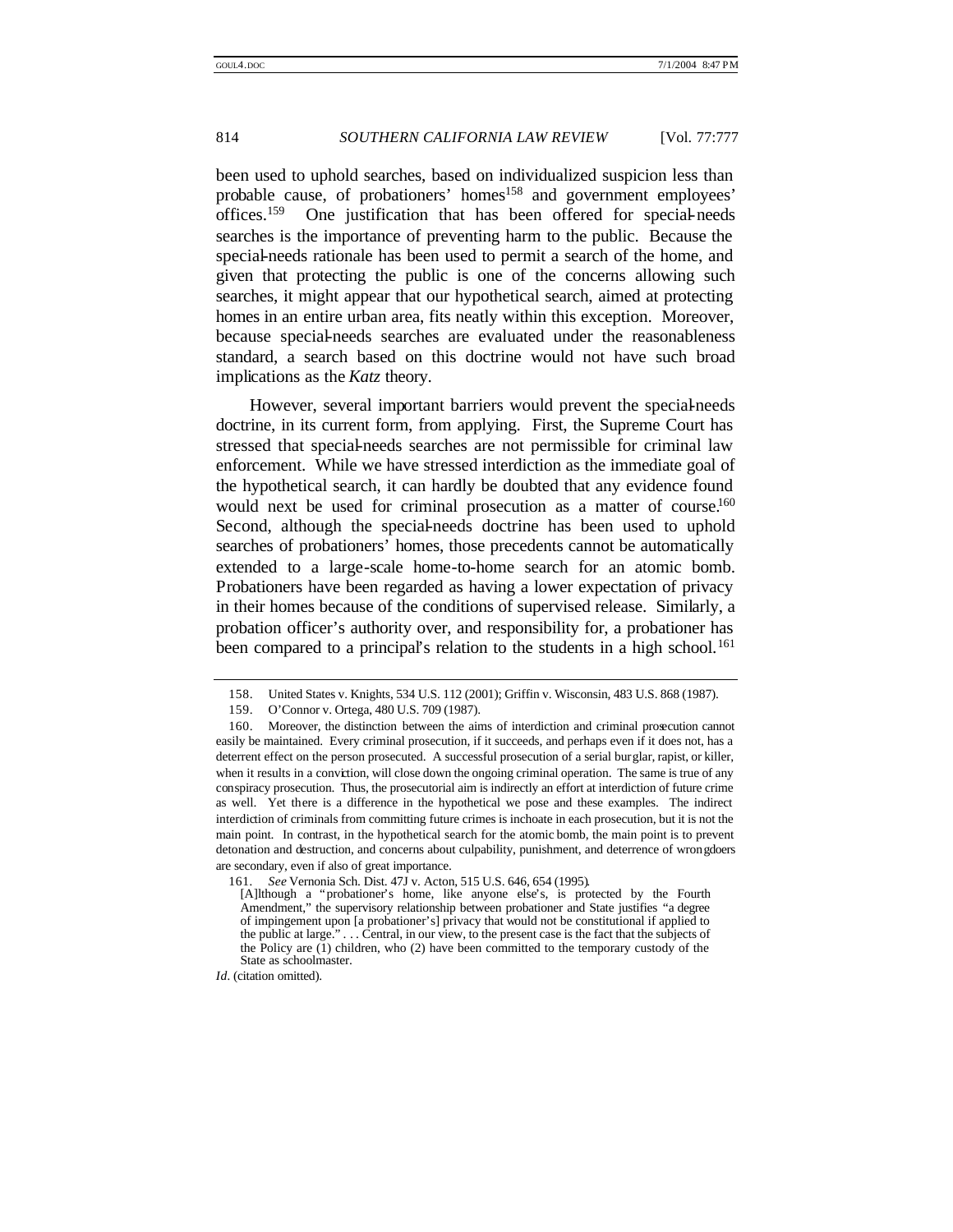By contrast, all citizens have a broad and cherished expectation of privacy in their homes and have no relation to the police that would give the latter any right to intrude on the home. In the one Supreme Court case that has mused on the possible use of the special-needs doctrine to prevent a terrorist act, the Court's hypothetical supporting its reasoning carefully placed the threat in public rather than in the home.<sup>162</sup>

These barriers show that in its current form, the special-needs doctrine does not provide a basis for upholding a search for catastrophic weapons. However, as we explain in Part IV, with a few modifications, the doctrine can be adapted to create a new exception that would permit search under the circumstances of our hypothetical. To that end, we look more carefully at the doctrine's development, we examine the elements that would require modification, and we consider the arguments that would justify the doctrine's extension to permit a search designed to prevent a catastrophic disaster.

# IV. A REEXAMINATION AND PROPOSAL ON THE SPECIAL-NEEDS CASES

#### A. DEVELOPMENT OF THE SPECIAL-NEEDS DOCTRINE

The contours of the special-needs doctrine are still being defined, and it is difficult to predict how broadly this doctrine will be applied if the Court continues to develop it. Thus far, the doctrine has been applied primarily to condone random searches of persons in a particular place undertaken to achieve a goal outside the usual ambit of law enforcement. The doctrine has never yet been invoked by the Court to justify searches of an isolated subset of persons in their homes for some overriding security purpose.<sup>163</sup>

In its early applications, the special-needs doctrine was used to uphold searches on individualized suspicion less than probable cause.<sup>164</sup> More recently, the cases following this approach have permitted searches without any showing of individualized suspicion.<sup>165</sup> To date, however, none of the

<sup>162.</sup> City of Indianapolis v. Edmond, 531 U.S. 32, 44 (2000). For a fuller discussion, see *infra* text accompanying notes 191–96.

<sup>163.</sup> However, two recent cases—one decided by the Supreme Court and one decided by the Foreign Intelligence Surveillance Act Court of Review—have raised the possibility that the specialneeds doctrine might have some application in dealing with catastrophic threats. *See infra* text accompanying notes 191–204.

<sup>164</sup>*. See supra* text accompanying note 149; *infra* text accompanying notes 166–74.

<sup>165</sup>*. See infra* text accompanying notes 182–83.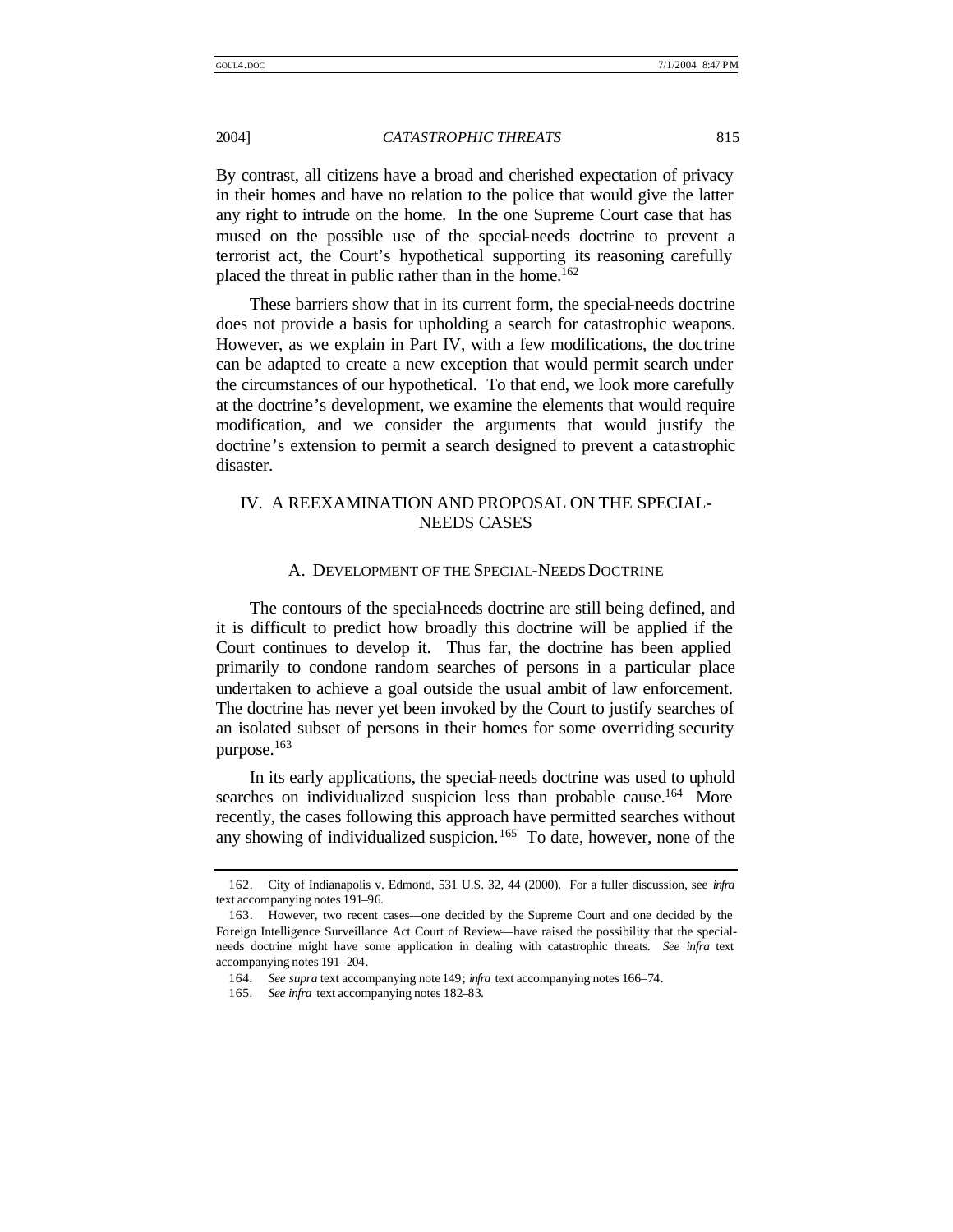cases has involved catastrophic threats. Rather, they have involved needs "outside the usual ambit of law enforcement" because of the place where the search was conducted, the individuals subject to search, or the goal of the search.<sup>166</sup>

Two years after *T.L.O.*, in *O'Connor v. Ortega*, <sup>167</sup> the Supreme Court extended the special-needs doctrine to permit searches of government employees' offices. *O'Connor* involved a search for evidence of alleged improprieties by a doctor at a state hospital. Hospital officials searched his office and seized some personal items. In rejecting the doctor's contention that the warrantless search was unlawful, the Court quoted Justice Blackmun's view that the warrant and probable-cause requirements do not apply to "special needs<sup>[]</sup> beyond the normal need for law enforcement."<sup>168</sup> And the Court added that to require a warrant in this case could cause a delay that would harm the public interest:

[A] probable cause requirement for searches of the type at issue here would impose intolerable burdens on public employers. The delay in correcting the employee misconduct caused by the need for probable cause rather than reasonable suspicion will be translated into tangible and often irreparable damage to the agency's work, and ultimately to the public interest.<sup>169</sup>

Where the employer had a responsibility to protect the public, and where the warrant process would have interfered with the employer's ability to meet that obligation, reasonable suspicion was sufficient to justify the search.

While *T.L.O.* and *O'Connor* involved searches conducted in public areas, the Court used the special-needs doctrine to uphold a search of a

<sup>166</sup>*. See, e.g*., O'Connor v. Ortega, 480 U.S. 709, 724 (1987).

In contrast to law enforcement officials . . . public employers are not enforcers of the criminal law; instead, public employers have a direct and overriding interest in ensuring that the work of the agency is conducted in a proper and efficient manner. In our view, therefore, a probable cause requirement for searches of the type at issue here would impose intolerable burdens on public employers.

*Id.*; Vernonia Sch. Dist. 47J v. Acton, 515 U.S. 646, 653 (1995) ("A search unsupported by probable cause can be constitutional . . . 'when special needs, beyond the normal need for law enforcement, make the warrant and probable-cause requirement impracticable.'") (quoting Griffin v. Wisconsin, 483 U.S. 868, 873 (1987)); New Jersey v. T.L.O., 469 U.S. 325, 349–50 (1985) ("The special relationship between teacher and student . . . distinguishes the setting within which schoolchildren operate. Law enforcement officers function as adversaries of criminal suspects. . . . Rarely does this type of adversarial relationship exist between school authorities and pupils.") (footnote omitted).

<sup>167</sup>*. O'Connor*, 480 U.S. at 709.

<sup>168</sup>*. Id.* at 720.

<sup>169</sup>*. Id.* at 724 (citat ion omitted).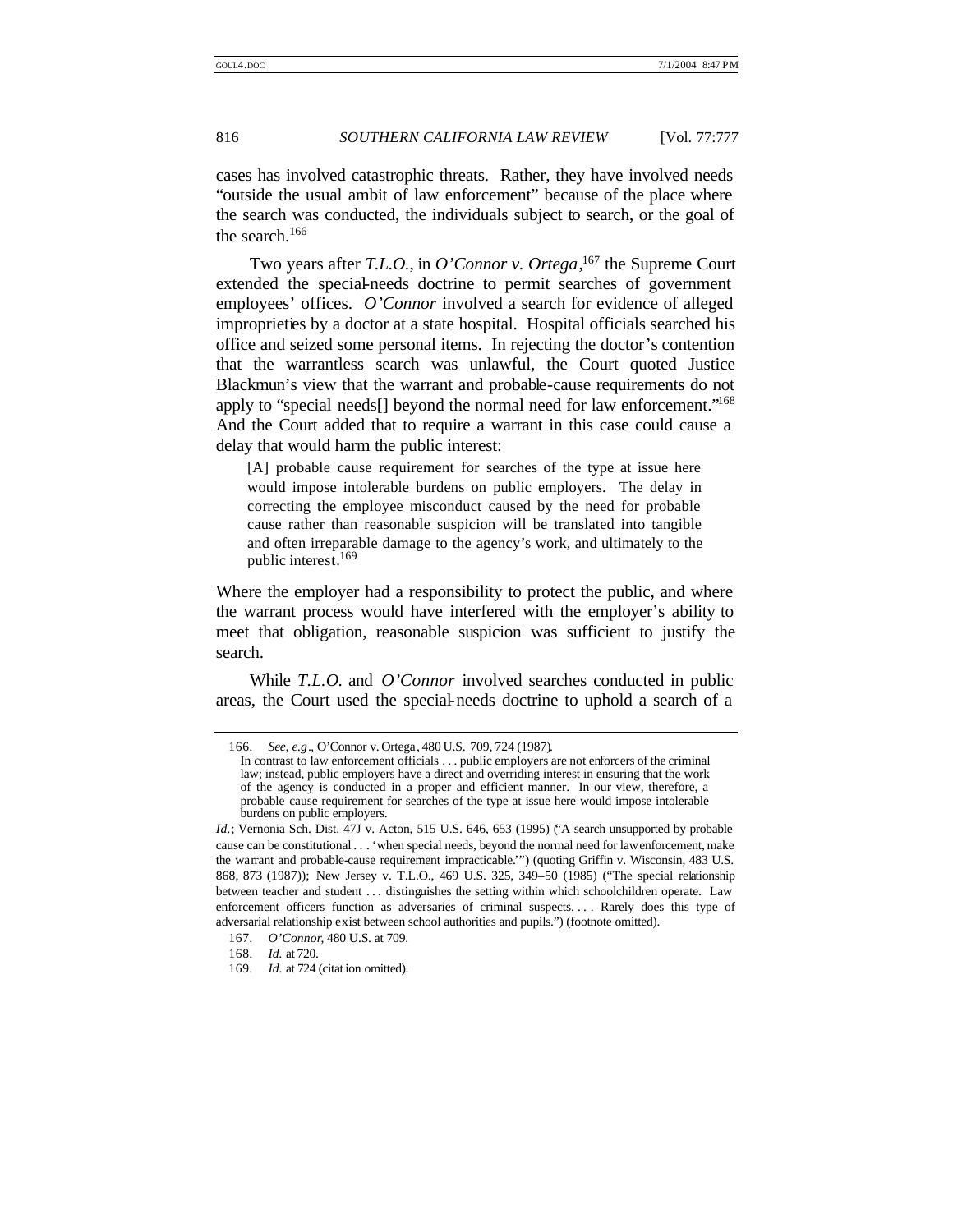probationer's home in *Griffin v. Wisconsin* . <sup>170</sup> Police had received a tip that Griffin, who was on probation, had guns in his apartment. A warrantless search revealed a handgun, and Griffin was convicted of possession of a firearm by a convicted felon. He challenged the search as an unlawful violation of his privacy, but the Court held that "[a] State's operation of a probation system, like its operation of a school, government office or prison $[] \dots$  presents special needs."<sup>171</sup> The concerns justifying the state's use of the probation system, the Court explained, include "assur[ing] that ... the community is not harmed by the probationer's being at large."<sup>172</sup> A warrant requirement would prevent the probation agency from "interven[ing] before a probationer does damage to himself [or herself] or society." 173 *O'Connor* had offered, among the justifications permitting search of a government employee's office, the fact that there was only a "limited" invasion of privacy.<sup>174</sup> By contrast, *Griffin* held that, because supervision of probationers involves a "special need," it "permit[s] a degree of impingement upon privacy that would not be constitutional if applied to the public at large."<sup>175</sup> Because of the probationer's status, and because of the need to protect the community from harm, an invasive search of Griffin's apartment was permissible even though the tip about his possession of guns did not amount to probable cause.

The other cases in the special-needs line have emphasized two main themes: First, when authorities who seek to respond to special needs develop a search program, such as a drug-testing protocol for students or employees, it must involve neutral procedures that leave little discretion in the hands of the implementing authorities. Second, to be valid, the search program must arise in response to an actual need and not a merely hypothetical one. The neutrality requirement ensures that the search protocol will not be implemented in a discriminatory way. The plan must be applied in the same manner to all within the scope of search to prevent arbitrary decisionmaking at the discretion of the searchers—a problem, as we noted earlier, that could arise if our hypothetical search were upheld under the *Katz* theory (i.e., no reasonable expectation of privacy).<sup>176</sup>

<sup>170.</sup> Griffin v. Wisconsin, 483 U.S. 868 (1987).

<sup>171</sup>*. Id.* at 873–74 (internal quotation marks omitted).

<sup>172</sup>*. Id.* at 875.

<sup>173</sup>*. Id.* at 879.

<sup>174</sup>*. O'Connor*, 480 U.S. at 725.

<sup>175</sup>*. Griffin*, 483 U.S. at 875.

<sup>176</sup>*. See supra* Part III.D.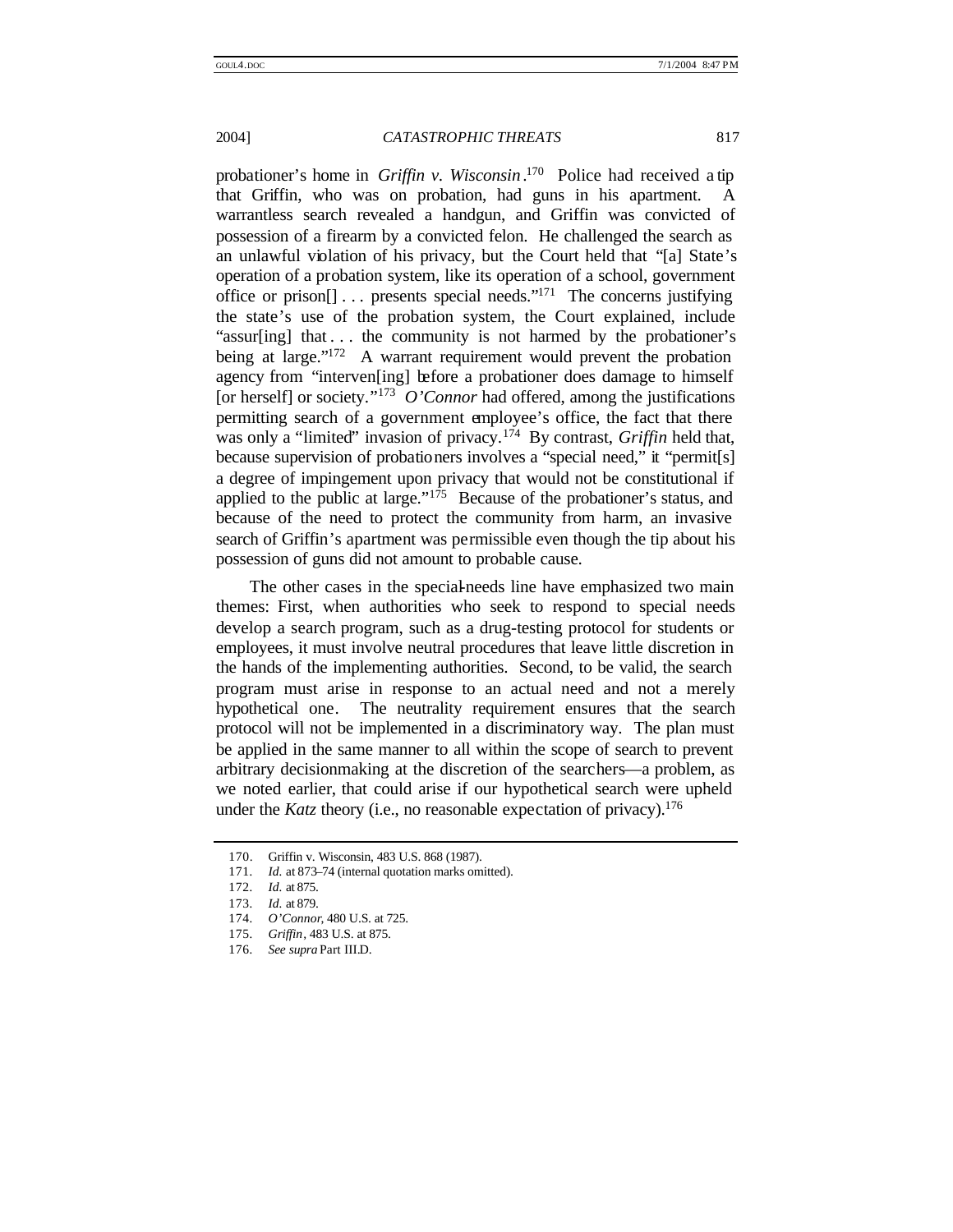The neutrality requirement was first raised in *New York v. Burger*, 177 which upheld a warrantless search of an automobile junkyard on the theory that, because of the highly developed regulatory framework governing his operations, the owner of the junkyard had a reduced expectation of privacy.<sup>178</sup> In *Burger*, the regulatory framework itself was the source of the procedures limiting the implementing authorities' discretion. Under the precedents creating an exception to the warrant requirement for administrative inspections of pervasively regulated industries, the search was permissible only if "'the statute's inspection program, in terms of the certainty and regularity of its application, provides a constitutionally adequate substitute for a warrant."<sup>179</sup> That requirement was satisfied, *Burger* explained, if the statute "limit[s] the discretion of the inspecting officers"; and to do so, the statute must be "'carefully limited in time, place, and scope."<sup>180</sup> The Court reasoned that the inspections were not discretionary because the statute provided that they would be "made on a regular basis," and it set out the permissible times when inspections could be performed and the materials subject to inspection.<sup>181</sup>

In more recent special-needs cases, though not analyzed under the "closely regulated" business doctrine, the Court has repeated that warrantless searches are not excused from ignoring the fact that "[a]n essential purpose of a warrant requirement is to protect privacy interests by assuring citizens subject to a search or seizure that such intrusions are not the random or arbitrary acts of government agents."<sup>182</sup> Thus, when upholding drug-testing programs in *Skinner v. Railway Labor Executives' Ass'n*, <sup>183</sup> *National Treasury Employees Union v. Von Raab*, <sup>184</sup> and *Vernonia School District 47J v. Acton*, <sup>185</sup> the Court examined the search protocol to ensure, first, that the tests were administered randomly or that all persons were tested, and second, that authorities had no discretion about

<sup>177.</sup> New York v. Burger, 482 U.S. 691 (1987).

<sup>178</sup>*. See id*. at 707.

<sup>179</sup>*. Id.* at 703 (quoting Donovan v. Dewey, 452 U.S. 594, 603 (1980)).

<sup>180</sup>*. Id.* (quoting United States v. Biswell, 406 U.S. 311, 315 (1972)).

<sup>181</sup>*. Id.* at 711.

<sup>182.</sup> Skinner v. Ry. Labor Executives' Ass'n, 489 U.S. 602, 621–22 (1989). *See* Nat'l Treasury Employees Union v. Von Raab, 489 U.S. 656, 667, 672 n.2 (1989) (finding that the challenged protocol did not give authorities discretion to decide whom to search, nor did the procedures allow for "arbitrary and oppressive interference with [employees'] privacy") (citation and internal quotation marks omitted). *See also* Yick Wo v. Hopkins, 118 U.S. 356 (1886). *Cf.* Korematsu v. United States, 323 U.S. 214, 233 (1944) (Murphy, J., dissenting ); *id.* at 242 (Jackson, J., dissenting).

<sup>183</sup>*. Skinner*, 489 U.S. at 602.

<sup>184</sup>*. Von Raab*, 489 U.S. at 656.

<sup>185.</sup> Vernonia Sch. Dist. 47J v. Acton, 515 U.S. 646 (1995).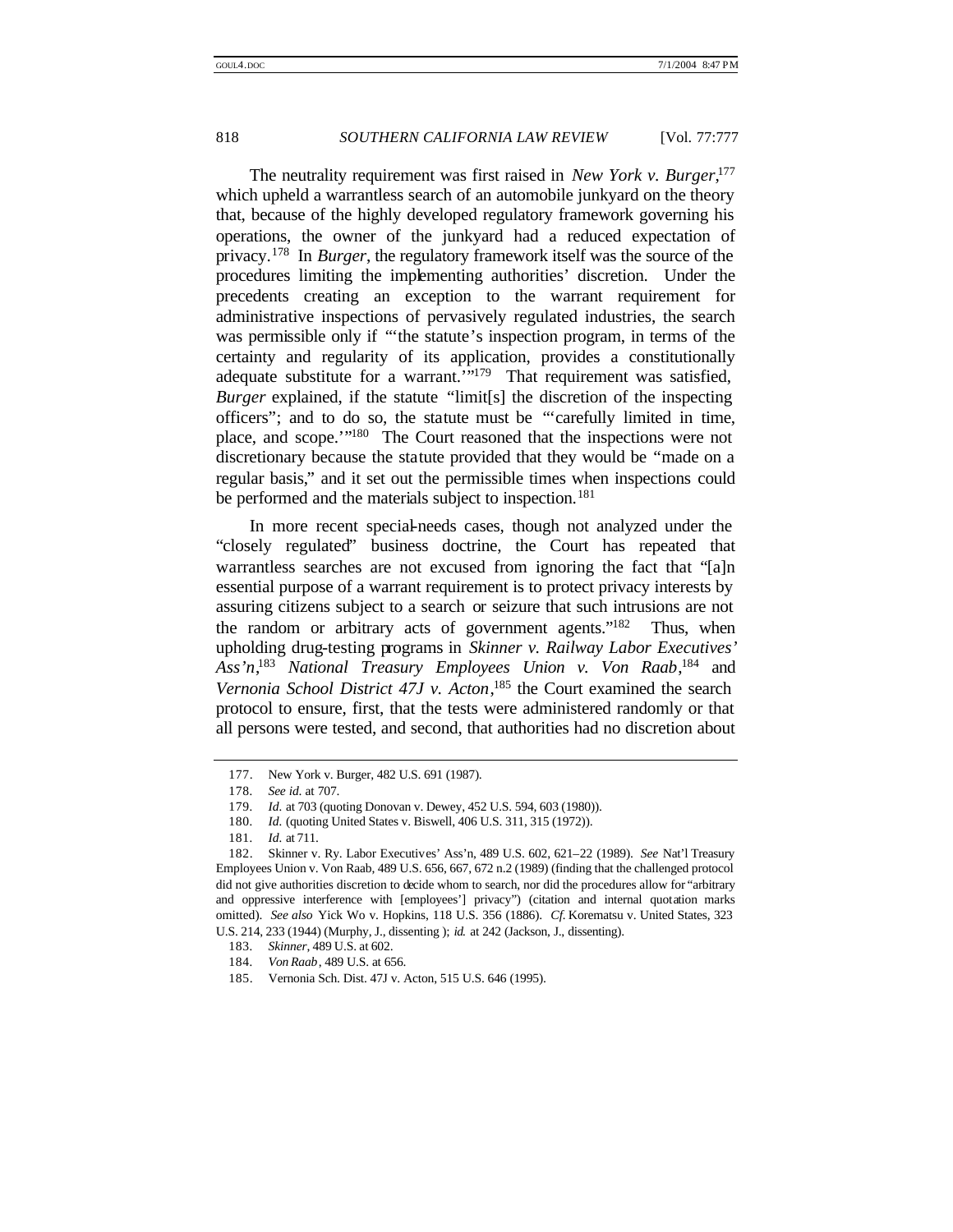how to administer the tests. As we discuss below, those concerns would be important in analyzing the search in our hypothetical.

Besides the requirement of neutral administration, a special-needs search is justified only in response to a concrete problem. In describing the nature of a problem that gives rise to a special-needs search, the Court has said that, while no "minimum quantum of governmental concern"<sup>186</sup> is required to justify such a search, "the proffered special need . . . must be substantial—important enough to override the individual's acknowledged privacy interest, sufficiently vital to suppress the Fourth Amendment's normal requirement of individualized suspicion."<sup>187</sup> The significance of this requirement was apparent in *Chandler v. Miller*, which struck down as failing to meet a "special need" a Georgia statute requiring that candidates for state office pass a drug test.<sup>188</sup> In refusing to uphold the statute, the Court observed that there was no evidence in the record of a drug-abuse problem among Georgia 's elected officials or political candidates. The Court explained that there can be no "special need" without a pressing problem, "a concrete danger demanding departure from the Fourth Amendment's main rule."<sup>189</sup> In other words, the hazards sought to be prevented must be "real and not simply hypothetical."<sup>190</sup>

One of the Supreme Court's most recent special-needs cases, *City of Indianapolis v. Edmond*<sup>191</sup> is the first to mention the potential application of the doctrine to prevent terrorist threats. *Edmond* involved a roadblock procedure designed to prevent illegal drug traffic. The procedure required police to select highway checkpoints on the basis of considerations such as area crime statistics and traffic flow, and to stop a predetermined number of vehicles, with no discretion to stop any vehicle out of sequence. An officer, accompanied by a drug-sniffing dog, would approach a car, ask to see a license and registration, look for signs of impairment, and conduct an open-view examination of the car from outside. No search could take place

<sup>186</sup>*. Id.* at 661.

<sup>187.</sup> Chandler v. Miller, 520 U.S. 305, 318 (1997).

<sup>188</sup>*. Id.* at 318–19.

<sup>189</sup>*. Id.* at 319.

<sup>190</sup>*. Id.* That distinction was also important in two other challenges to drug tests. Justices Antonin Scalia and Stevens joined the majority in *Skinner*, upholding the drug testing of railway employees, but found no evidence of an actual drug-abuse problem in *Von Raab*, which was decided on the same day. In his dissent, Justice Scalia wrote that "[t]he Court's opinion . . . will be searched in vain for real evidence of a real problem that will be solved by urine testing of Customs Service employees." Nat'l Treasury Employees Union v. Von Raab, 489 U.S. 656, 667, 681 (1989) (Scalia, J., dissenting).

<sup>191.</sup> City of Indianapolis v. Edmond, 531 U.S. 32 (2000).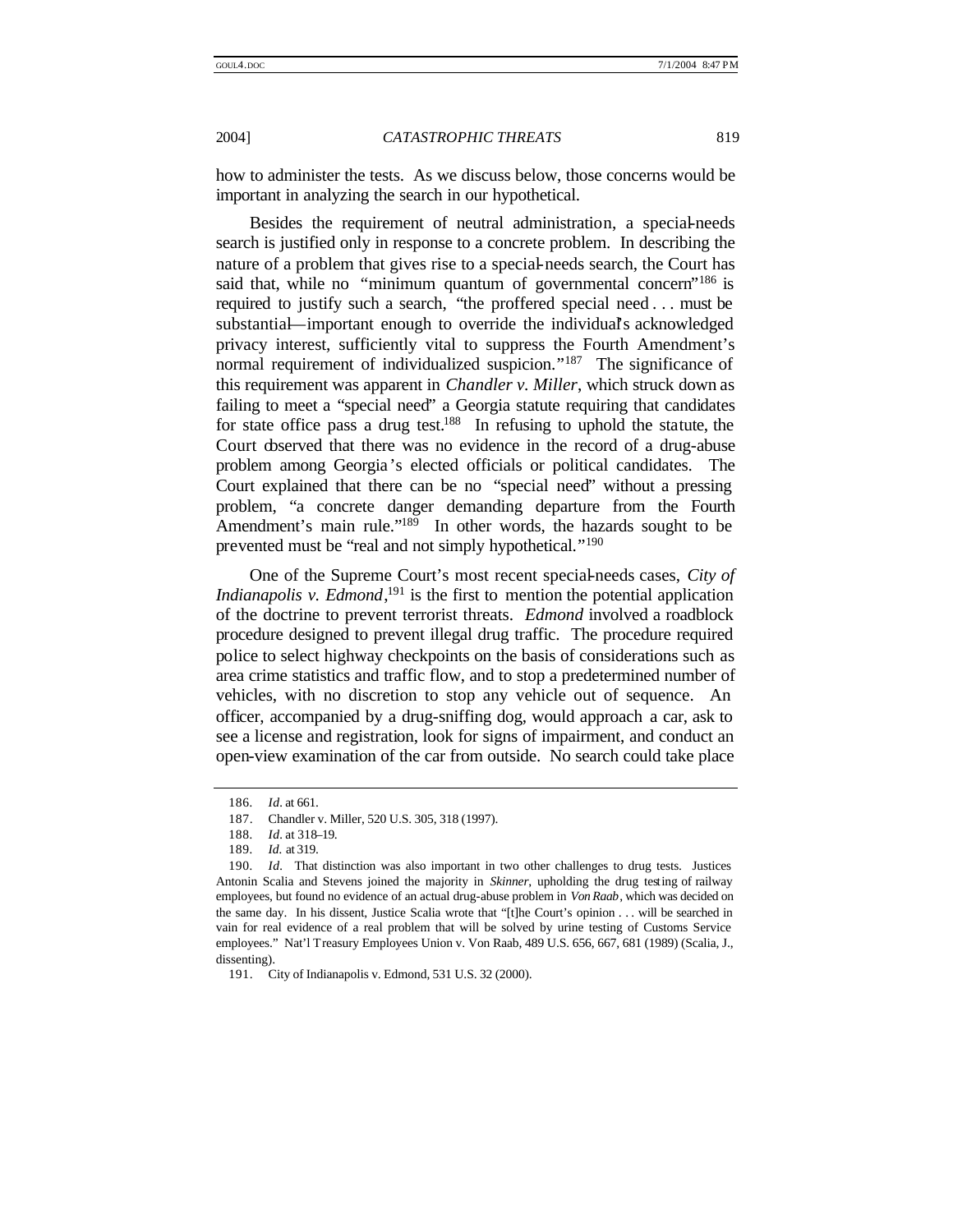without either the driver's consent or the appropriate quantum of particularized suspicion. <sup>192</sup> These procedures ensured that the searches would satisfy the neutrality requirement.

Justice Sandra Day O'Connor, writing for the majority, held that this procedure could not be justified under the special-needs exception, and that it violated the individualized-suspicion requirement. The special-needs exception, Justice O'Connor explained, had never been used to justify a "program whose primary purpose was to detect evidence of ordinary criminal wrongdoing." <sup>193</sup> She reasoned that even the "magnitude" of the "social harms" resulting from narcotics traffic could not justify the search procedure used by law-enforcement officers in this case.<sup>194</sup> Echoing, but departing from, Justice Jackson's *Brinegar* dissent, Justice O'Connor explained that

the gravity of the threat alone cannot be dispositive of questions concerning what means law enforcement officers may employ to pursue a given purpose. Rather, in determining whether individualized suspicion is required, we must consider the nature of the interests threatened and their connection to the particular law enforcement practices at issue. We are particularly reluctant to recognize exceptions to the general rule of individualized suspicion where governmental authorities primarily pursue their general crime control ends.<sup>195</sup>

In explaining why the drug interdiction program could not pass constitutional muster, Justice O'Connor raised several considerations concerning the individualized-suspicion requirement. First, in holding that "the gravity of the threat alone cannot be dispositive" in selecting a method of search, Justice O'Connor raised the possibility that the gravity of the threat may be relevant, even if it cannot be the sole basis for resolving the issue. Second, Justice O'Connor pointed to "the nature of the interests threatened" by the activity sought to be prohibited, and she concluded that in the case of a search for drugs, those interests are routine lawenforcement interests that do not justify departure from traditional Fourth Amendment norms. The interests threatened by a weapon of catastrophic proportions, on the other hand, are not within routine law-enforcement functions, and so this consideration could allow the search for an atomic bomb to be analyzed under the special-needs doctrine. Last, Justice O'Connor pointed to the connection between the interests threatened and

<sup>192</sup>*. Id.* at 42–43.

<sup>193</sup>*. Id.* at 38.

<sup>194</sup>*. Id.* at 42.

<sup>195</sup>*. Id.* at 42–43.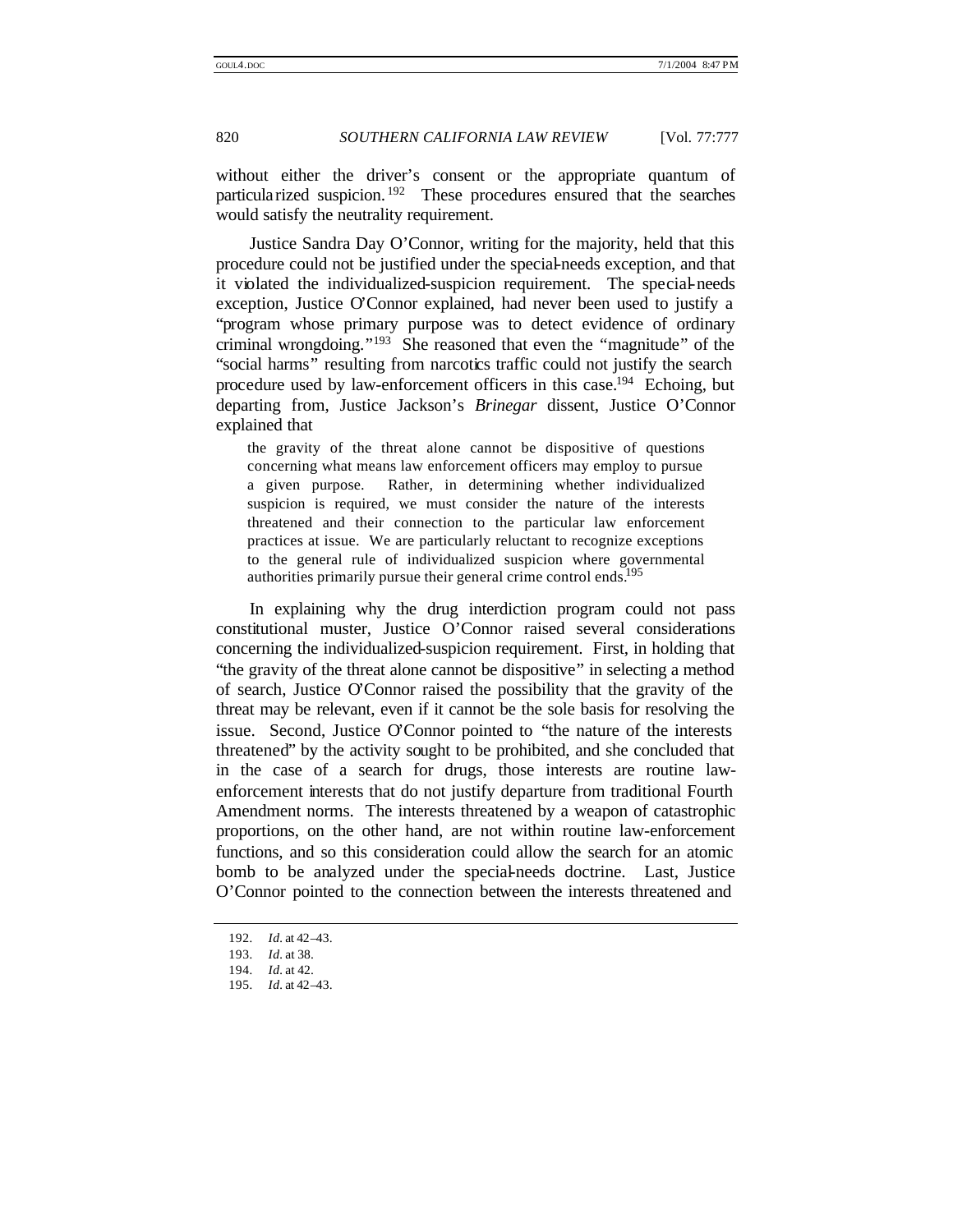the law-enforcement practices at issue. Whereas regular law-enforcement concerns must be resolved through regular practices that satisfy traditional norms of search, extreme threats may require extreme measures. If this nexus test requires, in effect, that the method of interdiction or prevention be narrowly tailored to meet the threat, then the search we have described, with the appropriately imposed limits, may be the most narrowly tailored means of conducting an effective preventative search under the circumstances.

*Edmond* leaves open the question of whether the special-needs exception could be applied when the goal involves an unusually dangerous threat rather than general law-enforcement concerns. The majority opinion raised that possibility directly, noting that

there are circumstances that may justify a law enforcement checkpoint where the primary purpose would otherwise, but for some emergency, relate to ordinary crime control. For example . . . the Fourth Amendment would almost certainly permit an appropriately tailored roadblock set up to thwart an imminent terrorist attack or to catch a dangerous criminal who is likely to flee by way of a particular route.... The exigencies created by these scenarios are far removed from the circumstances under which authorities might simply stop cars as a matter of course to see if there just happens to be a felon leaving the jurisdiction.<sup>196</sup>

The opinion did not explain how to determine whether a roadblock designed to prevent an imminent terrorist attack is "appropriately tailored," but the Court's holdings on the neutrality of procedures for administrative searches, which we discuss below, offer some insight on that issue.

Since *Edmond*, the most important contribution to an analysis of special needs as applied to catastrophic threats is *In re Sealed Case*, <sup>197</sup> in which the Foreign Intelligence Surveillance Act Court of Review, in its first opinion, evaluated the constitutionality of certain restrictions on wiretap surveillance of suspected terrorists authorized by the Foreign Intelligence Surveillance Act ("FISA"). *In re Sealed Case* took up *Edmond*'s invitation to consider whether "the Fourth Amendment

<sup>196</sup>*. Id.* at 44 (citation omitted). This passage might suggest that "gravity of the offense" has at last been acknowledged, if only implicitly, as a valid consideration in assessing standards of cause to stop and search a suspect. But *Edmond* involved an assessment of cause for a roadblock, not for searches of homes, and so the passage's concession remains closer to the special-needs cases than to the hypothetical we present. For a discussion analyzing applicable probable-cause standards in the case of a roadblock search designed to intercept a terrorist bomb, see Ronald J. Sievert, *Meeting the Twenty-First Century Terro rist Threat Within the Scope of Twentieth-Century Constitutional Law*, 37 HOUS. L. REV. 1421, 1425, 1441–50 (2000).

<sup>197</sup>*. In re* Sealed Case, 310 F.3d 717 (Foreign Int. Surv. Ct. Rev. 2002).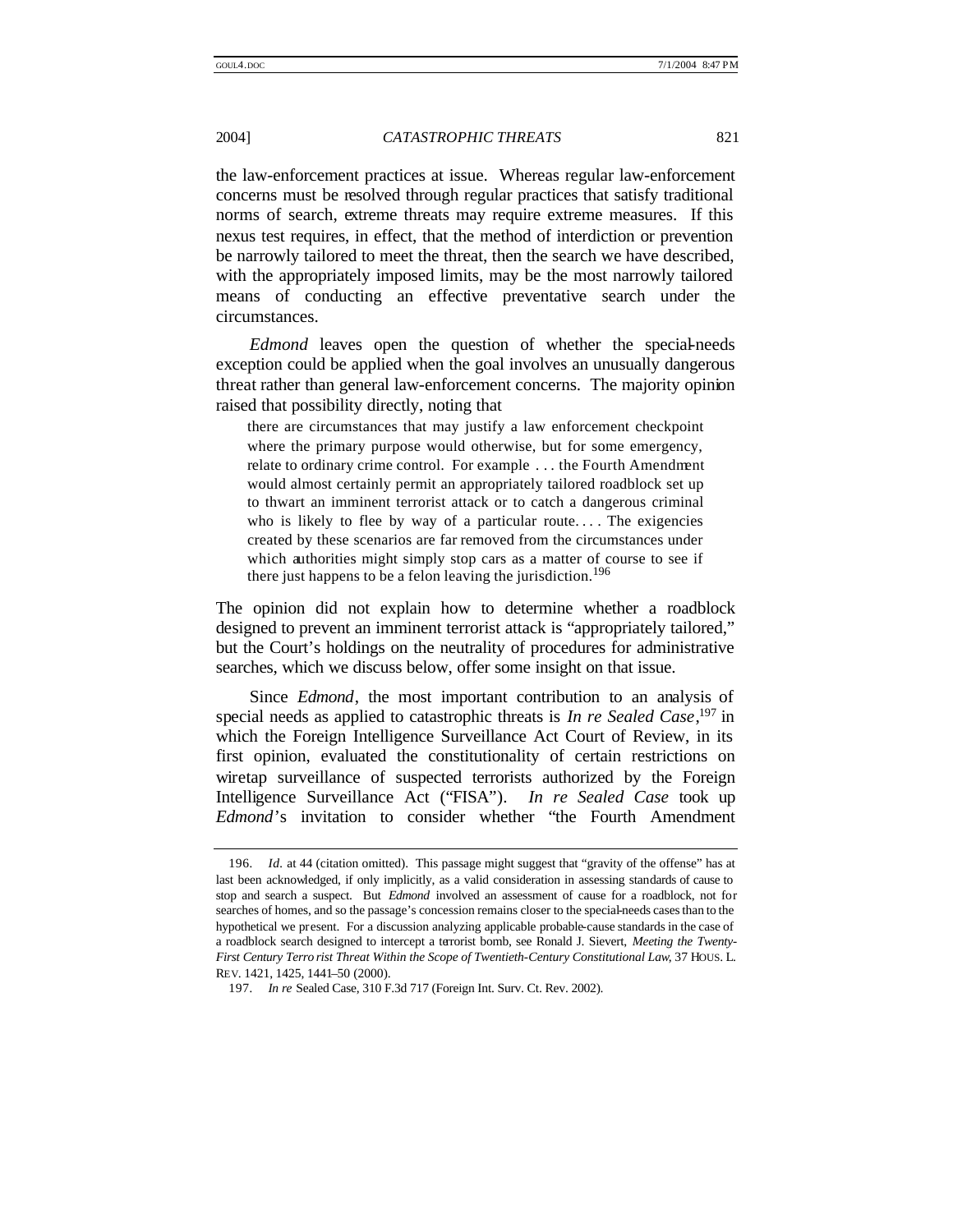would . . . permit an appropriately tailored roadblock set up to thwart an imminent terrorist attack," and whether it would permit searches without probable cause in such a case. The court quoted extensively from *Edmond*, emphasizing the distinctions between "ordinary criminal prosecutions and extraordinary situations<sup>"198</sup> and between "general crime control programs" and those that have another particular purpose, such as protection of citizens against special hazards or protection of our borders." <sup>199</sup> The court added that "the nature of an 'emergency,' which is simply another word for threat, takes the matter out of the realm of ordinary crime control."200 Considering the intrusiveness of a wiretap authorized under the FISA, as compared with the intrusiveness of the searches that have been permitted under the special-needs doctrine, the court observed that the cases in the latter set

involve random stops (seizures) not electronic surveillance. In one sense, [the scenarios involving special needs] can be thought of as a greater encroachment into personal privacy because they are not based on any particular suspicion. On the other hand, wiretapping is a good deal more intrusive than an automobile stop accompanied by questioning.<sup>201</sup>

The comparison involves, on the one hand, a search lacking individualized suspicion but limited to a *Terry*-type stop with questioning, and, on the other hand, a more intrusive search that is based on particular suspicion.<sup>202</sup> The court, which itself was upholding a wiretap, observed that, because of the difficulty of comparing these two scenarios, "the constitutional question presented by this case . . . has no definitive jurisprudential answer." 203

Finally, while the reasoning in *In re Sealed Case* did not embrace a sliding-scale analysis, the decision did lend support to such an analysis, holding that the seriousness of the harm is an important consideration in the probable-cause assessment: "Although the Court in *City of Indianapolis*

203*. Id.* at 746.

<sup>198</sup>*. Id.* at 745.

<sup>199</sup>*. Id.* at 745–46.

<sup>200</sup>*. Id.* at 746 (footnote omitted).

<sup>201</sup>*. Id.*

<sup>202.</sup> An application to conduct electronic surveillance of a suspected foreign operative must be supported by "probable cause to believe that . . . the target of the electronic surveillance is a foreign power or an agent of a foreign power," and that "each of the facilities or places at which the surveillance is directed is being used, or is about to be used, by a foreign power or an agent of a foreign power." *Id.* at 722 (quoting 50 U.S.C. § 1805(a)(3) (2000)). *See also supra* note 136 and accompanying text.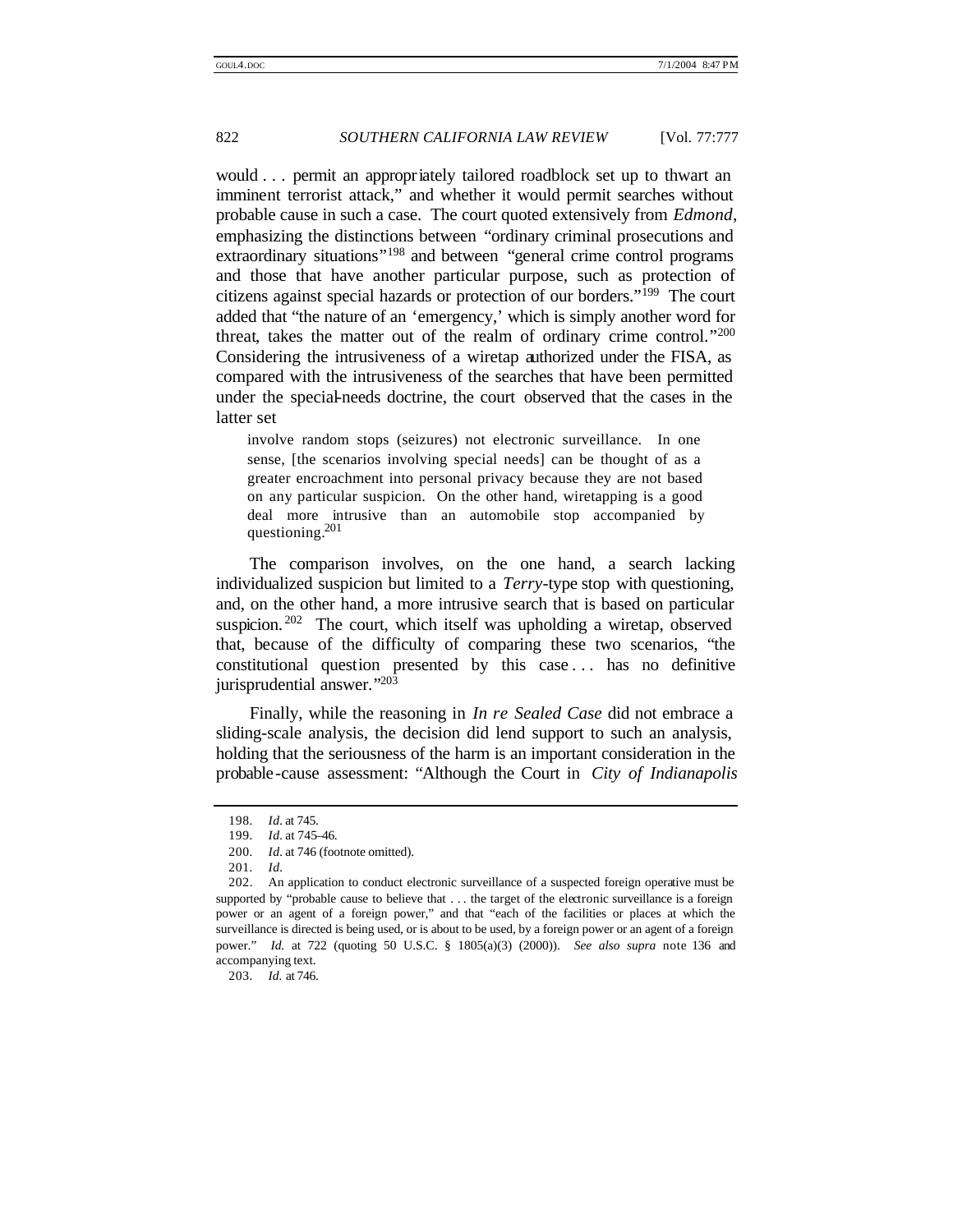cautioned that the threat to society is not dispositive in determining whether a search or seizure is reasonable, it certainly remains a crucial factor. Our case may well involve the most serious threat our country faces."204

#### B. EXTENSION AND APPLICATION OF THE SPECIAL-NEEDS EXCEPTION

As we have noted, the special-needs doctrine does not apply under previously stated standards to uphold the search in our hypothetical. Our review of the cases, however, suggests that the doctrine could be adapted to fit this case. The approach we propose to permit the search may be stated as follows: Warrantless and suspicionless searches to prevent catastrophic harm, even when the searches have collateral criminal consequences, are permissible when (1) the searches are justified by special needs that go beyond routine police functions; (2) the program for the search is reasonably designed to be as effective as is practical with the aim to prevent or minimize harm to the public; (3) the program for search will give law enforcement only constrained discretion in executing the search once it has been designed to effectuate the object of the search, and the search may not be discriminatory in application; and (4) considering the totality of the circumstances, the importance of the governmental and societal need to search, weighed against the infringed-upon privacy of the individuals, favors search. We examine each of these elements in further detail.

#### 1. Can the Hypothetical Search Be Made Without Warrant?

We begin with the threshold question of whether the search for an atomic bomb may proceed without a warrant.<sup>205</sup> This appears to be reasonable (and necessary) in view of the Fourth Amendment's text.<sup>206</sup>

<sup>204</sup>*. Id.*

<sup>205.</sup> It is ironic that while the public might have more protection from a warrant procedure in special-needs cases, in order to constrain discretion and aid uniformity, the express terms of the Fourth Amendment may permit special-needs searches without warrant on less than probable cause. But because of the literal language of the Fourth Amendment, if those terms are honored, it does not permit searches on warrant on less than probable cause. Because this requirement is explicit in our Constitution, we assume the Supreme Court would require law enforcement to show probable cause for any search preceded by a warrant.

<sup>206</sup>*. See supra* note25. Although the literal text of the amendment might permit a search on less than probable cause without a warrant, if the search were reasonable, more complicated issues would be posed as to whether our hypothetical search would best proceed with or without a warrant. Arguments of some force can be seen arrayed on each side. On the one hand, a prior warrant approved by a neutral official adds protection against abuse. It also adds the possibility that even if probable cause were later held to be deficient, there might be a "good faith" exception permitting introduction of evidence under *United States v. Leon*, 468 U.S. 897 (1984). On the other hand, there is the grave urgency to interdict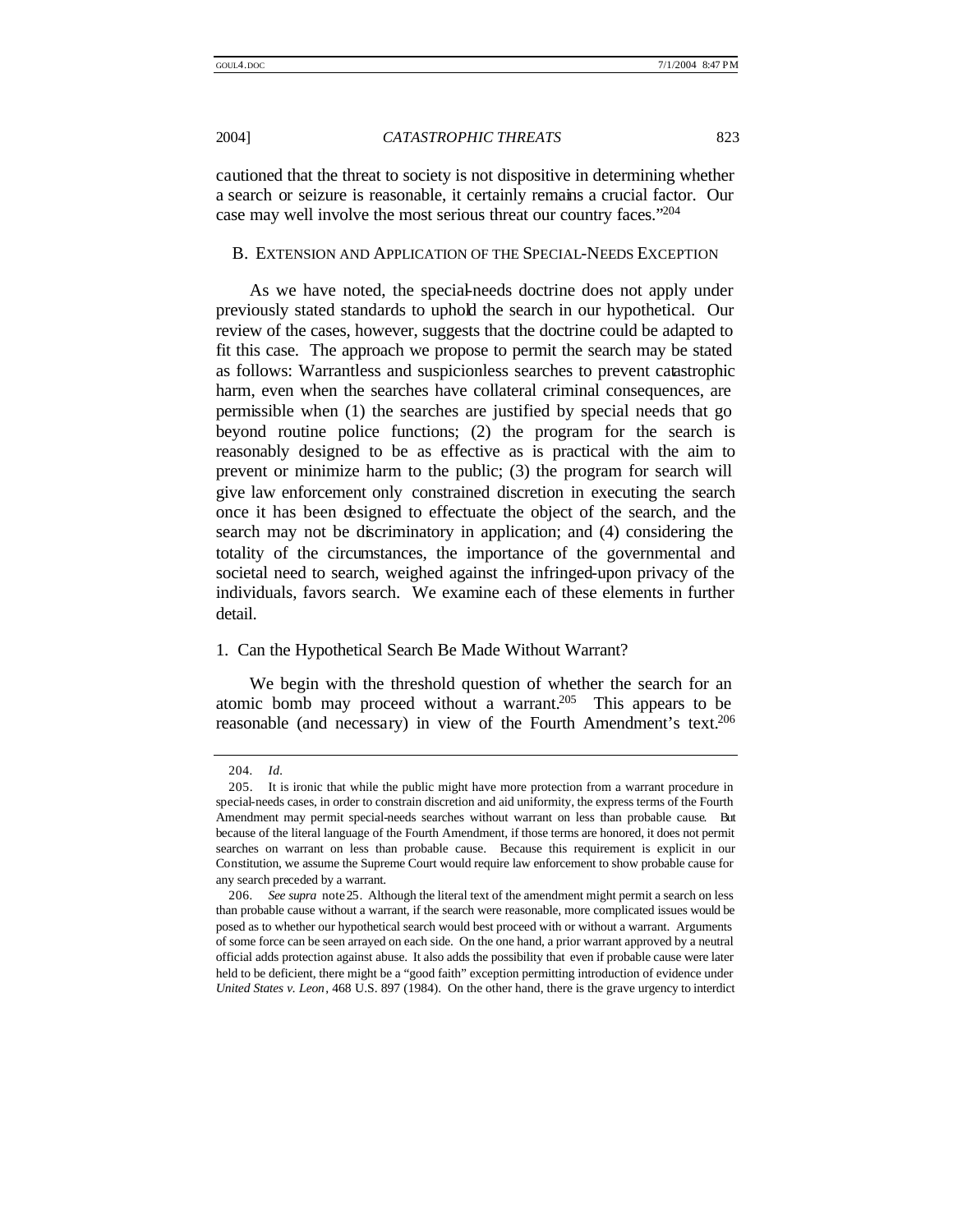When time is of the essence, any delay may be fatal. And arguably, it would be unreasonable to delay a law-enforcement search for a weapon of mass destruction to seek prior approval on the method of search design. <sup>207</sup>

### 2. Is Search Justified by Special Needs Outside Normal Police Functions?

To date, the "special needs" deemed by the Supreme Court to fall outside normal police functions have usually been needs of organizations with respect to their members and to the public. These have included the needs of employers and school authorities to ensure a drug-free environment, the needs of a hospital administration to guard against employee misconduct, and the needs of probation officers to ensure compliance by parolees with the terms of conditional release. While the offenses to be prevented by these programs may in some cases be criminal in nature, the programs of search themselves are not designed as criminal law-enforcement measures.<sup>208</sup> This feature distinguishes the search in our hypothetical from those that have been upheld so far under the specialneeds exception, for any evidence of a catastrophic weapon would almost certainly be used for a criminal prosecution. Nonetheless, we do not think this distinction, based on a secondary purpose of a search aimed in the first instance at prevention, necessarily makes the doctrine inapplicable. We urge that the need to prevent against a catastrophic threat falls outside of routine police functions, and the doctrine sensibly can be extended in this manner. The question, as we see it, is whether routine police measures can appropriately be implemented to resolve the problem effectively. If not, it is proper to classify the problem as a "special need." We contend that the hypothetical case falls within this category.<sup>209</sup>

We stress that the hypothetical search would be designed primarily for interdiction of future harm. Stopping a nuclear bomb from exploding is possibly a more dominant priority, and it certainly is a more immediate

deployment of any weapon of mass destruction, which, if loosed, would forfeit thousands of lives. In these circumstances, time is of the essence, and prevention is a more important goal than prosecution. We think these exigent circum stances would not ordinarily counsel for delay to obtain a warrant.

<sup>207.</sup> Perhaps law-enforcement and executive-branch officials could establish protocols for executive-branch approval of a search method in such a case, and perhaps even have done so already.

<sup>208.</sup> Nevertheless, the implementation of the program may have criminal consequences. The fact that the search was not designed to enforce criminal law does not preclude such enforcement once evidence of criminal activity has been disclosed. For example, the defendant in *Griffin* was prosecuted for being a felon in possession of a firearm. Griffin v. Wisconsin, 483 U.S. 868, 870–73 (1987). *See also* Camara v. Municipal Court of S.F., 387 U.S. 523, 530–31 (1967) (detailing criminal consequences that may follow from an administrative search).

<sup>209.</sup> Under this view, the search likely would not be justified if it were undertaken only to find the wrongdoers after the device had been detonated.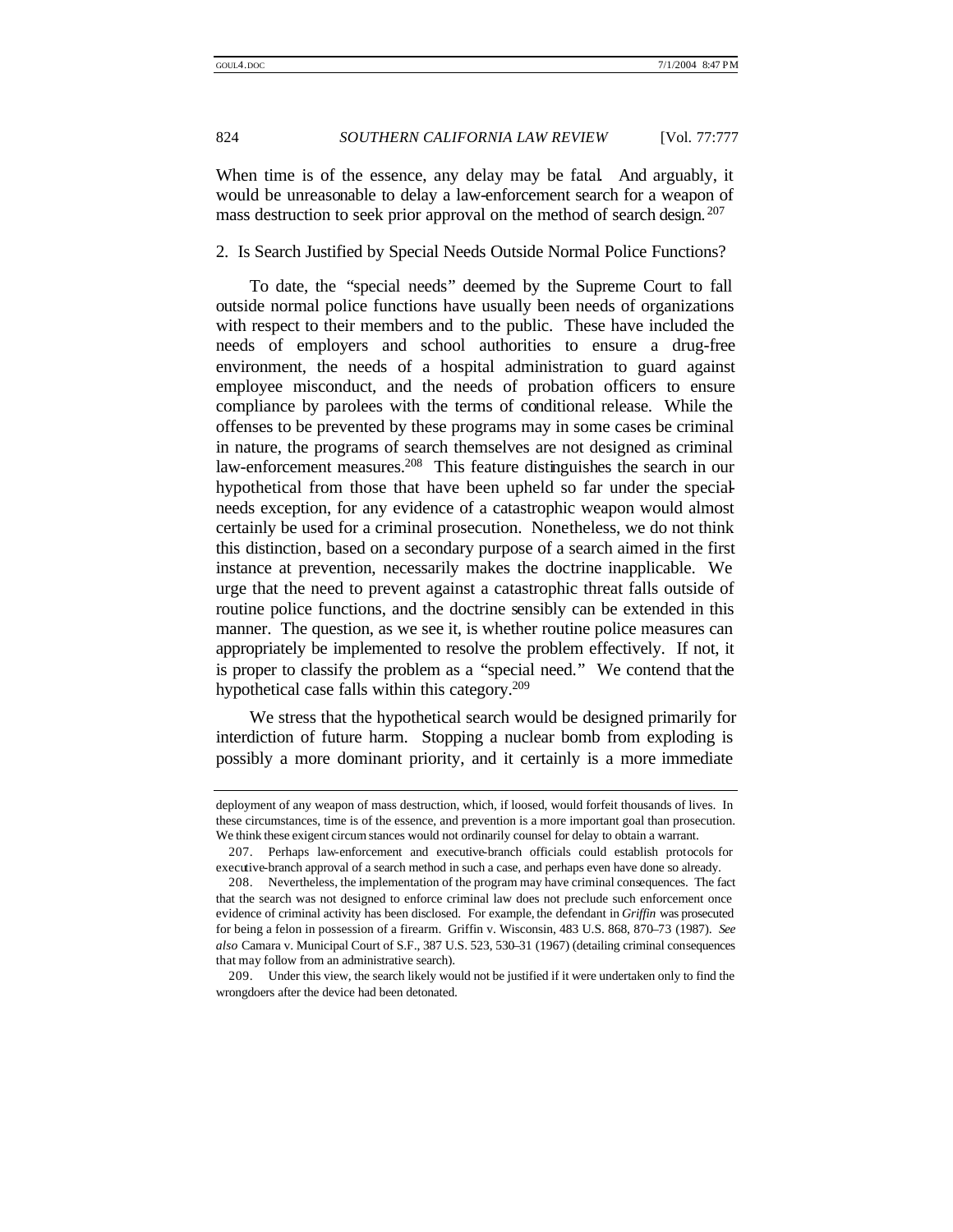priority, than apprehension of those responsible for the bomb. Not only has the Court emphasized that there cannot be a special need without an actual danger, but *Von Raab* offers support for the view that the special-needs doctrine applies with particular force when the government seeks to prevent future harm:

Our cases teach ... that the probable-cause standard ""is peculiarly related to criminal investigations."... In particular, the traditional probable-cause standard may be unhelpful in analyzing the reasonableness of routine administrative functions . . . especially where the Government seeks to *prevent* the development of hazardous conditions or to detect violations that rarely generate articulable grounds for searching any particular place or person.<sup>210</sup>

On the one hand, *Von Raab* stresses the reasonableness of searching, even without probable cause, to "prevent" a nascent harm by detecting hazards before the harm occurs. On the other hand, *Von Raab* suggests that searches without probable cause cannot be undertaken to enforce criminal law. The hypothetical search for an atomic bomb housed in someone's home can be seen to have elements of both of these strains of thought. The primary purpose of the search is to prevent harm, to find the bomb, to interdict catastrophe. But, as noted, if a bomb is found, then the government's machinery of criminal law enforcement can be expected to do everything possible to punish the responsible persons.

We tend to think that *Von Raab* is inconclusive on the issue of the hypothetical search in light of its collateral criminal-law consequences. But because of the dominant aim of the hypothetical search—to prevent grave and catastrophic harm—the Court would probably sustain it, given the Court's more recent interpretation of *Von Raab* in *Chandler v. Miller*. As the Court stressed in *Chandler*,

Where the risk to public safety is substantial and real, blanket suspicionless searches calibrated to the risk may rank as "reasonable" for example, searches now routine at airports and at entrances to courts and other official buildings.... But where ... public safety is not genuinely in jeopardy, the Fourth Amendment precludes the suspicionless search, no matter how conveniently arranged.<sup>211</sup>

Our hypothetical presents an imminent, concrete, and substantial risk to the public. While the search could have consequences for criminal law-

<sup>210.</sup> Nat'l Treasury Employees Union v. Von Raab, 489 U.S. 656, 668 (1989) (citations omitted).

<sup>211.</sup> Chandler v. Miller, 520 U.S. 305, 323 (1997) (citing *Von Raab*, 489 U.S. at 674, 675 & n.3, 676).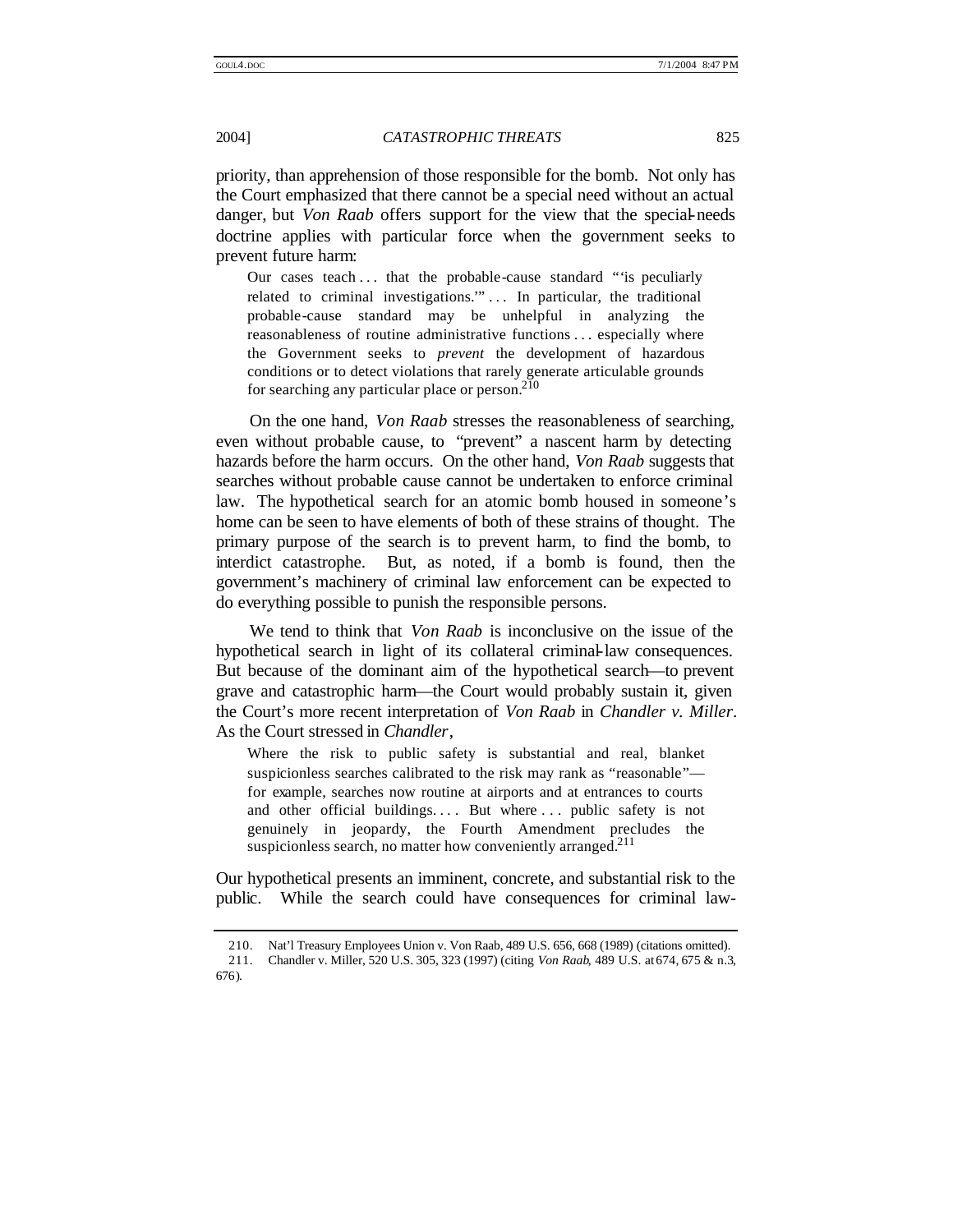enforcement purposes as well as for interdiction, we believe the hypothetical search is justified by special needs that fall outside normal law-enforcement functions, and the doctrine could be extended to uphold the search.

3. Is the Search Designed Reasonably to Be Effective?

An additional element of our test is that the program of search must be designed to be as effective as is practical in seeking to prevent harm. Given the extraordinary sacrifice of personal right to societal need, the requirement of efficacy is important to ensure that individual rights are not sacrificed for nothing. When addressing the student-athlete drug-testing program in *Vernonia*, the Court said that an evaluation must include "the nature and immediacy of the governmental concern at issue . . . and the efficacy of this means for meeting it."<sup>212</sup> The Court's examination of that question shows that the search program must be reasonably effective, but need not be minimally intrusive:

As to the efficacy of this means for addressing the problem: It seems to us self-evident that a drug problem largely fueled by the "role model" effect of athletes' drug use, and of particular danger to athletes, is effectively addressed by making sure that athletes do not use drugs. Respondents argue that a "less intrusive means to the same end" was available, namely, "drug testing on suspicion of drug use." . . . We have repeatedly refused to declare that only the "least intrusive" search practicable can be reasonable under the Fourth Amendment.<sup>213</sup>

*Vernonia* considered efficacy by comparing a randomized drug-testing program against a program based on individualized suspicion. Because *Vernonia* found that the program in question was reasonably efficient, the opinion said little about standards for assessing efficacy and, hence, it offers little basis for determining when a search program fails for lack of efficacy.

The Court has discussed the "effectiveness" requirement at somewhat greater length in *Brown v. Texas* and *Michigan Dep't of State Police v. Sitz*, which were not analyzed as special-needs cases, but which did uphold

<sup>212.</sup> Vernonia Sch. Dist. 47J v. Acton, 515 U.S. 646, 660 (1995). *See also Von Raab*, 489 U.S. at 670 ("The public interest demands effective measures to bar drug users from positions directly involving the interdiction of illegal drugs."); Skinner v. Ry. Labor Executives' Ass'n, 489 U.S. 602, 650 (1989) (criticizing the majority for "erroneously deriding as 'minimal' the privacy and dignity interests at stake, and by uncritically inflating the likely efficacy of the . . . testing program") (Scalia, J., dissenting).

<sup>213</sup>*. Vernonia Sch. Dist. 47J*, 515 U.S. at 663 (citations omitted).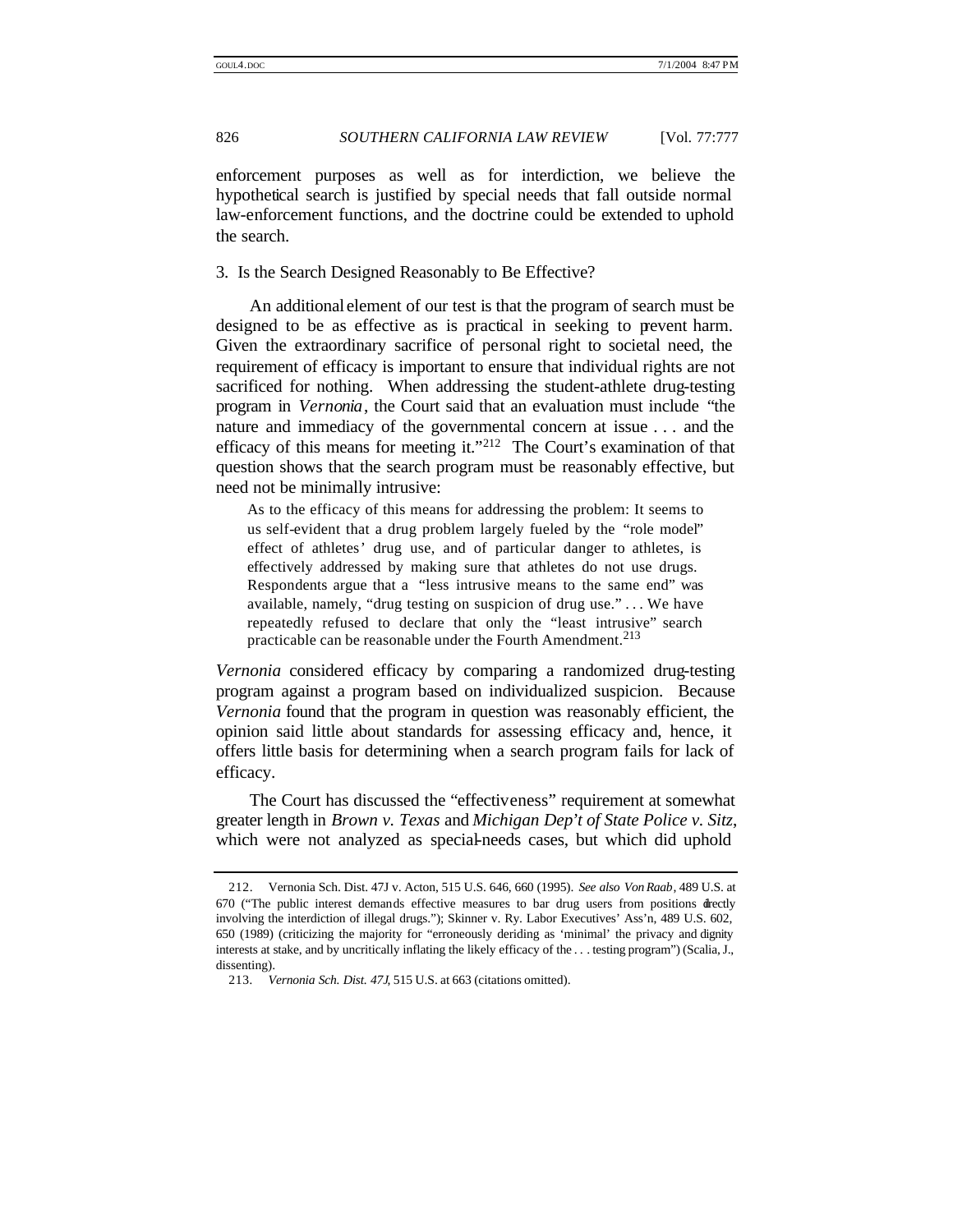searches without probable cause. In *Brown*, the Court held that "[c]onsideration of the constitutionality of . . . seizures [that are less intrusive than an arrest on probable cause] involves a weighing of the gravity of the public concerns served by the seizure, *the degree to which the seizure advances the public interest*, and the severity of the interference with individual liberty."<sup>214</sup> Later cases have described the second consideration on this list as "the 'effectiveness' part of the [*Brown*] test." 215

*Sitz* revisited the question, evaluating a roadblock that was implemented under the standards set out in *Brown*. *Sitz* emphasized that a generalized, suspicionless search program should not be upheld merely because it offers some slight advantage in catching offenders or in ease of administration; rather, a court should undertake "searching examination of [the] 'effectiveness' [of a search program]."<sup>216</sup> Sitz also reasoned that the effectiveness requirement does not "transfer from politically accountable officials to the courts the decision as to which among reasonable alternative law enforcement techniques should be employed to deal with a serious public danger," because, when evaluating effectiveness "for purposes of Fourth Amendment analysis, the choice among such reasonable alternatives remains with the governmental officials who have a unique understanding of, and a responsibility for, limited public resources, including a finite number of police officers."<sup>217</sup> Law enforcement, then, should have flexibility in choosing between effective options in designing the search, but the courts should scrutinize those choices to ensure that the search can be effective.

Where the search stands very little chance of yielding evidence or interdicting the contraband, a large-scale and thoroughgoing search of

217*. Sitz*, 496 U.S. at 454.

<sup>214.</sup> Brown v. Texas, 443 U.S. 47, 50–51 (1979) (emphasis added). *See also* City of Indianapolis v. Edmond, 531 U.S. 32, 47 (2000) ("The constitutionality of . . . checkpoint programs. . . depends on a balancing of the competing interests at stake and the effectiveness of the program.").

<sup>215.</sup> Mich. Dep't of St ate Police v. Sitz, 496 U.S. 444, 453 (1990).

<sup>216</sup>*. Id.* at 453–54. For examples of such "searching examination" in cases involving suspicionless searches, see *Norwood v. Bain*, 143 F.3d 843, 854 (4th Cir. 1998) (rejecting a checkpoint search of persons entering a motorcycle rally because, "as designed and administered, this procedure was more a sieve than an essentially fool-proof scheme . . . for preventing entry of any weapons or explosives into a threatened area," since "only those who sought to ride their motorcycles into the fairgrounds were subjected to the search procedure" and "the checkpoint searches made were not in fact blanket searches even of those who entered the checkpoint," but were made "as a matter of discretionary judgment of those operating the checkpoint"), and *Trinidad School District No. 1 v. Lopez*, 963 P.2d 1095, 1109 (Colo. 1998) (holding that a drug-testing program for all high -school students in all extracurricular activ ities was not effective because, inter alia, unlike in *Vernonia*, the school's drug problem was not "fueled by the role model effect of the students who fell within the Policy's purview") (footnote omitted).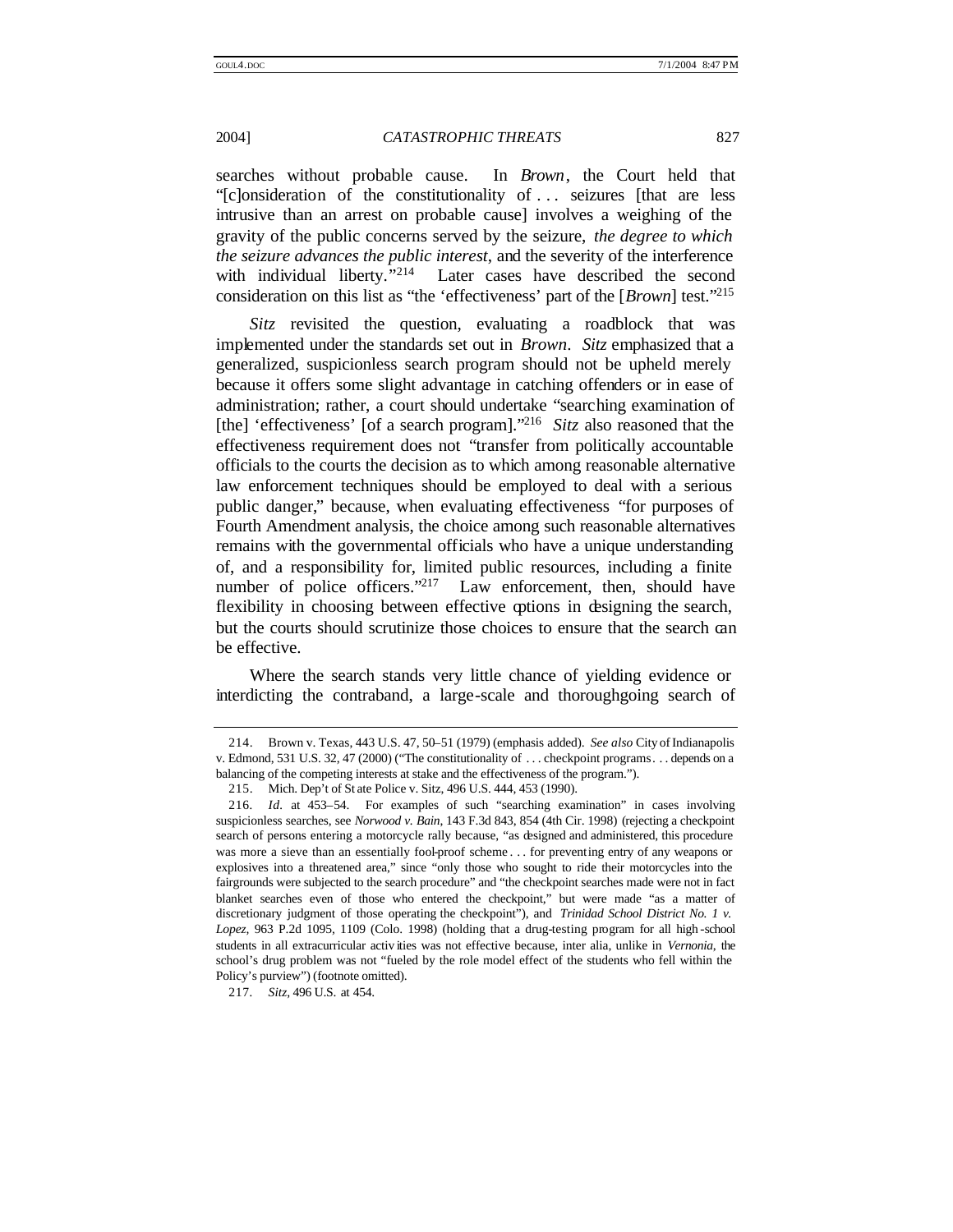residents' homes is less likely to be justified. Whether a search can be effective may depend on factors beyond our knowledge, but, presumably, the effectiveness of any search will be affected by the available information, the characteristics of the area to be searched, the object of the search, the technology for conducting the search, the time likely available for interdiction, and the quality of intelligence guiding the search method and object. In the hypothetical, we set the number of homes to be searched at 100. That number removes the hypothetical search from the range in which it could be upheld under a traditional probable -cause test, but the number is not so high as to make it unlikely that the search could be conducted effectively and that the weapon would be found. <sup>218</sup> Where the scope of search could not be limited in this fashion, questions would arise about whether any search could be conducted effectively.<sup>219</sup>

#### 4. Is the Search Neutral and Nondiscriminatory?

As for the neutrality requirement, we believe that issue could be addressed by designing a comprehensive but flexible search plan that designates the areas or objects to be searched, with limitations to ensure that the search does not extend to places unlikely to yield evidence about the bomb. In a search of this importance, it would be expected that law enforcement would search thoroughly any place likely to yield information. Such a search would necessarily be invasive, but could be undertaken neutrally so long as all places were searched intensively according to the same procedures, based on neutral protocols, and so long as no person or place was singled out for exceptional scrutiny, unless specific information justified such differential treatment.

<sup>218.</sup> If intelligence on weapon location is less precise, at some point the range would become so large as to make an effective search unlikely. And the prospects for the efficacy of a search will likely diminish if intelligence gives a short deadline, but increase if an extended period is expected before a monstrous and catastrophic threat is unleashed. For example, a home-to-home search for a weapon anywhere in a million homes in and around Washington, D.C. would be extremely invasive of the privacy of persons throughout an entire city and perhaps would lead to a general and destructive panic, without the payoff of being likely to yield the weapon sought. We do not express a view as to the upper limit of persons to be searched within estimated time constraints beyond which a search could not be considered to be likely effective.

<sup>219.</sup> It would be idle to speculate about how many homes would have to be targeted for search to render the search apparently ineffective, because that conclusion turns not only on the number of places to be searched, but also on the other considerations we have listed, and those details will be different in each case. It is enough to acknowledge that at some numerical point, the information would be too vague or the scope of search too wide to permit a search that could reasonably be expected to decrease the risk of harm.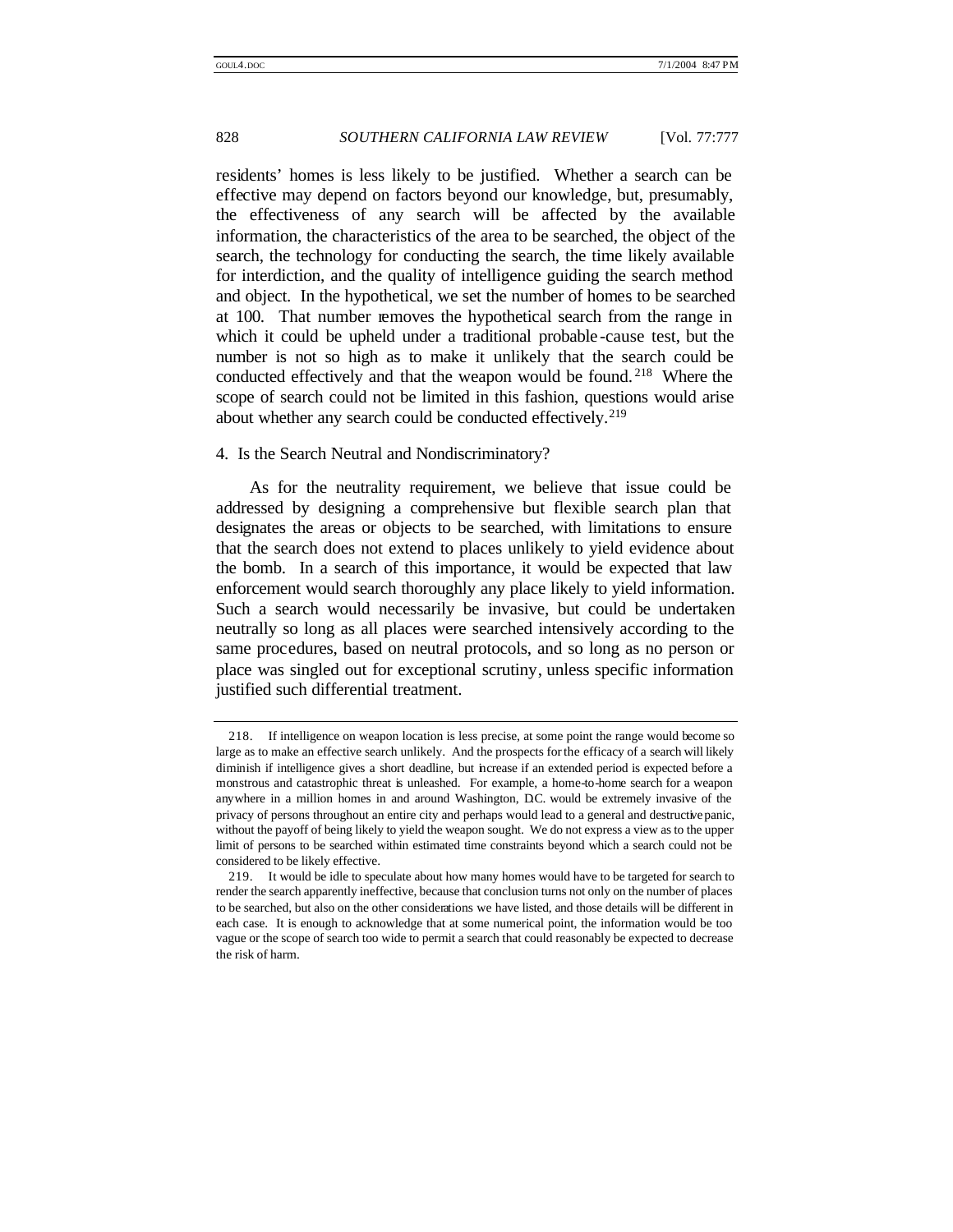Some of the cases falling under the special-needs doctrine, such as *Edmond*, *Skinner*, *Von Raab*, and *Vernonia*, have involved comparatively large-scale programs of search designed well in advance of the program's implementation. These cases show that when a search involves testing all persons in some subset of the populace, or randomly interceding to do the same, it is easy to implement the search program on a wholly neutral basis so as not to single out unfairly any particular subset of the population. Yet the cases offer little express guidance on what constitutes a sufficiently neutral and nondiscriminatory program of search such that an investigation of selected targets based on intelligence and justified by special needs, but lacking traditional probable cause, may be deemed constitutionally permissible.<sup>220</sup> As we have framed the hypothetical, however, there is an equally urgent need to search all homes in the 100 selected for search. Any use of different standards or processes for searching a particular home would have to be supported by some articulable reason.

5. On Balance, Do Special Needs for Search to Prevent Harm Outweigh Intrusion on Privacy Interests?

Finally, in assessing the balance between the need to search and the privacy of the homeowners to be searched, reasonableness is the hallmark, and several considerations are important. The question here is whether search of the 100 homes, as opposed to the more limited searches that have been upheld in most of the prior special-needs cases, is reasonable. We have recognized that *Kyllo* emphasized the sanctity of the home against a thermal-imaging search for marijuana harvesting. <sup>221</sup> The only specialneeds case permitting search of a home is *Griffin*, which held that a probationer had a lesser expectation of privacy in his home than did others because of his consent to the terms of supervised release. While some special-needs cases have permitted search without any individualized suspicion, and while *Griffin* permitted search of a home, no case to date has permitted suspicionless search of a home. We contend, however, that a

<sup>220.</sup> For example, in *Vernonia* , all students participating in an extracurricular sport were tested at the beginning of the season for their sport. Once a week during the season, ten percent of the st udents were selected for drug testing by having their names drawn randomly from the entire pool. Vernonia Sch. Dist. 47J v. Acton, 515 U.S. 646, 651 (1995). In *Edmond*, as noted above, the highway checkpoints were selected on the basis of factors such as area crime statistics, but the search protocol itself required the police to stop every one of a predetermined number of cars, so that there was no discretion in the implementation of the search plan. While these examples illustrate nondiscriminatory search procedures in their specific settin gs, they offer little or no aid in analyzing an appropriate search protocol in the case of our hypothetical, where the police must necessarily search every home in the defined area until the weapon is found.

<sup>221</sup>*. See supra* text accompanying notes 146–48.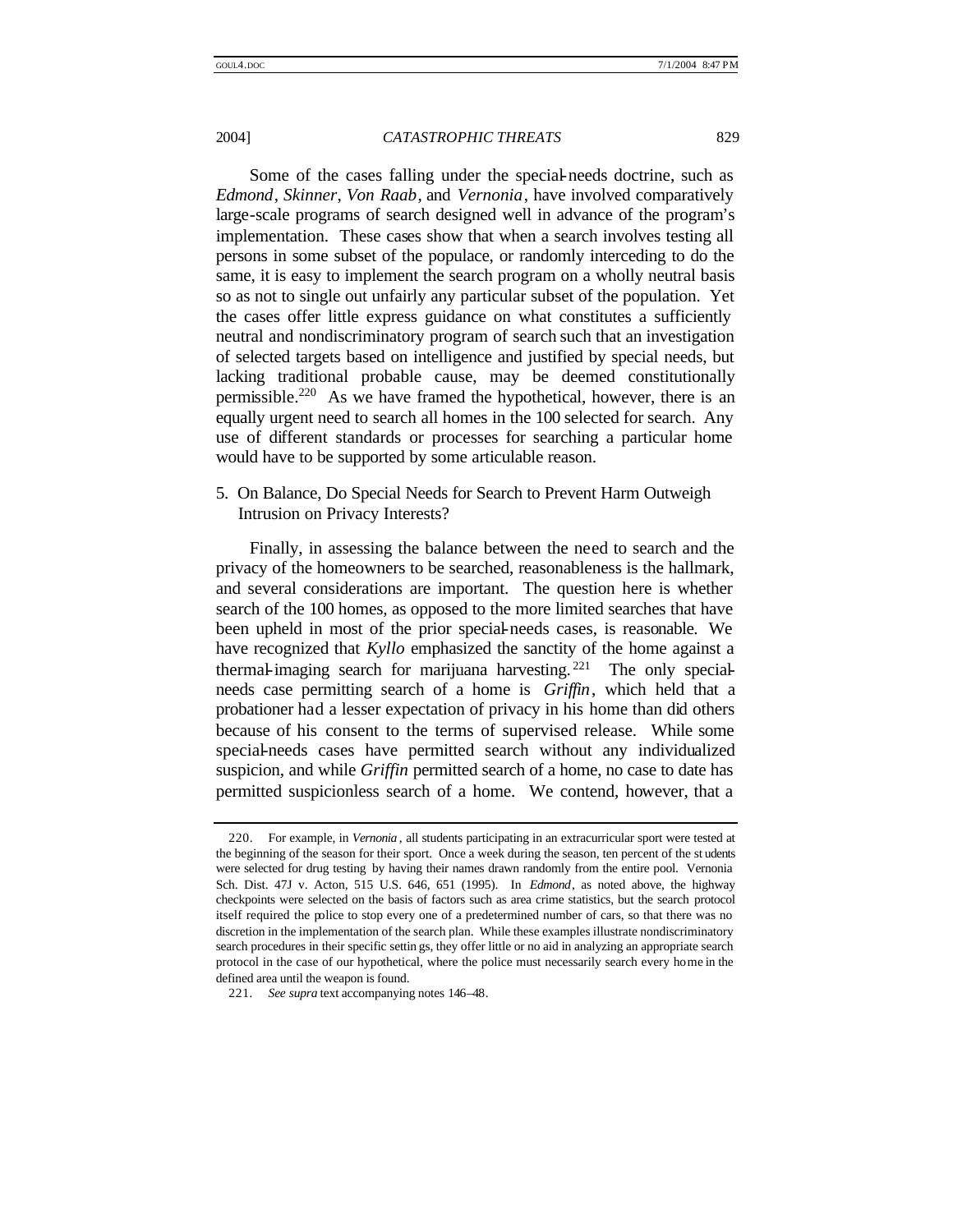search of the residents' homes for an atomic bomb would be regarded by most courts as reasonable if it were unlikely that the bomb could be stopped by any other method than an invasive home-to-home search. Whether the search can be considered reasonable is tied to the efficacy of the search. If a search cannot effectively decrease the risk, then the search must be deemed unreasonable, because it involves infringing on privacy without realistic hope of achieving anything thereby. But given the magnitude of the threatened harm, where there is any genuine hope of preventing disaster, even an invasive and suspicionless search would probably be viewed as reasonable. While this requires an extension of the special-needs doctrine, we think it necessary and appropriate.

We note as a caveat that we reach this conclusion in what we have designed as a most extreme and catastrophic case. To accommodate the public's need for the search posed by the hypothetical does not necessarily lead to a slippery slope permitting search on less than traditional probable cause on all serious crime. Even more importantly, the extension and application of special-needs doctrine to search for weapons posing catastrophic risk will not jeopardize the right of individuals to be protected against discriminatory or baseless searches.

### V. CONCLUSION

It is no easy task to balance traditional concepts of privacy against novel threats of devastation. And courts as well as citizens must be mindful to avoid the risk, if possible, that a solution designed to prevent wholesale destruction of life and property does not destroy the basic values that undergird our civic life. When all facts and competing interests are weighed, our Constitution requires, in the face of any constitutional challenge, that the courts decide whether or not the search is reasonable. In catastrophic-threat cases, as in all search cases, privacy interests compete with governmental and societal need. When the courts decide that it is reasonable to accommodate an overriding government interest, the courts may necessarily have to tolerate some intrusion on personal privacy rights.

We have offered a preliminary analysis of the Fourth Amendment issues that may be raised if law-enforcement officers had a concrete need to search for weapons of mass destruction in an American city without particularized evidence that the weapons will probably be found in a particular locale. Our readers will presumably have no difficulty in recognizing issues that support, contradict, or transcend our analysis. Doubtless any reader who has come this far can pose questions not treated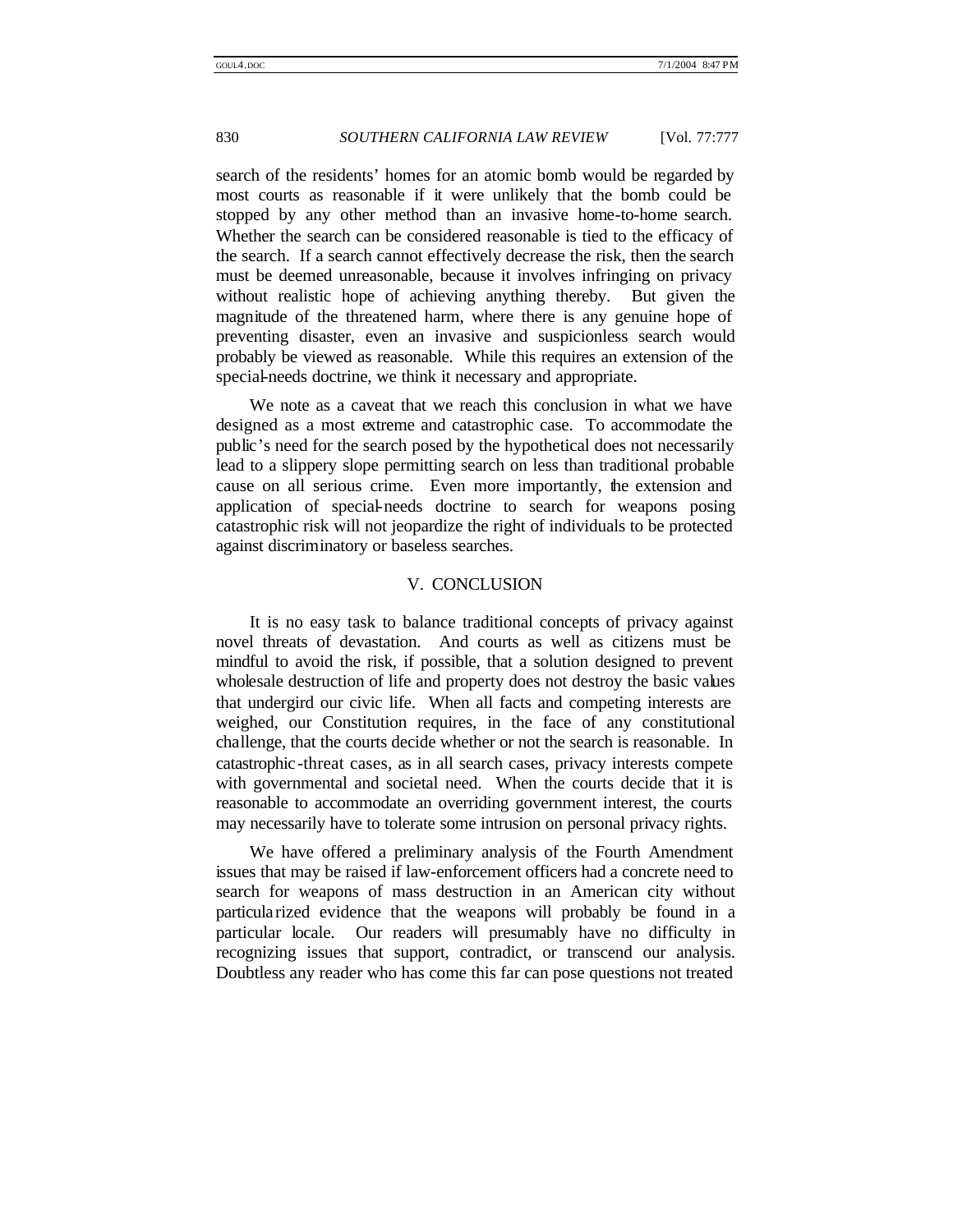by us that would be raised upon relatively minor changes to our hypothetical. Our subject matter and the unfamiliar terrain require us to recognize that analysis will benefit from broader perspectives. We do not suggest that our theory offers anything definitive, but we venture some tentative suggestions:

First, the standard test for probable cause as a condition precedent to a reasonable search is inadequate in itself to confront the potential need to search for weapons of mass destruction believed to be in one of a defined set of locations where the evidence cannot pinpoint a single location.

Second, though doubtless the Supreme Court could dust off any doctrine that we have mentioned (and perhaps some that we have not) and expand it to apply to the case we present, we do not think that the case is likely to be analyzed as an administrative search. Nor do we think it likely to be upheld under a broad national-security exception to warrant requirements.

Third, to hold that no person has a reasonable expectation of privacy against search for a weapon of mass destruction in any place would go too far, eliminating all consideration of privacy interests and giving the government a blank check to search all homes for such weapons, even without any individualized cause. We do not believe that is the correct answer.

Fourth, the Supreme Court's special-needs jurisprudence does not precisely fit the hypothetical setting. The special-needs doctrine was not designed to address the risks posed by a catastrophic threat to human life. The formulations of the doctrine in prior Supreme Court precedent are not necessarily an absolute constraint to expansion of the doctrine, and the Court's reasoning can guide the extension of special needs to the hypothetical. Yet the variety of cases being analyzed under special-needs doctrine and their similarity to the hypothetical posed, insofar as they address society's response to grave and unusual risks, makes this doctrine a good candidate for analysis and possible application.

Fifth, if there is a fair probability of preventing a massive loss of life by searching a set of locations, the law will be well-advised to recognize the case of justifiable , but not probable , cause permitting a search for an extreme hazard. Though some other doctrine might be expanded or created to fit this case, we think that the special-needs doctrine can be most sensibly extended to test and prescribe the permissible lmits of such searches, including elements of special need, efficacy, and neutrality. Building on the special-needs cases would provide continuity of precedent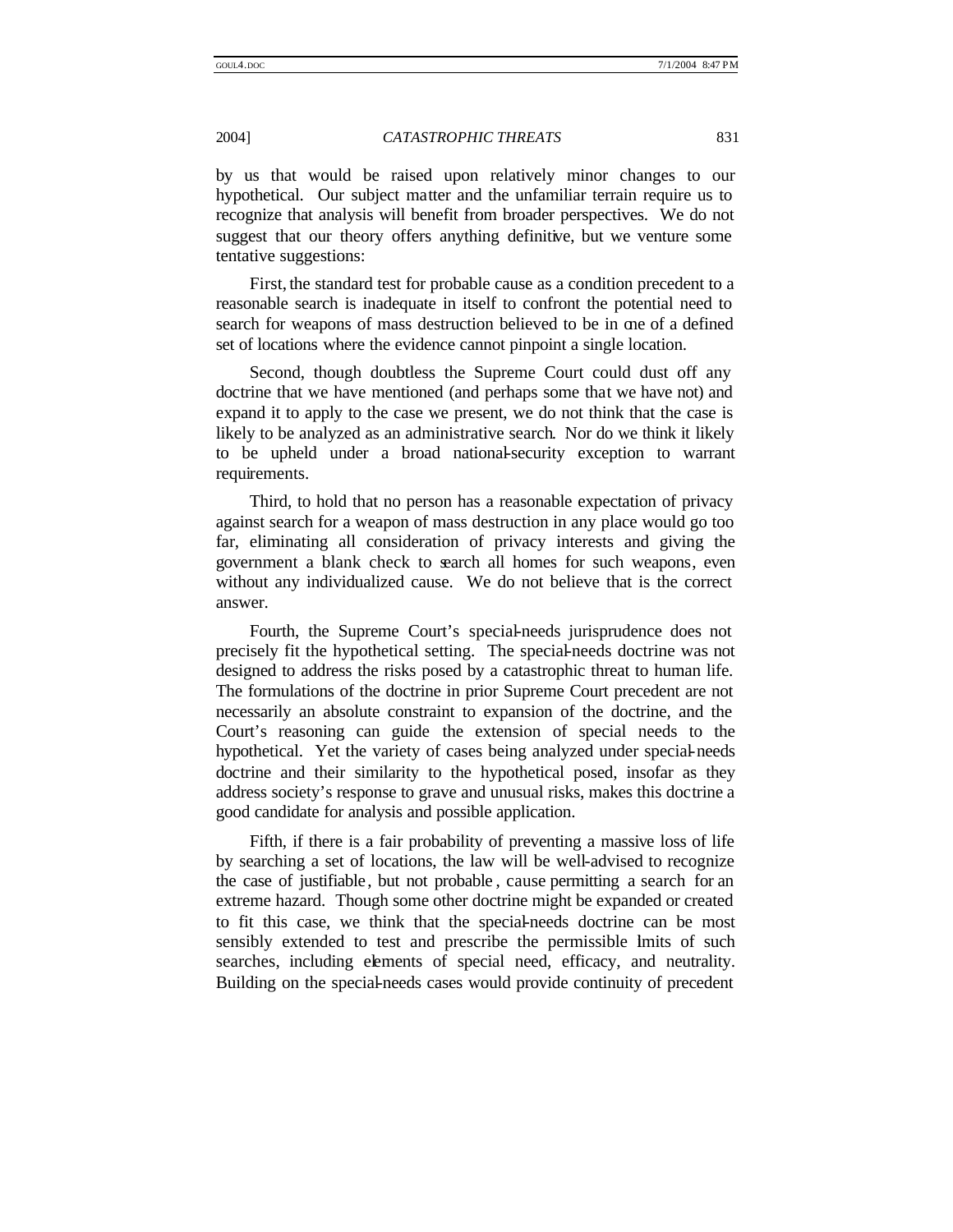and greater protection of individual privacy than would the construction of an entirely new and ad hoc catastrophic-threat or national-security exception to probable -cause requirements.

Sixth, in the intense concern to prevent grave harm, responsible officials should not lose sight of the equally intense concern to do what is right. That means that even searches for the most deadly and destructive of weapons, while they may gain some accommodation on the level of probability needed to search a place, should not be allowed to proceed in a way that is intentionally discriminatory. Nor should such a search be permitted.

Seventh, in another sense, our hypothetical question does not call for a hypothetical answer, but a practical one that may have to be tailored under fire in a particular case. And yet, because law-enforcement and government officials may not wish to act in violation of their own established guidelines or protocols, it would be well if the government tackled the problem in advance, and if protocols were designed and defined that were both effective and reasonably likely to pass constitutional muster.<sup>222</sup>

If the search we have described for a weapon of mass destruction should be permitted, then scholars and courts soon may grapple with how to define "catastrophic " threats so serious as to warrant a departure from traditional probable -cause analysis. If the search of 100 homes for an atomic bomb is permissible, then how about a search of 100 homes of biochemists for an anthrax terrorist? How about a search of ten homes for a shoulder-held missile capable of destroying a commercial airliner with its hundreds of passengers? How about a search for a serial killer among a likely subset of suspects? Routine reports of crimes or terrorist acts point to the relevance of the primary and extreme case we pose. We offer no view on where to draw the line defining a catastrophic threat that permits

<sup>222.</sup> Doubtless Congress, with its ability to canvass a broad range of potential circumstances involving the risks of terrorist acts within the United States, and with its ability to assess relevant secret information, could play an important role (if it chooses to do so) in establishing procedures to address the problem we pose. Although the judicial branch is the ultimate interpreter of the Constitution, Marbury v. Madison, 5 U.S. (1 Cranch) 137 (1803), in the sphere under discussion, the Supreme Court likely would give some deference to a deliberate choice made by an informed Congress. *See, e.g.*, United States v. Watson, 423 U.S. 411, 416 (1976) (finding that it was lawful for a federal postal inspector to arrest a suspect without a warrant, in part because of the "strong presumption of constitutionality due to an Act of Congress [authorizing the arrest], especially when it turns on what is reasonable," and given that presumption, "obviously the Court should be reluctant to decide that a search thus authorized by Congress was unreasonable and that the Act was therefore unconstitutional") (internal quotation marks omitted).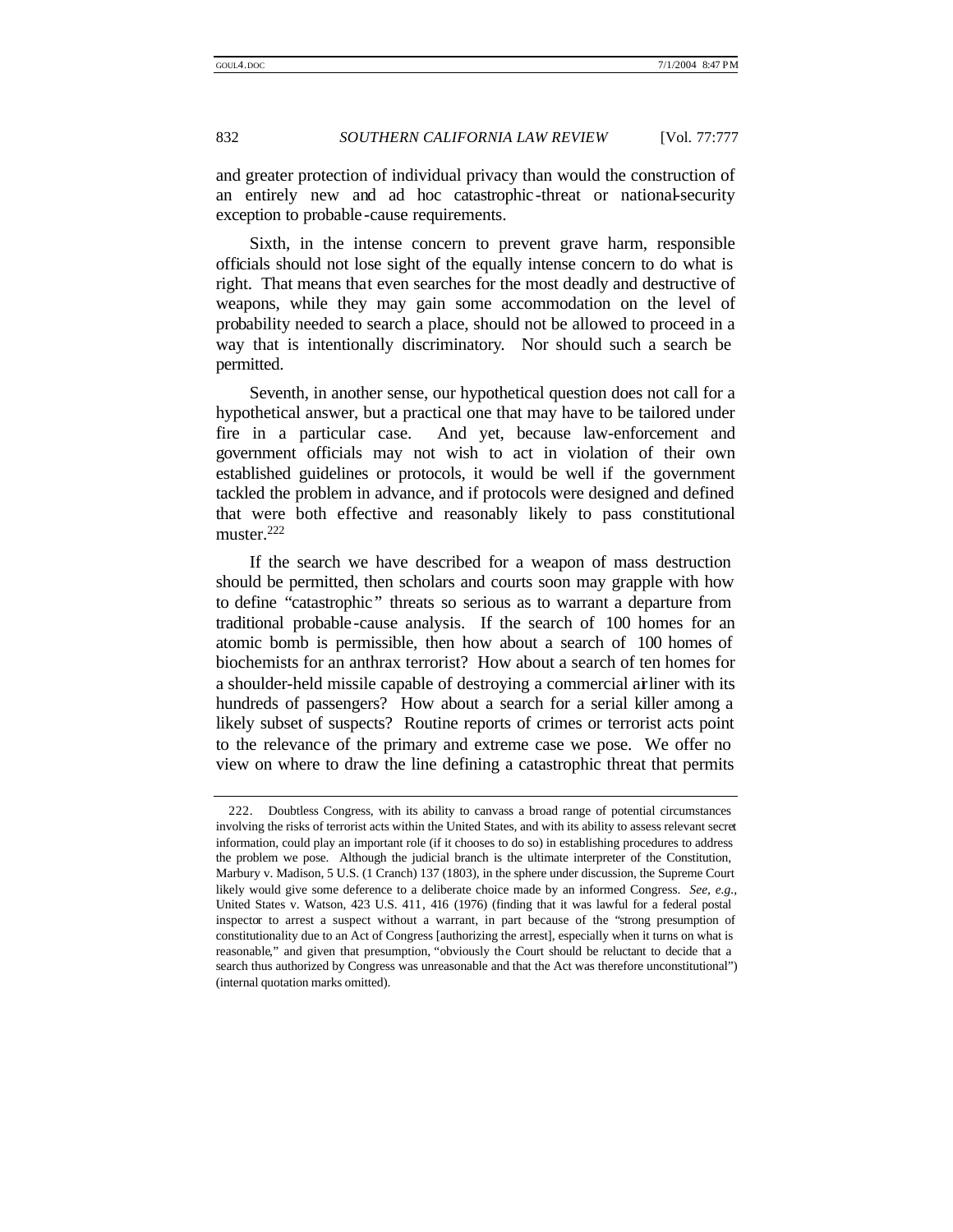search on justifiable cause rather than probable cause. We mention these issues to acknowledge that our views, if accepted, soon would be tested in other contexts. Military or law-enforcement officials may encounter another kind of potentially catastrophic threat, short of a threatened detonation of an atomic bomb. Whenever circumstances require executiveor legislative-branch officials to consider such issues, it will not be long before the issues must in due course be reconsidered by the courts.<sup>223</sup>

It is difficult to grapple with the concept of the limits of permissible search for weapons capable of causing mass destruction. And it may be hoped that none in law enforcement or the courts is faced with this dilemma in a concrete case. But if the unthinkable case is presented, this issue will require debate, discussion, and analysis for an optimum solution to be found, consistent with efficacy and enduring constitutional values.

<sup>223.</sup> "There is hardly ever a political question in the United States which does not sooner or later turn into a judicial one." ALEXIS DE TOCQUEVILLE, DEMOCRACY IN AMERICA 248 (J.P. Moyer & Max Lerner eds., Harper & Row 1996) (1832).